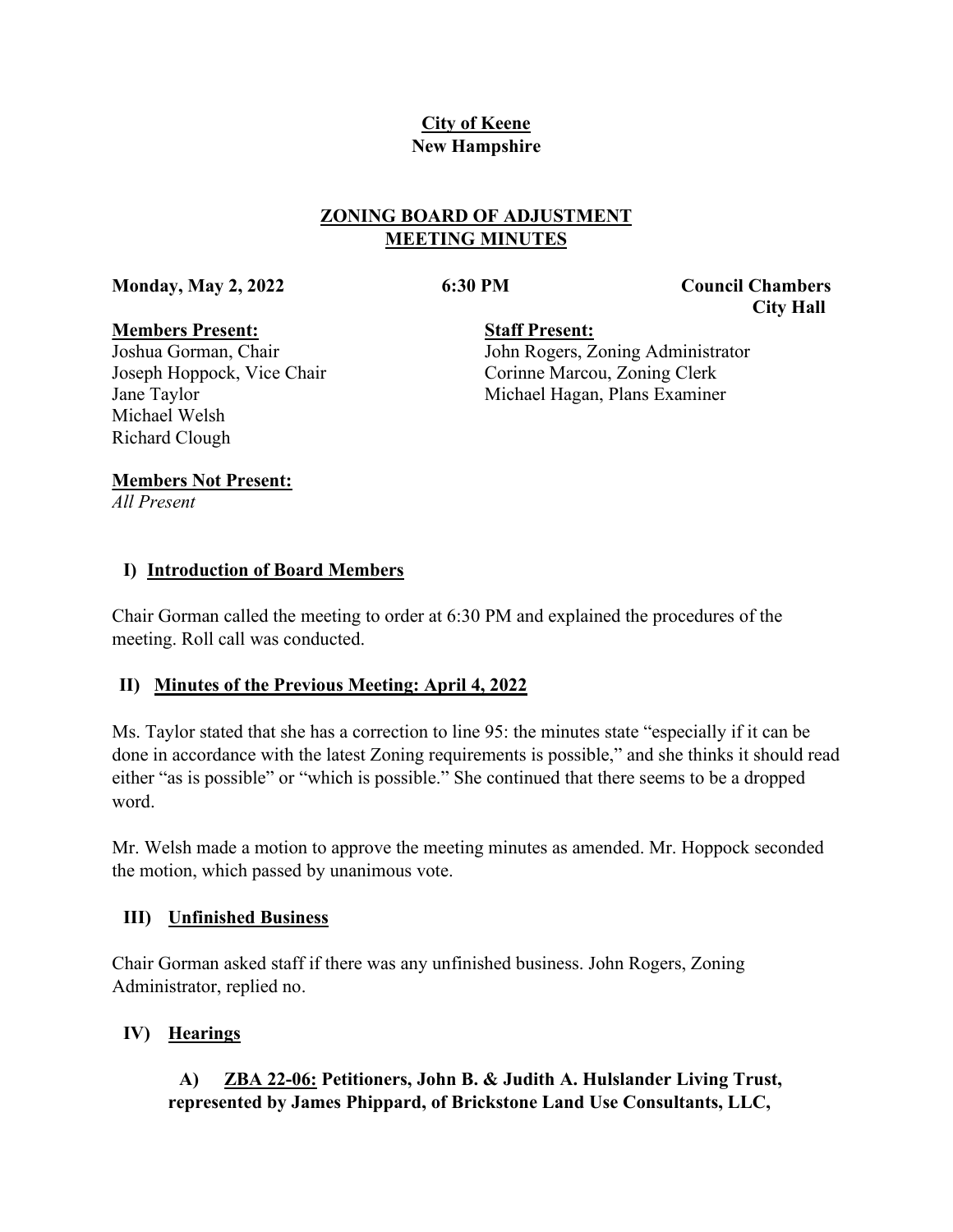**requests a Variance for property located at 0 Belmont Ave, Tax Map #598-030-000- 000-000 that is in the Low Density District. The Petitioners requests a Variance to permit a building lot containing 5,625 square feet with 50 feet of frontage, and 50 feet width at the building line in the Low Density District where 10,000 square feet lot size, 60 feet of frontage, and 70 feet width at the building line is required, per Chapter 100, Article 3.3.2 of the Zoning Regulations.**

Chair Gorman asked to hear from staff.

Mr. Rogers began by reminding the Board the need to determine whether there is a material change for this application to proceed. He continued that the Applicant is applying for the same Variance this property applied for in 1988, which was denied. There is an allowance for the Board to hear this petition if a material change has occurred. Staff has asked the Applicant to present their case as to what the material change in this situation would be.

Ms. Taylor stated that the Board does not have a copy of the prior applications. She asked if Mr. Rogers could fill them in, asking if the Variance was solely limited to the lot size.

Mr. Rogers replied that the Variance request in 1988 was to build a single-family dwelling on the lot that had the same square footage that it does today, 5,625 square feet. At that time, the square footage requirement was 15,000 square feet and today it is 10,000 square feet. They also were only going to have 50 feet at the building line where 80 feet was required at the time; today it is 70 feet. Reviewing the current application, it states 50 feet of frontage, which is the same as in 1988. The two petitions are identical with the only difference is that in 1988 the requirement was 15,000 square feet and today it is 10,000 square feet in the Low Density District.

Chair Gorman asked if anyone had further questions for staff. Hearing none, he asked to hear from the Applicant.

Jim Phippard of Brickstone Land Use Consultants stated that he is here on behalf of the John and Judith Hulslander Living Trust. He continued that Mr. Rogers described what the material change was, the change in the zoning dimensional requirements that occurred, he thinks, in 1986. They applied for a Variance in 1988, which was denied, where 15,000 square feet was required and this lot is only 5,625 square feet. The material change, which he believes is significant enough to justify hearing another Variance application, is the change in the dimensional requirement to 10,000 square feet.

Mr. Phippard continued that the Board should be aware of this lot's history. This lot was created in 1924, as part of an approved subdivision, which he has a copy of from the Cheshire Count Registry of Deeds. Back in the day, when they subdivided properties, they would do slivers of land, 25 feet wide and varying in length. In the area where Belmont Ave. was constructed, they did 112 of these lots, 25 feet wide. People would buy between two to five lots, combine them, and build a house. That is how the neighborhood was developed. Belmont Ave. was developed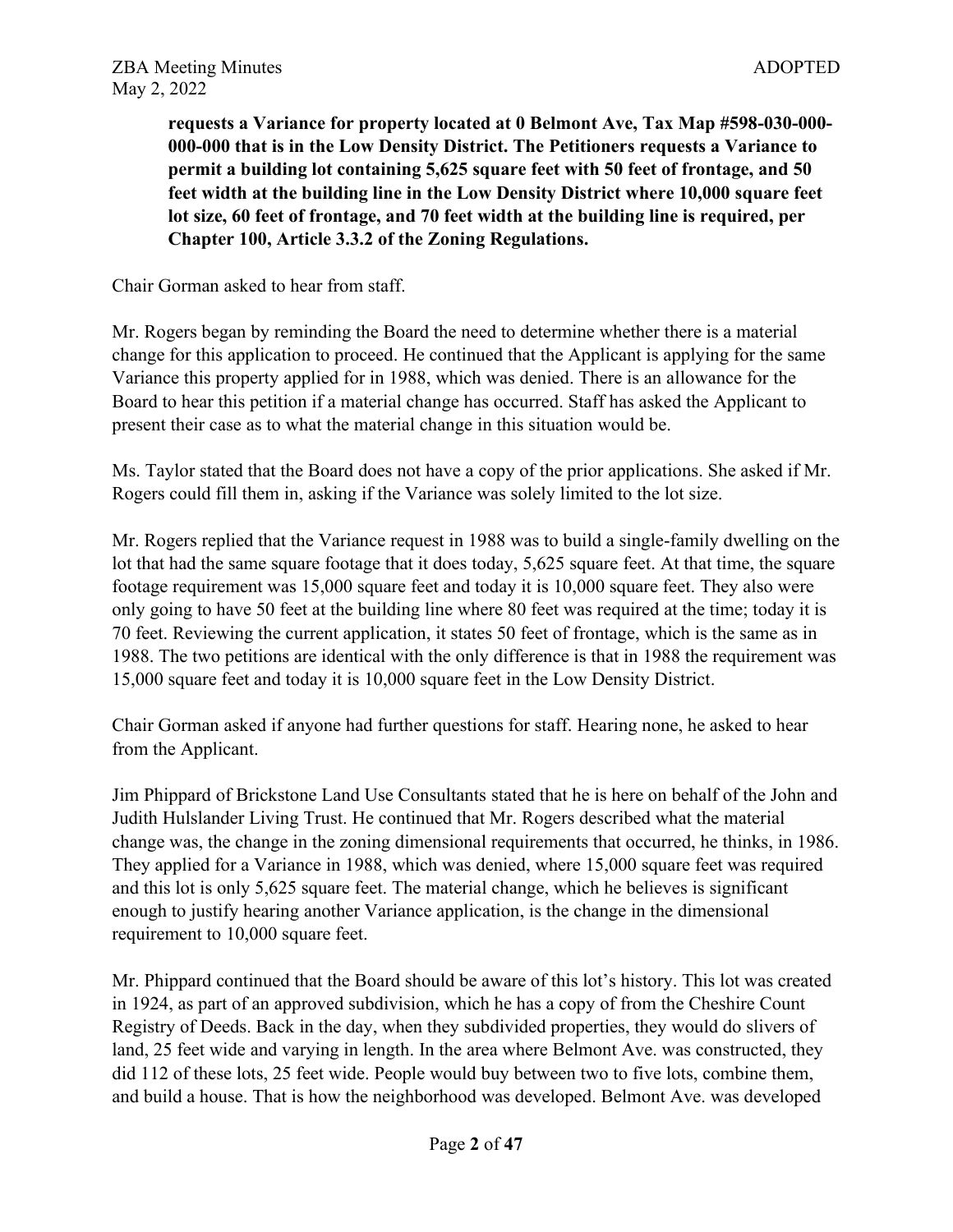as a City street. The subdivision, at that time, called for other streets – Neil St., Amherst St., and Princeton St., which were never constructed. They became lots in private ownership, City-owned properties for possible future right-of-ways or utility corridors. In 1959, the Hulslanders purchased two of the lots on Belmont Ave., which he pointed out were are outlined in red/pink on the presented plans. They are lots 32 and 33 in the original subdivision. At that time, this property was zoned "Single Family District" and the minimum lot size was 4,000 square feet. By buying two parcels, the Hulslanders exceeded the minimum lot size and had a legal building lot. In the 1970's there was another major zone change, changing the minimum lot size to 10,000 square feet and changed the name of the Single Family District to the Low Density District. Thus, Low Density required a minimum of 10,000 square feet and the Hulslanders have 5,625 square feet. They applied for and received a Variance in 1980 to build a house on the property. When 10,000 square feet was the minimum lot size, the Board made determinations that the Hulslanders met all the criteria and were entitled to a Variance, but it was noted that the property owners did not take advantage of the Variance. Then in the 1980's, the change went to 15,000 square feet, which became such an extreme difference that the Board was not comfortable, and denied a new Variance application. Going back to the 10,000 square feet is a significant, material change that justifies rehearing the Variance application.

Mr. Hoppock asked Mr. Phippard to repeat the dates of the two Variances, the one that was granted and the one that was denied. He also asked for an explanation to the Variance that was granted. Mr. Phippard replied that the one that was granted, in 1980 expired prior to the owners acting on the property, further explaining that at the time, approvals were valid for 6 months. At the end of 6 months, the Hulslanders applied for and were granted an extension. That Variance was thus valid for one year. At that time, the Hulslanders could not afford to build a house, so the Variance lapsed. It was not until 1988 that they decided to try again, and at that time, the regulations were "going in the wrong direction," depending on your perspective. People thought Keene was growing too fast, and proposed changes to the regulations to slow it down. One of the ways to do that was to create larger lots.

Mr. Hoppock asked if that was when the 15,000 square foot minimum came into effect. Mr. Phippard replied yes, and he believes it was 1986. He continued that the Hulslanders applied to the Board in 1988 and were denied. He reviewed the records, and minutes of the meeting, stating the denial was mostly because the Board at the time thought that lot size was so extreme. He stated that the Board was requiring larger lots, where now they are not with the pendulum has swung the other way. Now, they are running out of building lots and buildable land, and recognizing that we need to make lots available at a reasonable price so people can afford to stay in the community. We can have workers in the community. Young people, our children, can afford to buy or build a home and stay in the community. The City Council and the City of Keene are increasingly pressured to find ways to make that happen. In his office, he is seeing more and more applications for in-fill development, lots that were left over in subdivisions for whatever reason. Now he is seeing those people come forward, wanting to know if now is the right time to build on these properties. He is seeing more marginal land areas, like steep slopes and areas with wetlands, get proposals for development. The community is trying to respond.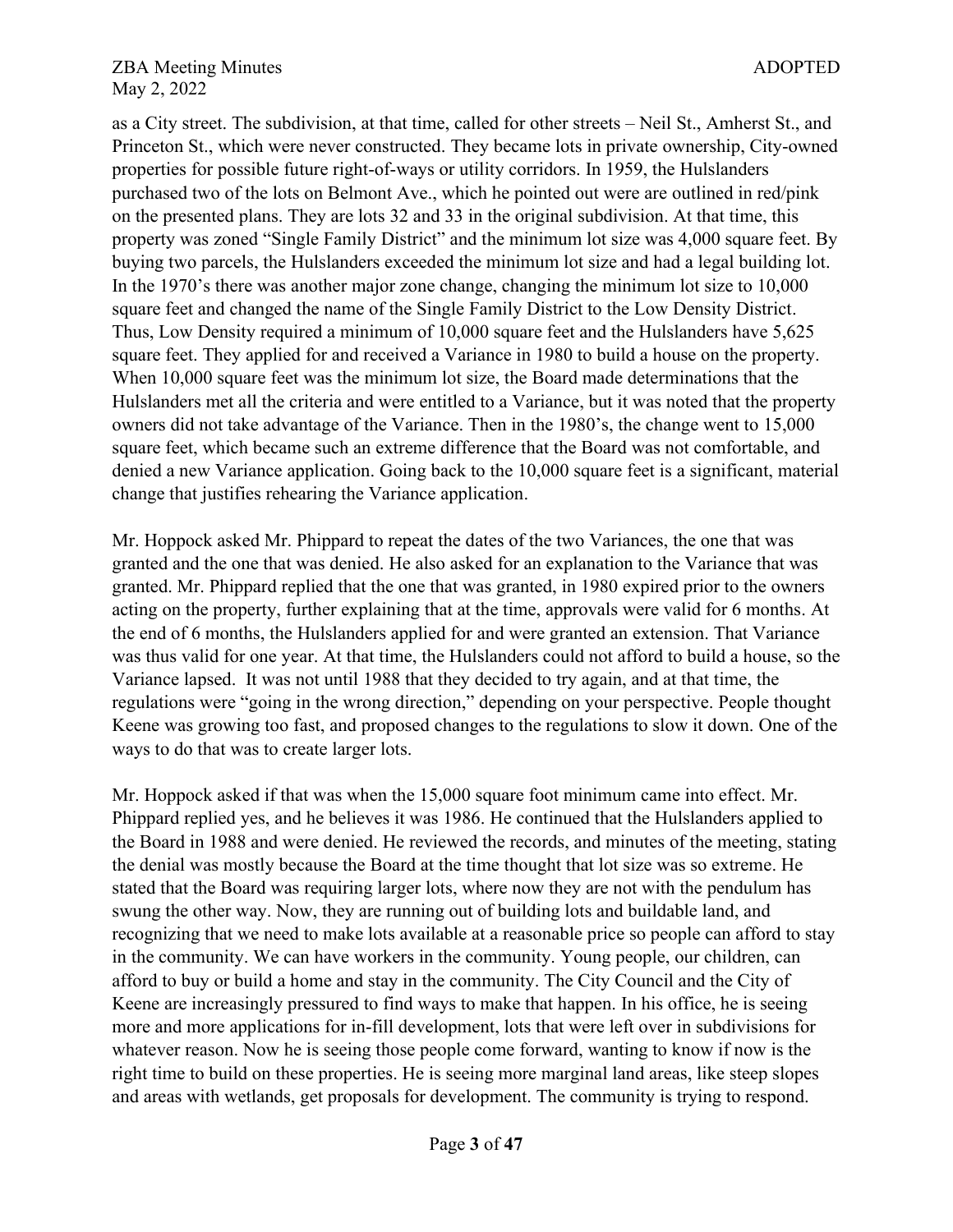The Hulslander family felt that this is the time for them to come back to their lot, which they have held onto since 1959, paying taxes all those years on the property that was too small to put in current use.

Mr. Phippard asked if he could now proceed with the Variance criteria. Chair Gorman replied that the Board needs to deliberate first, and vote on whether it is actually a material change.

Ms. Taylor asked if it makes a difference to Mr. Phippard whether the particular lot they are looking at today or whether the Zoning provision required 6,000, 7,000, or more square feet. Mr. Phippard replied that it could make a dramatic difference, depending on the property. Ms. Taylor replied that she is only talking about this property. She asked if he would still need to come in to request a Variance. Mr. Phippard replied yes, unless it dropped below 5,625 square feet, they would need a Variance.

Mr. Welsh asked for clarification/confirmation that both Variances, the one that was denied and the one that was approved, were heard before a Zoning Board like this one. Mr. Phippard replied the Keene Zoning Board of Adjustment heard them.

Mr. Hoppock asked what makes this change, from 10,000 square feet to 15,000 square feet, material. He is having a hard time understanding that. He asked if there are any cases on this, because he did not have time to research. Mr. Phippard replied that in reading the minutes of the 1988 meeting, and the testimony that was heard, he sees that when 15,000 square feet was the minimum lot size, that was the direction of the City, with larger building lots. The Zoning Board in 1988 felt that at 5,625 square feet, it was roughly a third of the minimum lot size, and that was too extreme. Now with a required minimum of 10,000 square feet, the Hulslanders are at a little over half of the required minimum lot size. Looking closer at this, you can see that depending on the lot and the lot constraints, it can make a huge difference based on the size of the property. Mr. Phippard questioned if it is adequate to build a single-family house and meet the other dimensional requirements in the zone with a lot size of 0,000 square feet, with setbacks of 10 feet on the sides, 20 feet in the rear, and 15 feet in the front. He continued that it is possible to build a conventional, single-family home, by today's standards, on that property, and still meet the dimensional requirements of setbacks and lot coverage. In his mind, that is of major significance and would make this lot eligible to be built on, because it meets all of the criteria other than lot size. A homeowner living on this lot would just have a smaller lawn to mow.

Chair Gorman stated that he thought they were saying it needed 60 feet of frontage and has 50 feet. Mr. Phippard replied yes, that is the second part of the zone dimensional requirements this lot does not conform too. There is 70 feet width at the building line, 60 feet of lot frontage, and then the 10,000 square foot lot size. Chair Gorman asked if it meets the setback requirements. Mr. Phippard replied that it could still meet all the setback requirements. Chair Gorman asked if that has changed. He asked if it still would have met the setback requirements under the old zoning requirements of 15,000 square feet. Mr. Phippard replied that he did not look at that, but he has that information in his office, because he kept all the old regulations over the years. He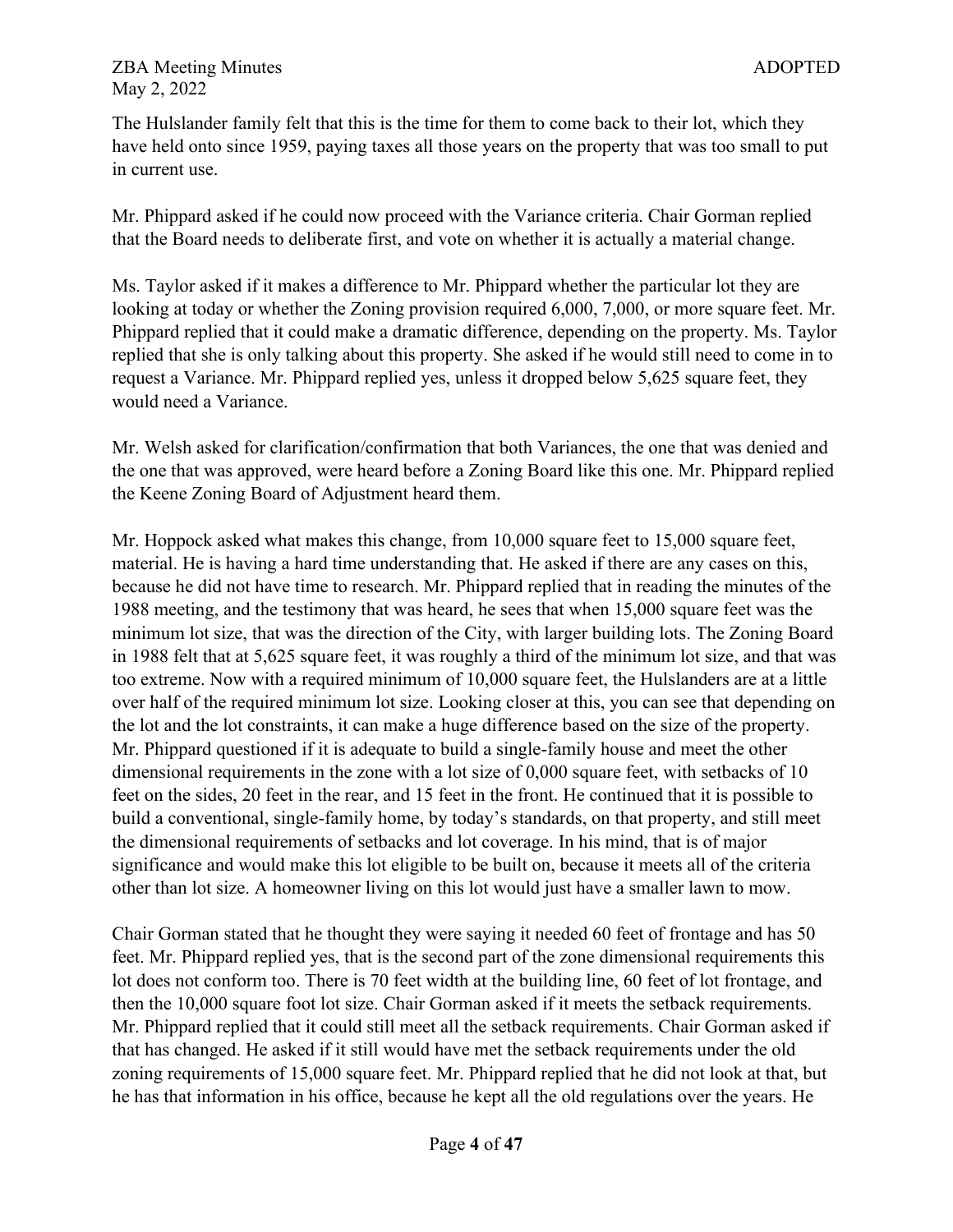asked if Mr. Rogers knows. Mr. Rogers replied no, he does not have that information readily available.

Chair Gorman asked if there were any other points Mr. Phippard wanted to make before the Board deliberates. Mr. Phippard replied no. Chair Gorman asked if anyone had further questions for Mr. Phippard. Hearing none, Chair Gorman stated that the Board needs to determine whether they deem this a substantial change that actually does impact the initial decision.

Ms. Taylor stated that she does not see a material change. She continued that the standard set in Fisher v. Dover was that in order to be considered, the successive Variance proposal has to *"demonstrate (1) a material change in the proposed use of the land, or (2) material changes in the circumstances affecting the merits of the application."* There does not appear to be a material change in the use of the land. The question before the Board is whether the change in the Zoning Ordinance for the amount of land that will support a single-family dwelling affects the merits of the application. Her opinion is that it does not, because whether it is 15,000 square feet, 10,000 square feet, or 6,000 square feet, you still have the same circumstances affecting the underlying merits of the application.

Mr. Welsh stated that not having been presented with any of the other factors that may be weighing in, such as setbacks, and frontages, he looks at the behavior of the two prior Board's that have considered this. He continued that the denial by the second Board, under circumstances when 15,000 square feet was the minimum lot size, is different from the approval of the Board prior to that when it was 10,000 square feet. He assumes that this is enough of a material change to warrant denial by one, as opposed to approval by a prior. The requirement moving back to 10,000 square feet, therefore, to him seems like material change of the same sort, although in the opposite direction. He is inclined to see this as a material change, of the second kind that Ms. Taylor mentioned.

Chair Gorman stated that with the history of this property, and now the return to a 10,000 square foot minimum, so he thinks there is a good case for considering this application. He continued that they still have to treat it as a Variance and walk through all the criteria.

Mr. Hoppock stated that he tends to agree with Ms. Taylor on the point of materiality, for the reasons she stated. He continued that he sees Chair Gorman's point, too, but just does not think that one change is sufficient and material. Chair Gorman replied that he could see that point as well. Mr. Clough stated that he could see both points, too.

Mr. Hoppock made a motion for the Zoning Board of Adjustment to find that there is a material change in circumstances. Chair Gorman seconded the motion, which passed with a vote of 3 to 2. Mr. Hoppock and Ms. Taylor were opposed.

Chair Gorman stated that the Board will consider the application, and asked to hear from Mr. Phippard.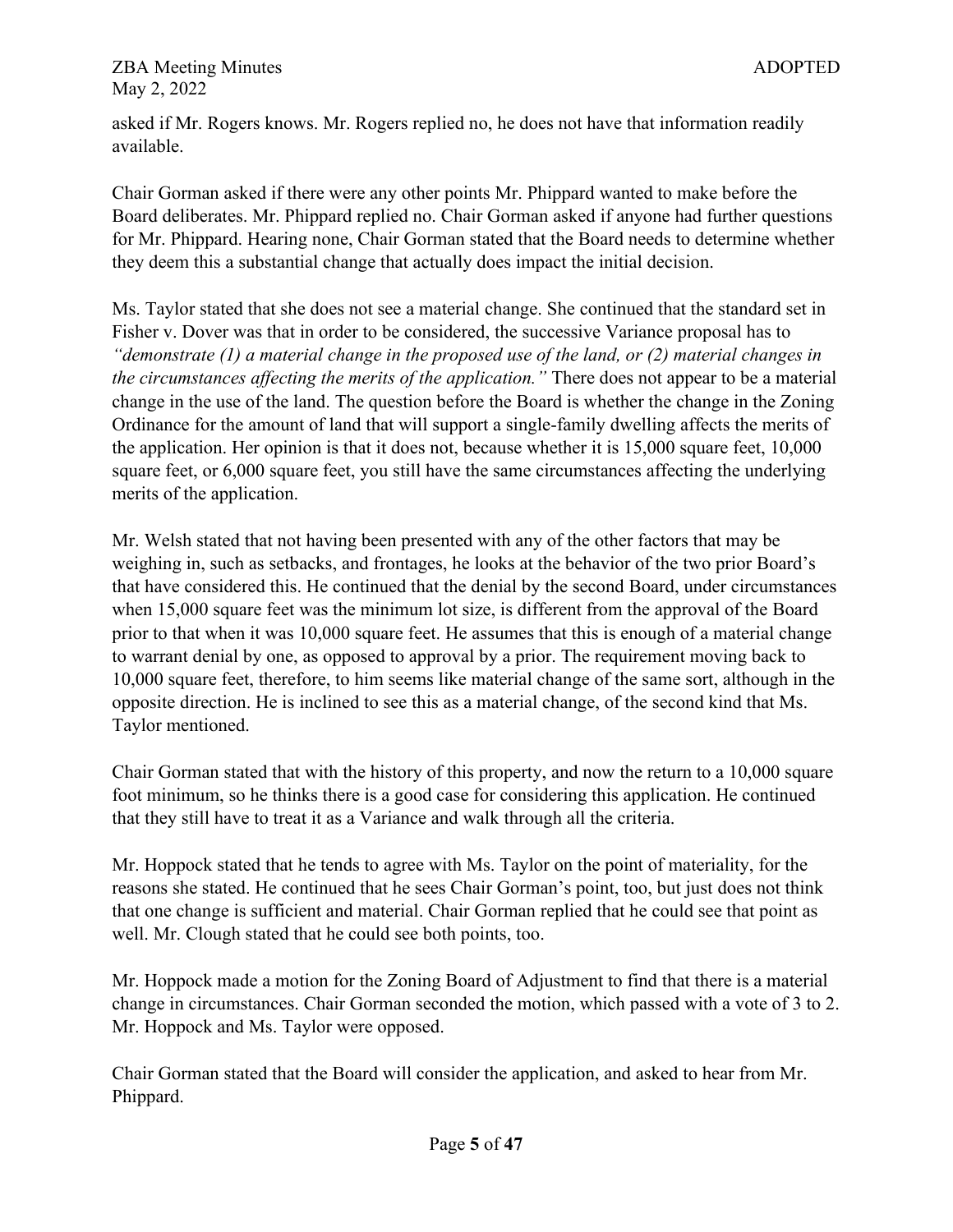Mr. Phippard stated that because of the zone changes that occurred over the years, most of this existing neighborhood on Belmont Ave. and Colby St. have become non-conforming. The subdivision was created in 1924. Most of the lots were purchased and homes were built throughout the 1930's through 1960's. The neighborhood was well built. Today, this is the last remaining vacant lot on Belmont Ave. Looking at the dimensions and square footage for each of these properties today, it will be obvious that 68 of the properties along Belmont Ave. and Colby St. vary in lot size from 0.129 acres to 0.63 acres. Forty-eight of those 68 lots are nonconforming due to lot size and are smaller than the size required, even when the requirement is at 10,000 square feet. He thinks there was only one conforming lot when it was at 15,000 square feet. This is the character of the neighborhood and it is well established. That is important to understand.

Mr. Phippard went through the criteria.

## *1. Granting the Variance would not be contrary to the public interest.*

Mr. Phippard stated that the public interest today, in the City of Keene in general, not just of the neighbors who do not want to see this lot developed, is to make building lots available to members of the community. He continued that Keene needs housing and affordable lots, and obviously, a small lot is more affordable than a 5-acre lot would be in Keene. That will enable people to build more housing and allow people and their children to stay in Keene, and allow workforce housing to be created. This neighborhood is close to Markem Co. and the Industrial Park area off Optical Ave. This neighborhood was created as workforce housing. It is in the public interest to allow a vacant lot in this neighborhood to be developed, provided that it can meet all the other criteria. The Applicant proposes building a single-family home on this lot, which is just under 0.13 acres. Belmont Ave. has three other developed lots of the same size, which were built, he believes in the 1950s and 1960s, as legal lots at that time and became nonconforming as the Zoning Ordinance changed. Many lots of this size exist in the neighborhood and to his knowledge, have created no problems being developed at that lot size.

Mr. Phippard continued that that he was alluding to earlier, in answering Ms. Taylor's question about whether the size of the lot makes a difference, that it can make a difference. If there is a steep slope, wetland area on the property, ledge outcrops, etc., that can make a big difference on the viability of building on the lot. This lot does not have any of those constraints. It is flat, level, and has sandy soil. City water and sewer exist on Belmont Ave. and would be adequate to support another house constructed here.

## *2. If the Variance were granted, the spirit of the Ordinance would be observed.*

Mr. Phippard stated that the Land Development Code says the intent of the Low Density District is *"to allow single-family homes, low intensity development, on lots with City water and City sewer.*" He continued that is exactly what this property is; a lot that could support a single-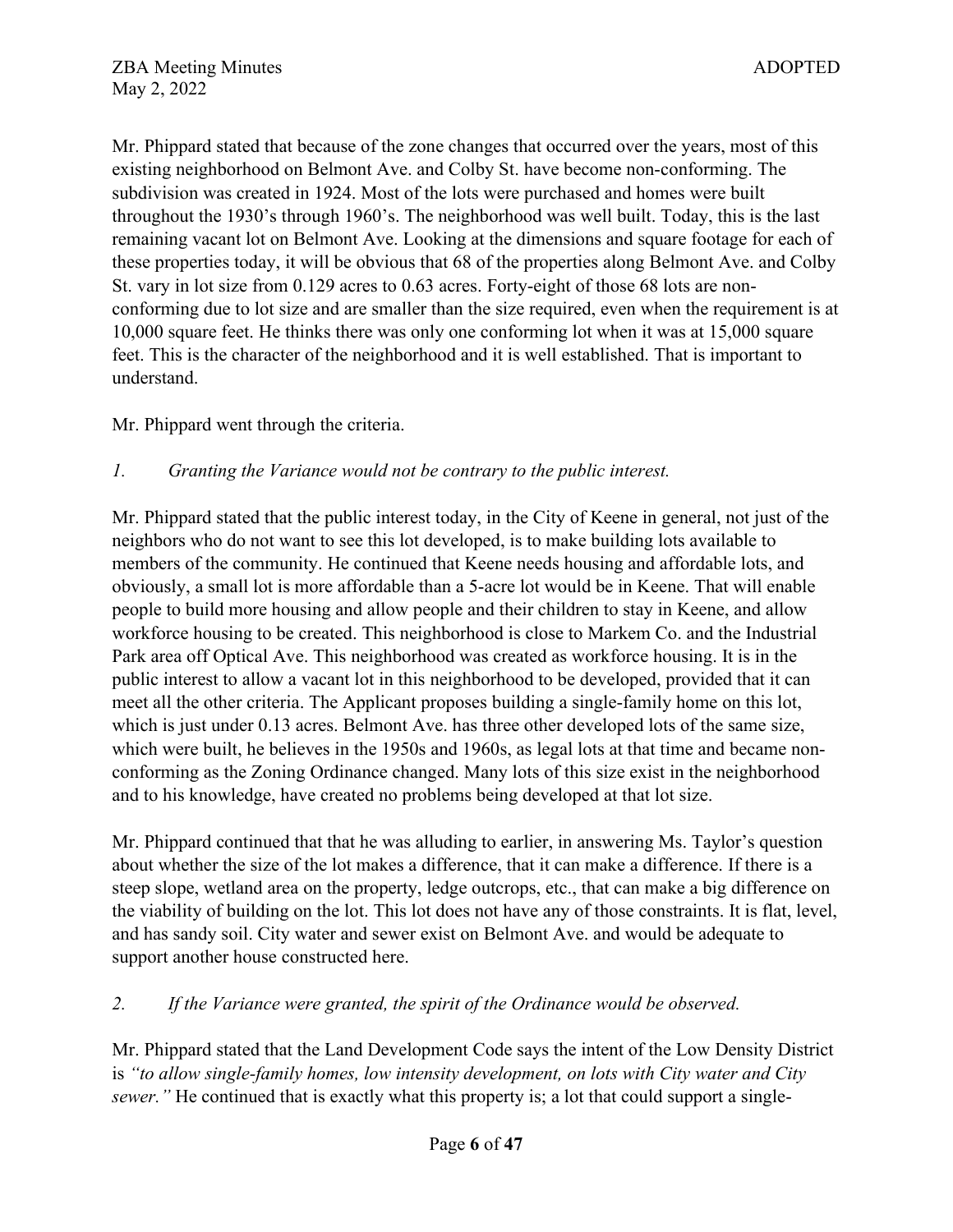family house on City water and City sewer, and can meet the setback and lot coverage requirements. He thinks this lot clearly meets the spirit of the Ordinance as a low-density lot.

## *3. Granting the Variance would do substantial justice.*

Mr. Phippard stated that when the lots were created, and when the Hulslander family purchased them in 1959, they were legal building lots. He continued that it became a non-conforming lot due to changes in the Zoning regulations, so through no fault of their own, the Hulslanders' legal building lot became non-conforming. That is why in 1980 they had to apply for a Variance to build a house. Unfortunately, they were not able to act on that Variance and it expired. They reapplied, but the regulations had changed, and their Variance request was denied. Now that the City is back to a 10,000 square foot minimum, it is the same situation where the Variance was granted in 1980. It would do substantial justice to allow the Hulslanders to construct a singlefamily home on this lot.

# *4. If the Variance were granted, the values of the surrounding properties would not be diminished.*

Mr. Phippard stated that the existing neighborhood is all built out with three other lots exactly the same size, with single-family homes, and this lot can be developed with no significant effect on property values in the area. He continued that an abutter expressed concern that if this became a rental unit with an inattentive landlord, it could create a situation where property values could be negatively affected, if people living there are not taking care of the property. That is not the intent. Mr. Hulslander wants to give this lot to his daughter, Wendy, and she wants to build a single-family home, which will be for sale. She will not construct a rental unit in this location.

Mr. Phippard continued that in 1990, Powers Appraisal was asked to look at the impact of putting a single-family house on this property, which they did, providing a letter at that time. He did not turn it in as part of this application, because he did not think he would need it. He knows the Board does not like to get information last minute, but he wants the Board to have it for the record.

Ms. Taylor stated that under the Board's revised rules, they need to vote on whether to accept that letter. She continued that the letter is 30 years old.

Mr. Phippard stated that he would ask the Board to consider that there have been no changes in the neighborhood, other than the dimensional requirements, because it is a full, built out neighborhood. There have been no other homes built, and he thinks that the conditions that Mr. Powers reviewed are still in place today.

Chair Gorman stated that his inclination would be not to accept the letter. He continued that they are hearing this Variance request because there has been a change in circumstances, and now they are being asked to accept documentation of old circumstances, which they are also being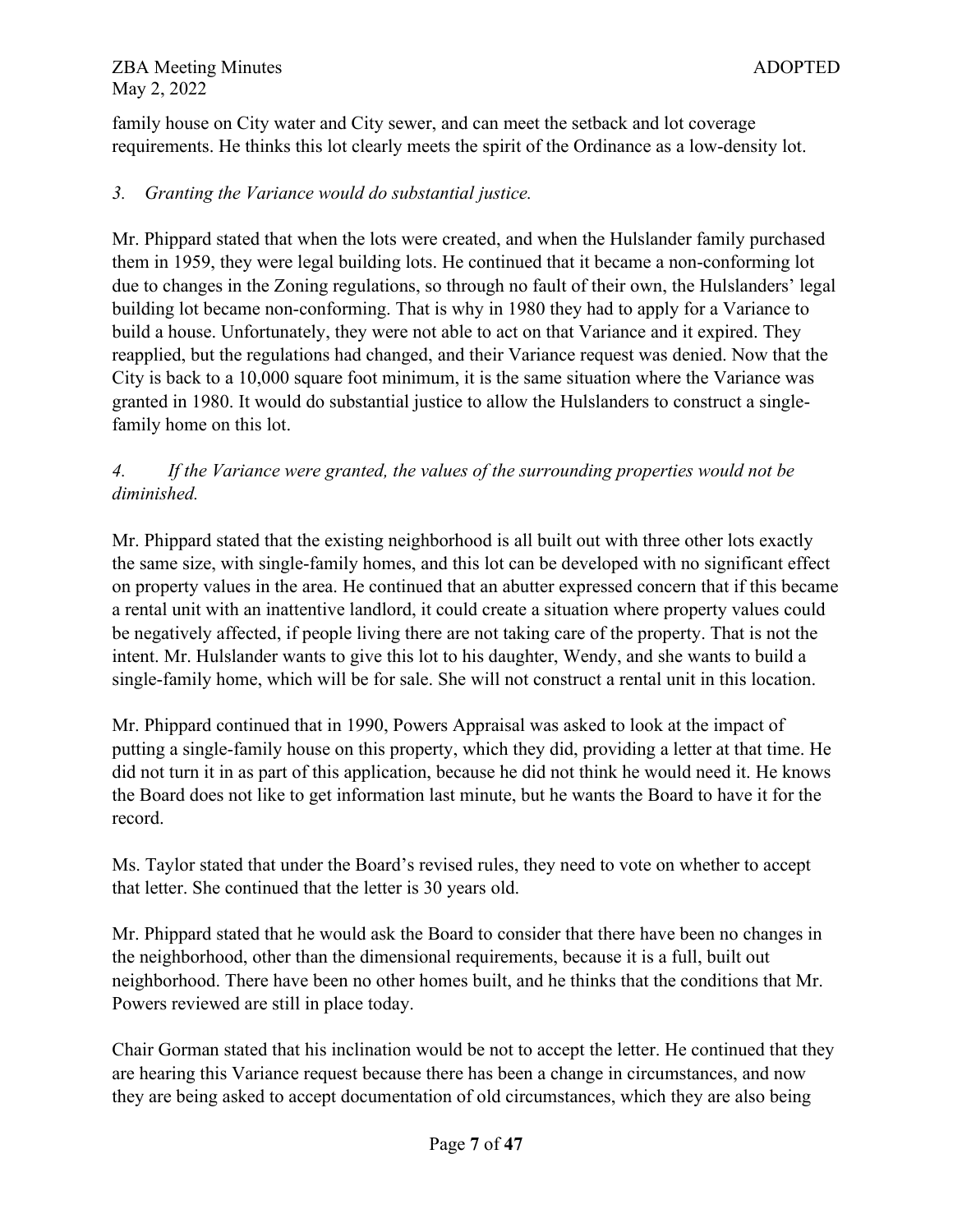asked to overlook as irrelevant. His inclination is to not put it on the record. He does not think they can process it properly, either.

Mr. Hoppock asked if Mr. Phippard could tell them what the letter says. He continued that he would like to see the letter, if Mr. Phippard thinks it is important enough to show them. He may not give it any weight, but would like a summary of the letter.

Mr. Phippard stated that Richard Powers wrote the letter, as the owner of Powers Appraisal, who has since retired. The conclusion of his letter, in large, bold print, says, *"The placement of a modest home on the Hulslander property does not change the density or character of the neighborhood, and does not cause a diminution of value to the neighborhood as a whole."*

Ms. Taylor stated that she agrees with Chair Gorman and is inclined not to accept it, primarily because it is 30 years out of date. She continued that she has dealt with a number of assessors, and not many would be willing to approve of what they said 30 years ago without further investigation.

Chair Gorman stated that also, given that Mr. Phippard has himself voiced how much things have changed since 1990, there are too many variables to accept something 32 years old.

Mr. Welsh stated that it looks like a long letter, and he is inclined to go with the Board. He continued that he thinks they can deliberate and make a decision in the absence of the letter.

Chair Gorman asked for a vote on whether to admit the letter. The Board members unanimously opposed.

Mr. Phippard thanked the Board for considering the letter, and stated that regarding property values, he wants to show an example. He presented a prepared sketch, and stated that it shows a lot 50 x 112.5 feet, labeled on the plan, and drawn to scale. He continued that it is a single-family home, 24.5 feet wide and 50 feet long. He showed the setback lines as 10 feet on the side, 15 feet in the front, and 20 feet in the rear, clarifying that it fits easily within the setback lines. A driveway leads to what would be a single-car garage, directly in from Belmont Ave. He continued that the total lot coverage calculations is a little over 33% and the Low Density District allows 55%. Mr. Phippard stated that this single-family house on a property lot meets the front and rear setbacks, with room for landscaping around the building, room for a driveway and safe access in and out. This is a flat, level lot, with good, sandy soils, with the ability to connect to City water and sewer. He thinks a new home would not negatively affect property values in the area.

Mr. Phippard continued that an abutter interestingly wrote in their letter that if this were a new home offered for sale, given the current sale prices, it may raise property values in the area, affecting neighborhood property taxes. Thus, it is the opposite of a diminution in value. He hopes abutters' property taxes do not go up because of this, but he thinks it would be an improvement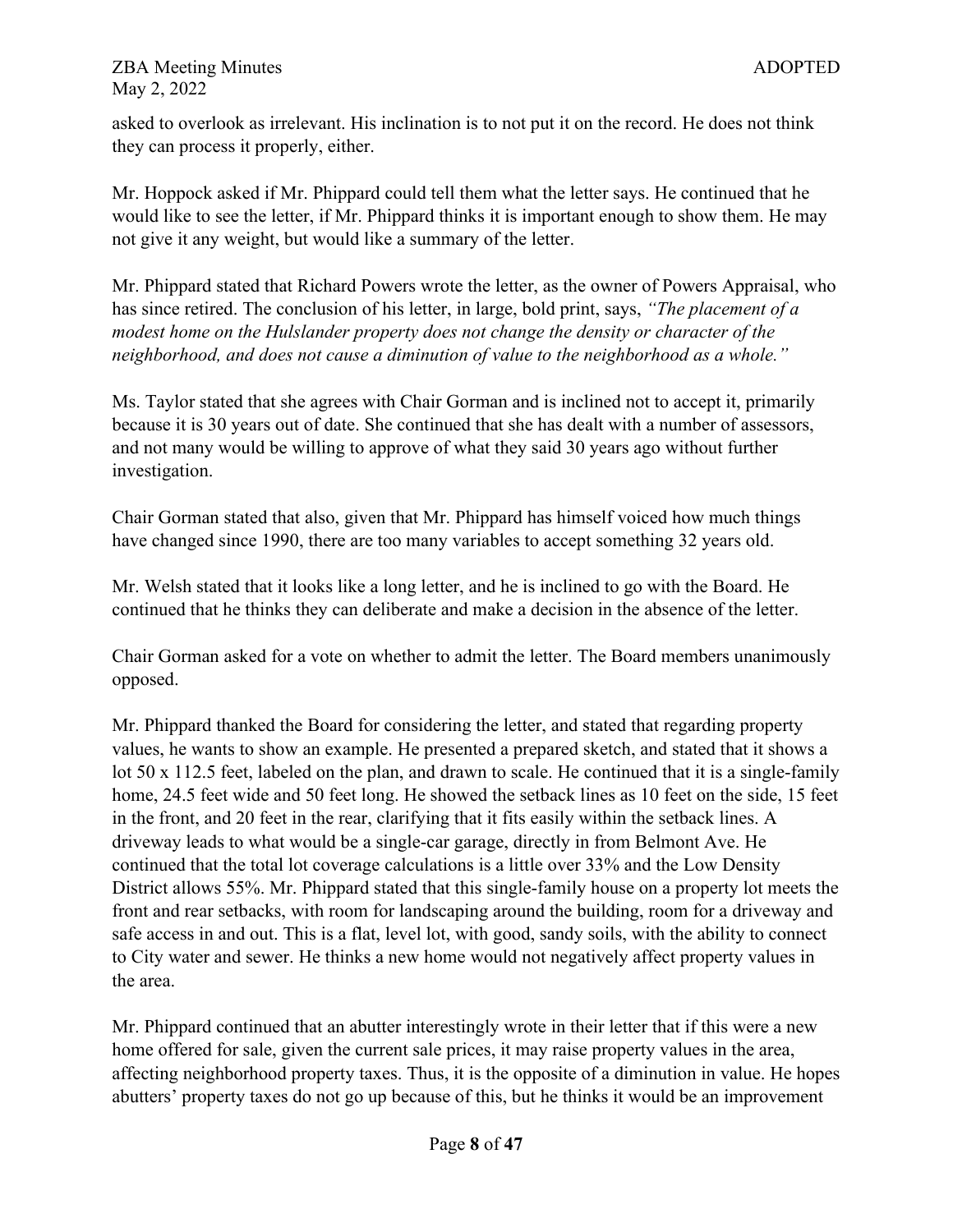to the property value on this lot, and thinks it will have no negative effect on property values in the neighborhood. Again, eight lots away on Belmont Ave. are three other lots exactly the same size. He does not believe they have had a negative effect on the property values.

## *5. Unnecessary Hardship*

*A. Owing to special conditions of the property that distinguish it from other properties in the area, denial of the variance would result in unnecessary hardship because:*

*i. No fair and substantial relationship exists between the general public purposes of the ordinance provision and the specific application of that provision to the property because:* 

Mr. Phippard stated that clearly, a special condition was created on this property when the zone requirements changed. He continued that the City does not single out properties to do this to; this happens all the time as changes occur in zoning. In this particular neighborhood, this is the last undeveloped lot, that makes it unique in the neighborhood. Then the City changed the zoning regulations, which makes it impossible to do any building on this lot without a Variance.

## *and*

*ii. The proposed use is a reasonable one because:* 

Mr. Phippard stated that the Board saw that a single-family home does fit, does meet the setbacks, does meet the lot coverage requirements, and can be an asset on Belmont Ave. rather than just a vacant lot. He continued that he is happy to answer questions.

Chair Gorman stated that regarding the site proposal with the structure and setbacks, it is his understanding, and maybe it changed in the new Zoning Code, that parking needs to be behind the front line of a house. He asked Mr. Rogers if that is no longer in effect. Mr. Rogers replied that there are two options, and one is that it would have to be behind the front setback. He continued that many older homes sit within that front setback; that is where that front building line parking requirement comes into play.

Mr. Welsh stated that the Board received, via email this afternoon, letters from neighbors on this case. He asked if the same situation applies to admitting those letters as part of the record, as the letter Mr. Phippard requested go in the record. Chair Gorman replied that the Applicant has a deadline for submittal, but people contesting or supporting the application do not. Mr. Rogers replied that is correct. He continued that many times letters come from people who are not able to attend the meeting, and historically they have accepted the letters of support or opposition.

Mr. Phippard stated that he has a clarification to add in relation to the parking for this lot. Mr. Rogers mentioned that parking requirement is behind the front setback; Mr. Phippard referenced the single-family home drawing, stating that there is adequate room on the property and in the garage to park well, which is behind the front setback line.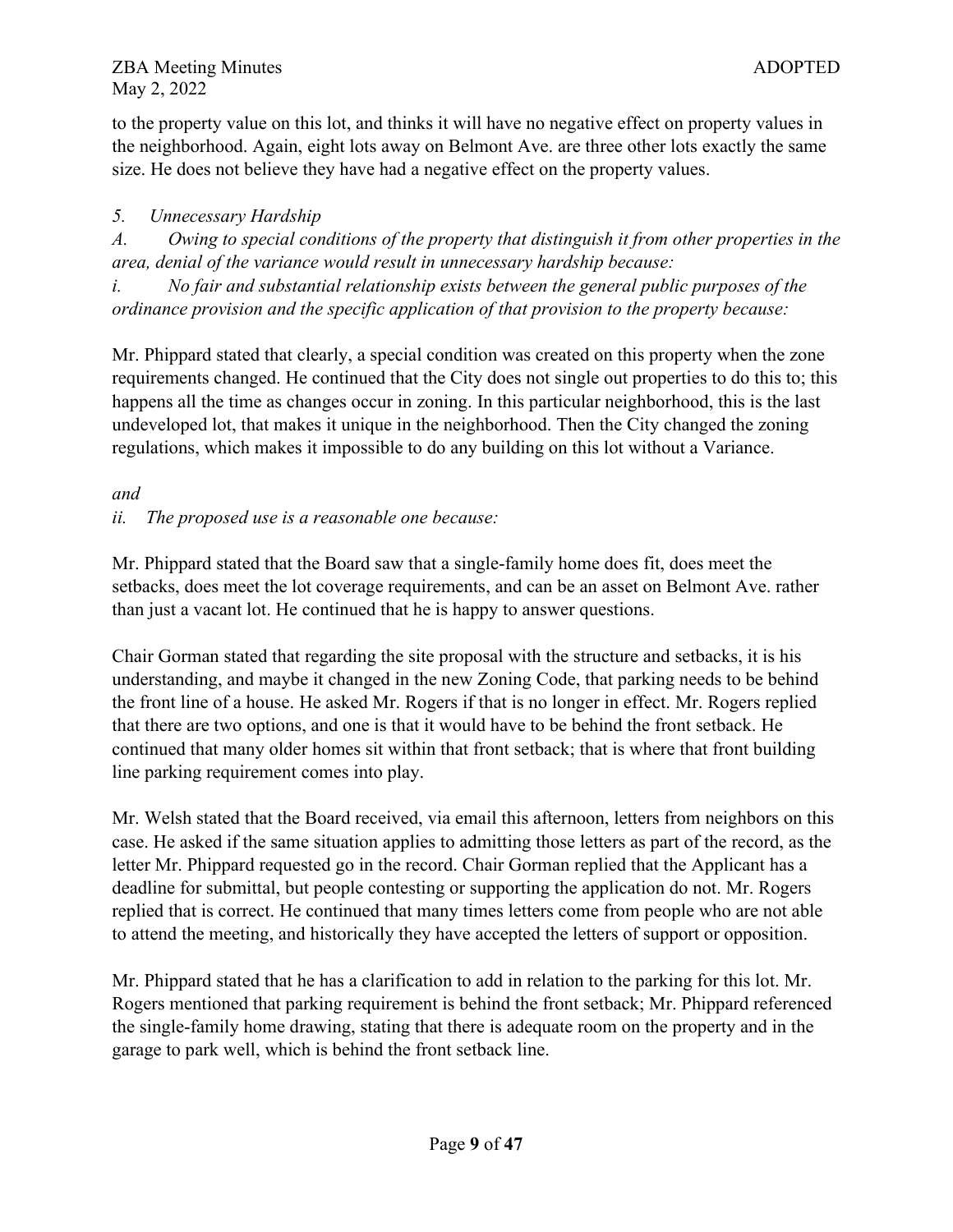Ms. Taylor asked how many bedrooms the 24.5' by 50' proposed dwelling unit has. Mr. Phippard replied that the actual house is in design, but continued that if it were a single story ranch, it would probably be a two-bedroom. If it were a two-story or a Cape-style, which it could be, there would be space for three bedrooms. Ms. Taylor stated that you would need two parking spaces, one of which could be in the garage. She asked how long the driveway is. Mr. Phippard replied that the drawing is to scale. Mr. Rogers replied that Ms. Taylor is correct that a dwelling unit would require two parking spaces, depending, and he would stress that at this point, this is just a proposed drawing. He continued that if this Variance were approved, and a building permit were submitted, it could be something completely different. He wants it to be clear that behind the front setback you would need 18 feet in order for it to be considered a parking space. Alternatively, there could be a two-car garage built underneath the structure. Mr. Phippard stated that the front of the building, or the entrance to the garage, is about 27 feet behind the front setback line, thus, there is more than adequate parking. There is also room to widen the driveway providing space for two cars side by side.

Chair Gorman asked to hear from the public, beginning with anyone in support of this.

William Hope of 43 Belmont Ave. stated that he lives across from said lot, and he does not see any problem with John Hulslander building a house here.

Chair Gorman asked if anyone wanted to speak in opposition to this proposal. Hearing none, he stated that he would read the letters into the minutes. He continued that three have very similar content. Mr. Rogers replied yes, all three have the same bullet points.

Chair Gorman read:

*"To: Members of the Zoning Board Re: ABA 22-06*

*We went through this years ago; the lot size has not changed since then and is still too small for zoning requirements. Why are we doing this again??*

*Sincerely,*

*Dennis W. Lackenal 29 Belmont Ave. Keene, NH 03431*

*4/29/22"*

*"Chair of the Zoning Department City of Keene 3 Washington St.*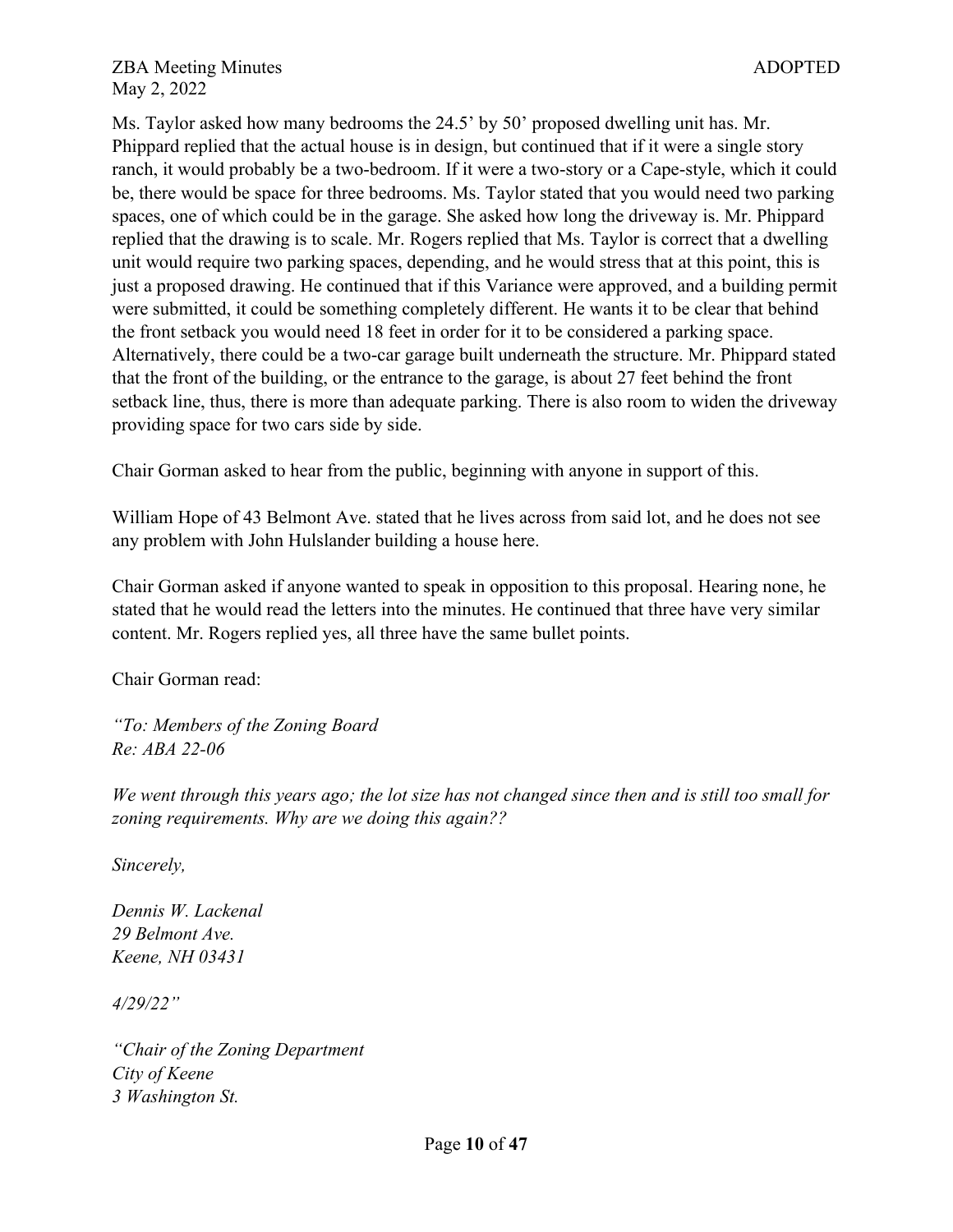*Keene, NH 03431* 

*4/29/22* 

*Re: ABA 22-06* 

*To: Members of the Zoning Board*

*I am writing in agreement with other abutters to O Belmont Ave. to share my concerns regarding the request for a variance by John B. and Judith A. Hulslander Living Trust to build a home on this lot. My objections to the request to build a house on this property are as follows:*

*• The size of the lot does not conform to the current zoning requirements.*

*• Construction of a house will cause long term disruption to the existing neighborhood.*

*• Plans for the building do not indicate number of floors.*

*• This house might be built for immediate resale of the property, thus raising the value and having an impact on neighboring tax levels, or it could be used for rental purposes lowering the value of neighboring homes.*

*• Those who live opposite and adjacent to this property want to keep this space open to avoid overcrowding and retain the aesthetic sense of open space in the neighborhood.* 

*Sincerely,*

*Sally Luksevish/Houghton 37 Belmont Ave., Keene, NH*

*04-30-22"*

*"Chair of the Zoning Department City of Keene 3 Washington St. Keene, NH 03431* 

*4/29/22* 

*Re: ABA 22-06* 

*To: Members of the Zoning Board*

*I am writing in agreement with other abutters to O Belmont Ave. to share my concerns regarding the request for a variance by John B. and Judith A. Hulslander Living Trust to build a home on this lot. My objections to the request to build a house on this property are as follows:*

*• The size of the lot does not conform to the current zoning requirements.*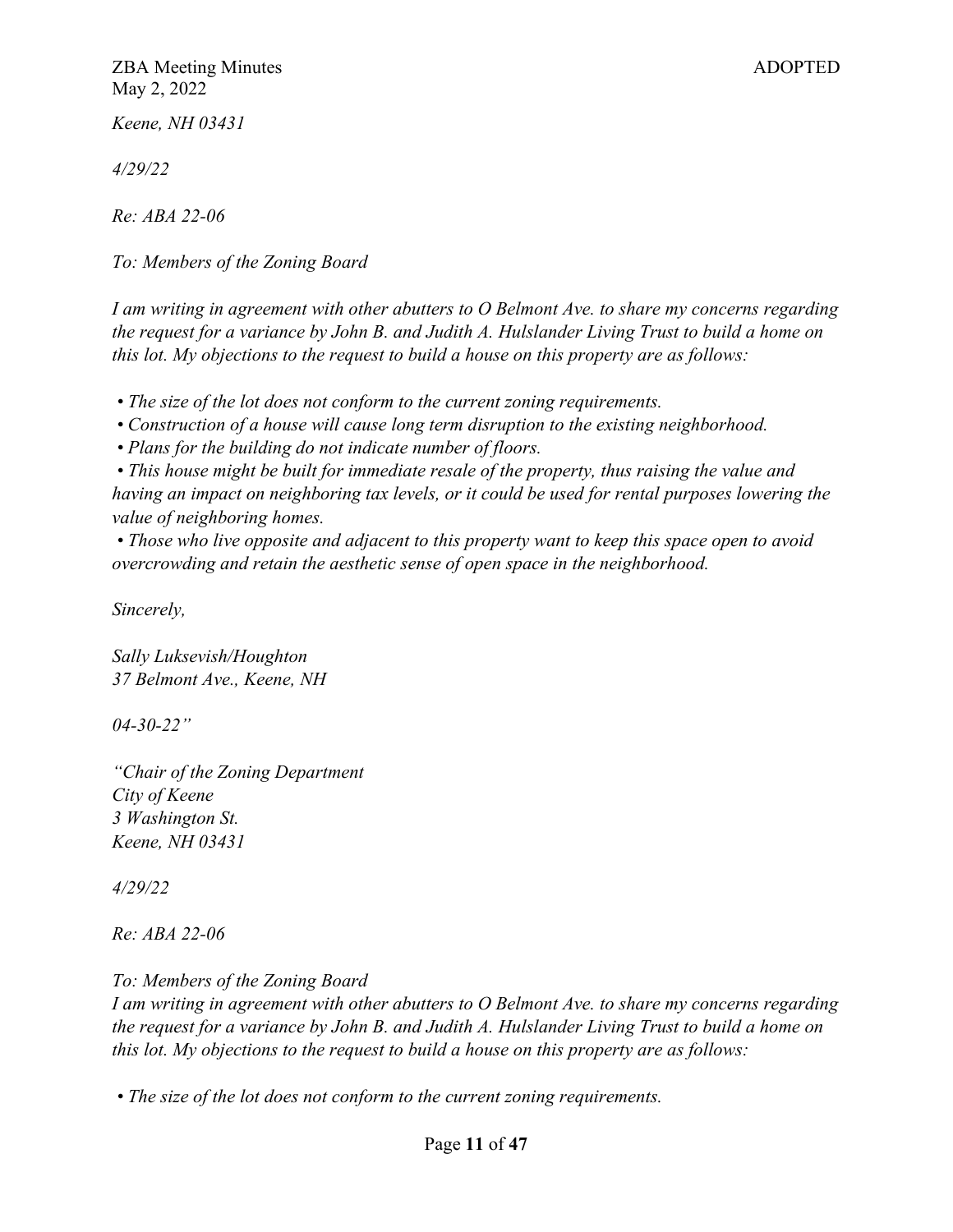*• Construction of a house will cause long term disruption to the existing neighborhood.*

*• Plans for the building do not indicate number of floors.*

*• This house might be built for immediate resale of the property, thus raising the value and having an impact on neighboring tax levels, or it could be used for rental purposes lowering the value of neighboring homes.*

*• Those who live opposite and adjacent to this property want to keep this space open to avoid overcrowding and retain the aesthetic sense of open space in the neighborhood.* 

*Sincerely,*

*Dennis W. Lachenal and Sandra Lachenal 29 Belmont Ave., Keene NH*

*4/29/22"*

*"Chair of the Zoning Department City of Keene 3 Washington St. Keene, NH 03431* 

*4/29/22* 

*Re: ABA 22-06* 

*To: Members of the Zoning Board*

*I regret that I am unable to attend the meeting in person because I will be taking care of my handicapped daughter that evening so I am writing, along with other abutters to 0 Belmont Ave., to share my concerns regarding the request for a variance by John B. and Judith A. Hulslander Living Trust to build a home on this lot. My objections to the request to build a house on this property are as follows:*

- *The size of the lot does not conform to the current zoning requirements.*
- *Construction of a house will cause long term disruption to the existing neighborhood.*
- *Plans for the building do not indicate number of floors.*

*• This house might be built for immediate resale of the property, thus raising the value and having an impact on neighboring tax levels, or it could be used for rental purposes lowering the value of neighboring homes.*

*• Those who live opposite and adjacent to this property want to keep this space open to avoid overcrowding and retain the aesthetic sense of open space in the neighborhood.* 

*Recognizing the burden of paying taxes on a non-conforming piece of property, if the petition fails, I would be willing to consider purchasing the land at its appraisal value of \$3,600 to keep*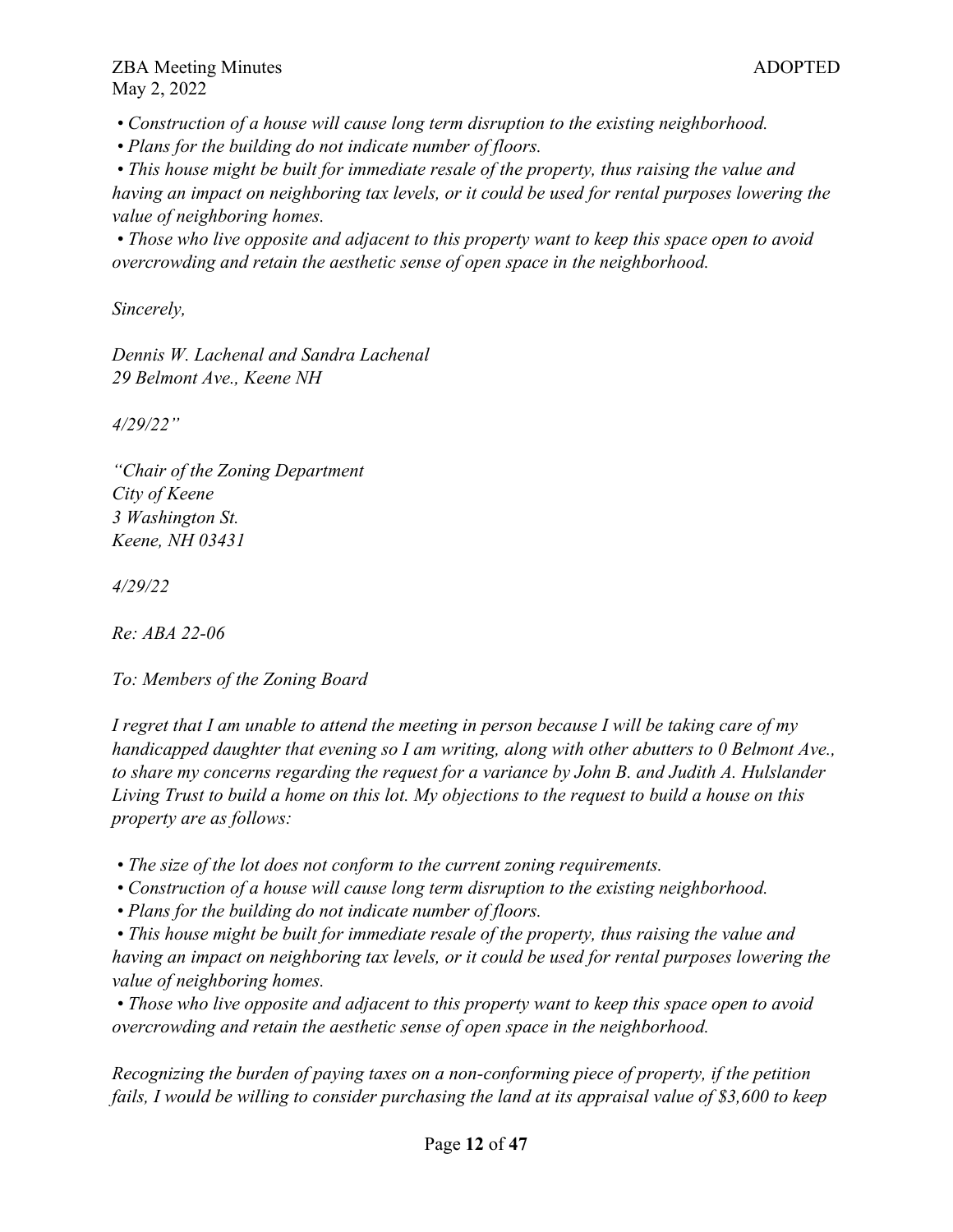*it as open space adjoining my property at 21 Colby St., depending on the amount of annual tax paid for it.* 

*Sincerely,*

*Lucy G. Truslow 21 Colby St. Keene, NH 03431*

*Date: April 30, 2022"*

Chair Gorman asked if Mr. Phippard wanted to speak in response to the letters.

Mr. Phippard stated that he is glad to see people take the time to express their concerns to the Board because many times, there is no public input. He answered the first four questions/concerns already. Regarding the last comment, that those who live adjacent to the property want to keep this space open to avoid overcrowding and retain the aesthetic sense of open space, he thinks if he lived next to this lot, he would want to keep it open, too. That is human nature; people enjoy the sense of space where they live, especially if they are out in the yard. You want to enjoy your property and not have to fence it in to maintain your privacy. However, at the same time, it is not fair to a landowner to lose their rights to use their property if they can comply with the dimensional requirements, and use it in a way that maintains the character of the neighborhood and the sense of space in the neighborhood, and he thinks this proposal does that. He hopes the Board does not agree with that last concern, because that is an injustice to the property owner. He hopes they can grant the Variance and allow this to proceed.

Mr. Hoppock asked Mr. Phippard what other reasonable use this property could there be for this property, in this area. Mr. Phippard replied that he discussed that with Mr. Rogers prior to the meeting. He continued that the list of principal uses is not long in the Low Density District. Single-family residence is the primary use. Small group home is also on the list, but it is subject to a Conditional Use Permit from the Planning Board, and difficult to receive, depending on the circumstances. Other uses are a community garden or a conservation area. A .13-acre lot is not a significant land area for a conservation parcel. Most conservation parcels in Keene are very large tracts of land or adjacent to other conservation areas, creating a significant resource for wildlife habitat, recreation, hiking trails, etc. This property is not appropriate for that. It is a small lot to be a community garden. His vegetable garden behind his house, for example, would just barely fit on this lot. He does not think that is realistic for a community garden. He thinks a singlefamily home is the only reasonable use for a property like this, especially since it is in the middle of an existing single-family neighborhood. The only way the Hulslanders can do that is through a Variance.

Chair Gorman asked if there were any further questions. Hearing none, he closed the public hearing and asked the Board to deliberate on the criteria.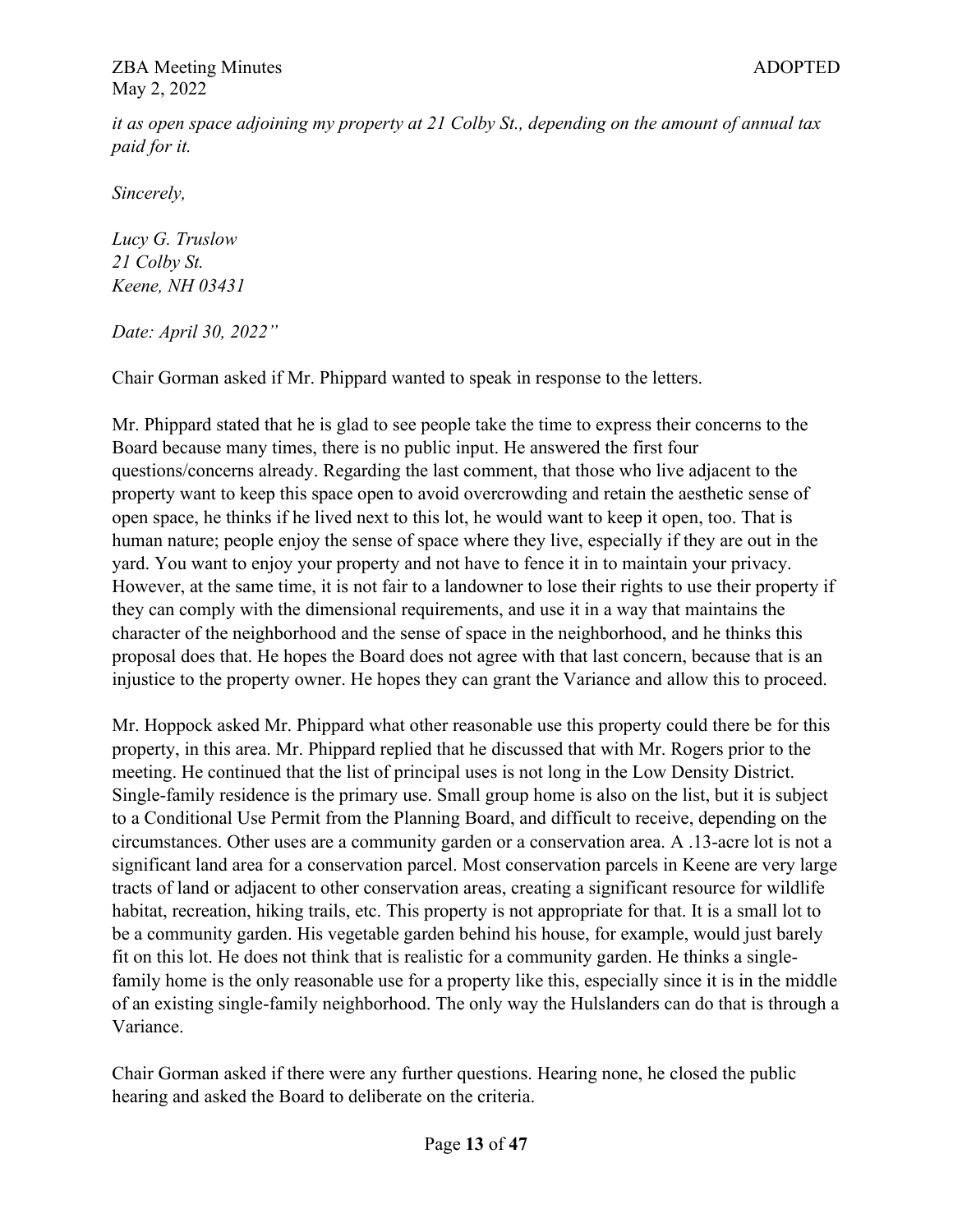## *1. Granting the Variance would not be contrary to the public interest.*

Mr. Welsh stated that to reiterate what he has heard from the Applicant, there does seem to be a short supply of building lots in Keene. It seems to indicate that the public interest is in finding building lots. He was on the committee that put the last Master Plan together, and there was an emphasis on encouraging in-fill development to look for small parcels of land that could possibly be developed. That was considered a good thing. Thus, he comes down on the side of this being in the public interest.

Ms. Taylor stated that to provide counterpoint, not every square foot of land is appropriate for construction or in-fill. She continued that "paving paradise" and putting up houses is not necessarily the way to go. Just because it is there, does not mean it is appropriate.

## *2. If the Variance were granted, the spirit of the Ordinance would be observed.*

Mr. Hoppock stated that this is a classic illustration of the relief valve they are supposed to exercise when they grant a Variance. He continued that someone has owned this property longer than he has been alive, paying taxes on it. They had an opportunity to develop it, but for whatever reason did not, and he does not hold that against them. The Variance expired, and they are back again, for the second time in 30 years. He does not think a single-family dwelling would alter the essential character of the neighborhood, nor is it a Variance that would threaten public health, safety, or welfare. He thinks the first two criteria are met, and is rather persuaded that the rest of them are as well. He asked Mr. Phippard what other uses there are for this property, in this zone, and thinks that a community garden is not realistic. That is not what a property owner expects when they exercise their right to own property and have it protected from unreasonable denials of reasonable uses. He thinks a Variance is in order in this case.

Chair Gorman stated that he agrees and thinks that this is in likeness with the neighborhood. He thinks the concerns voiced by abutters are not valid, because any house in Keene could be rented. You do not need to say how many floors you are going to build, if the house is a reasonable use. Traveling on Belmont Ave., it is evident that this will be consistent with what is there. The lot has the ability to connect to City water and sewer, and this would not create safety issues or traffic issues. It will be a single-family home, tucked amongst other single-family homes, all on similar lot sizes, as Mr. Phippard illustrated and articulated. He is inclined to favor this Variance application.

## *3. Granting the Variance would do substantial justice.*

Mr. Hoppock stated that he has a hard time seeing what the gain to the public would be if this Variance were denied, and the loss to the individual is significant, because these people have not had an opportunity to develop their land in any fashion, aside from the instance in 1980. He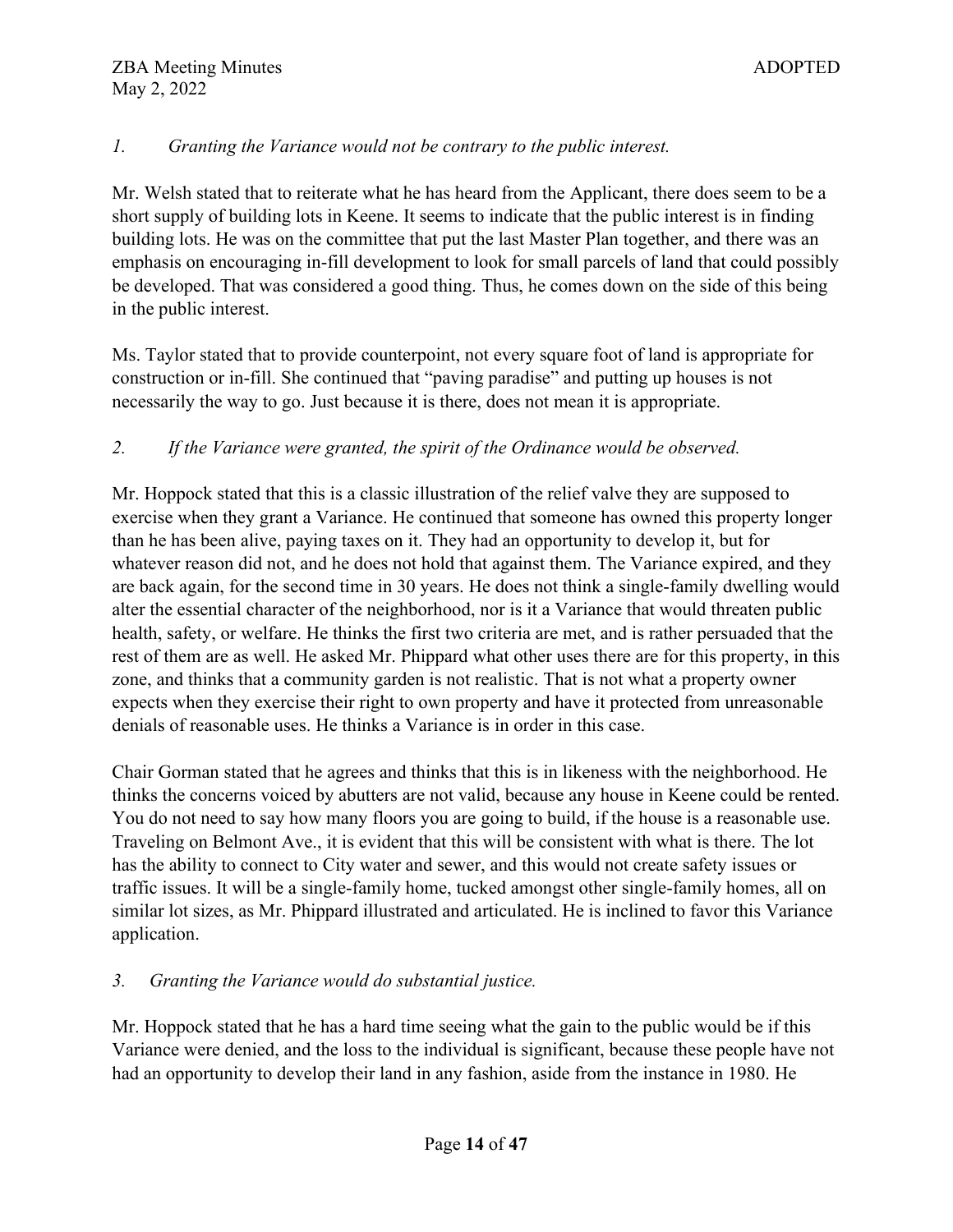thinks that substantial justice requires that the individual loss here would be significant and not outweighed by any gain to the public by leaving it the way it is.

Ms. Taylor stated that they have not heard any testimony from the property owner, and she has no idea what the development potential thought process would have been on the part of the property owner. Thus, it is hard to judge the substantial justice portion of it, because they do not have any testimony as to what the intent of the property owner was when the property was purchased. She does not know if any of these lots have been merged. Some lots look as they were probably purchased together and then combined, but she does not know. The Board has a complete lack of information on this criterion.

Chair Gorman asked if it is correct that this was a building lot in 1959 and met Zoning criteria at that point. He asked if that is Ms. Taylor's understanding. Ms. Taylor replied that it may have been, and quite possibly was, but she is not sure if that is relevant today.

# *4. If the Variance were granted, the values of the surrounding properties would not be diminished.*

Mr. Welsh stated that he thinks he has heard evidence on all sides of this one, from the quick description of the letter from 1990 to the testimony of the abutters indicating property values could go up or property values could go down, all of which presumes development of the property. It is also reasonable to wonder what happens to home values if the property is not developed. The Board has looked at a number of cases over the past couple months regarding vacant lots that were not well cared for and seen as diminishment of the surrounding property values, which is a trajectory this property could go if it stayed vacant. He does not think the Board has much evidence that this Variance would do bad things to property values. If he had to come down on one side or the other, he guesses that it would be consistent with the neighborhood and probably break even on property values.

Mr. Hoppock stated that to add to that, if the owners carry out their plan, which is to build a Cape-style or ranch-style single-family residence, odds are significant that it would enhance the values of the immediate area, including that of the owners. He continued that he is persuaded that this criterion is met.

## *5. Unnecessary Hardship*

*A. Owing to special conditions of the property that distinguish it from other properties in the area, denial of the variance would result in unnecessary hardship because:*

*i. No fair and substantial relationship exists between the general public purposes of the ordinance provision and the specific application of that provision to the property and*

*ii. The proposed use is a reasonable one.*

*B. Explain how, if the criteria in subparagraph (A) are not established, an unnecessary hardship will be deemed to exist if, and only if, owing to special conditions of the property that*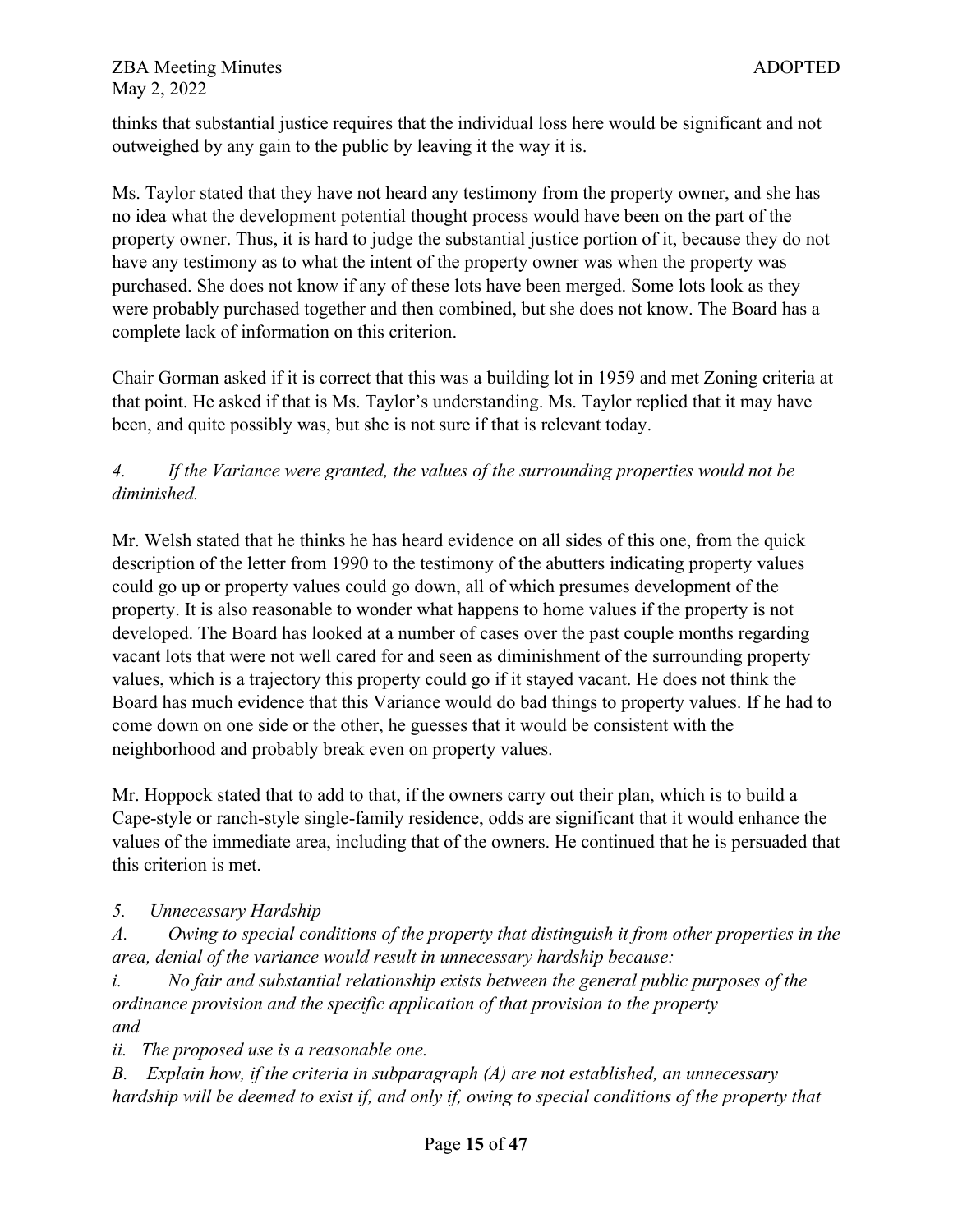*distinguish it from other properties in the area, the property cannot be reasonably used in strict conformance with the ordinance, and a variance is therefore necessary to enable a reasonable use of it.* 

Ms. Taylor stated that she is probably in the minority, but to echo what Mr. Welsh stated, the Board consistently sees requests for Variances on properties that are too small to develop in the zones in which they exist. She continued that she took the time to go through some past case law. What they say, in summary, going back since before the first time this property had a Variance, was that the important first criteria is: is the property unique in its environment. Mr. Phippard demonstrated well that this parcel is not unique in its environment, because of the 68 parcels; there are not just those three others of the same size that he pointed out, but many parcels that do not mean the current standards, whether they are built on or not. She does not find that this particular parcel of land is unique in its setting. The case law supports that by saying that a parcel is not unique just because it does not have something, like a building or a garage, if it is the same size as all of the other lots in the area. She thinks the Board should apply the appropriate standard and not just approve everything because "Gee, it's the only vacant lot around."

Mr. Hoppock stated that he disagrees slightly. He continued that he thinks the lot can be claimed as unique because it is undeveloped and can be built within the confines of the setbacks. He is not sure about the other three, if they are in Variance to those measurements either and that might be useful to know, but that unique setting of the property and the fact that there is no other reasonable use for this property is what bothers him. He is happy to condition approval of this on the construction of a single-family dwelling, if that assuages fears. A home the size of what Mr. Phippard described fits right into this neighborhood.

Chair Gorman stated that he agrees with Ms. Taylor's points that this lot is not unique in size, but it is unique in vacancy. He thinks that 5.A.ii. is met - the use is reasonable, simply because the use exists everywhere around it. If it was not reasonable at one point, it is now, given that it will be the same as everything around it once it is developed. The 5.A.i. criterion is more difficult, in terms of uniqueness, but 5.B., special conditions that distinguish it from other properties, is easy to see. All the other properties have been afforded a use, this one has not. He understands that case law probably does side with what Ms. Taylor is saying, but he also thinks there is ample and adequate case law for the granting the property some form of reasonable use and that would go further than a community garden. He thinks this property meets the criteria of 5.B.

Ms. Taylor stated that that goes back to what is called a "Grey Rocks decision." She continued that what comes first under that is that the land be unique, but also that the hardship is the result of some unique condition of the land and not the personal circumstances of the owner. She thinks this is the personal circumstances of the owner, so she does not think it meets 5.B., either. Chair Gorman asked if anyone had more to say about the criteria. Hearing none, he asked for a motion.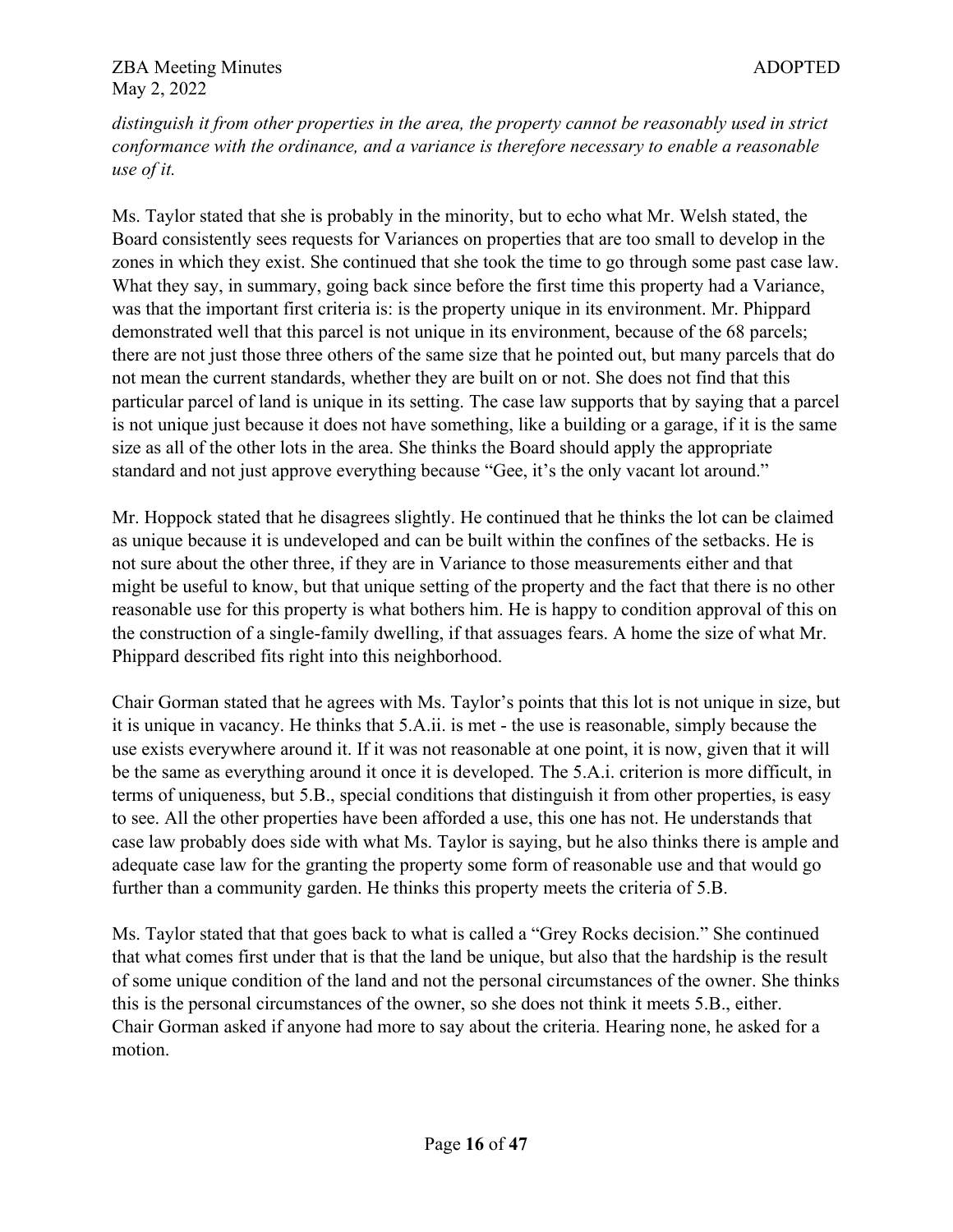Mr. Hoppock made a motion for the Zoning Board of Adjustment to approve BOARD 22-06 with one condition that only a single-family residence be constructed on it. Mr. Welsh seconded the motion.

*1. Granting the Variance would not be contrary to the public interest.*

Met with a vote of 4-1. Ms. Taylor was opposed.

*2. If the Variance were granted, the spirit of the Ordinance would be observed.*

Met with a vote of 4-1. Ms. Taylor was opposed.

*3. Granting the Variance would do substantial justice.*

Met with a vote of 4-1. Ms. Taylor was opposed.

*4. If the Variance were granted, the values of the surrounding properties would not be diminished.*

Met with a vote of 5-0.

*5. Unnecessary Hardship* 

*A. Owing to special conditions of the property that distinguish it from other properties in the area, denial of the variance would result in unnecessary hardship because:*

*i. No fair and substantial relationship exists between the general public purposes of the ordinance provision and the specific application of that provision to the property and*

*ii. The proposed use is a reasonable one.*

Met with a vote of 3-2. Chair Gorman and Ms. Taylor were opposed.

*B. Explain how, if the criteria in subparagraph (A) are not established, an unnecessary hardship will be deemed to exist if, and only if, owing to special conditions of the property that distinguish it from other properties in the area, the property cannot be reasonably used in strict conformance with the ordinance, and a variance is therefore necessary to enable a reasonable use of it.*

Met with a vote of 4-1. Ms. Taylor was opposed.

The motion to approve ZBA 22-06 with the condition passed with a vote of 4-1. Ms. Taylor was opposed.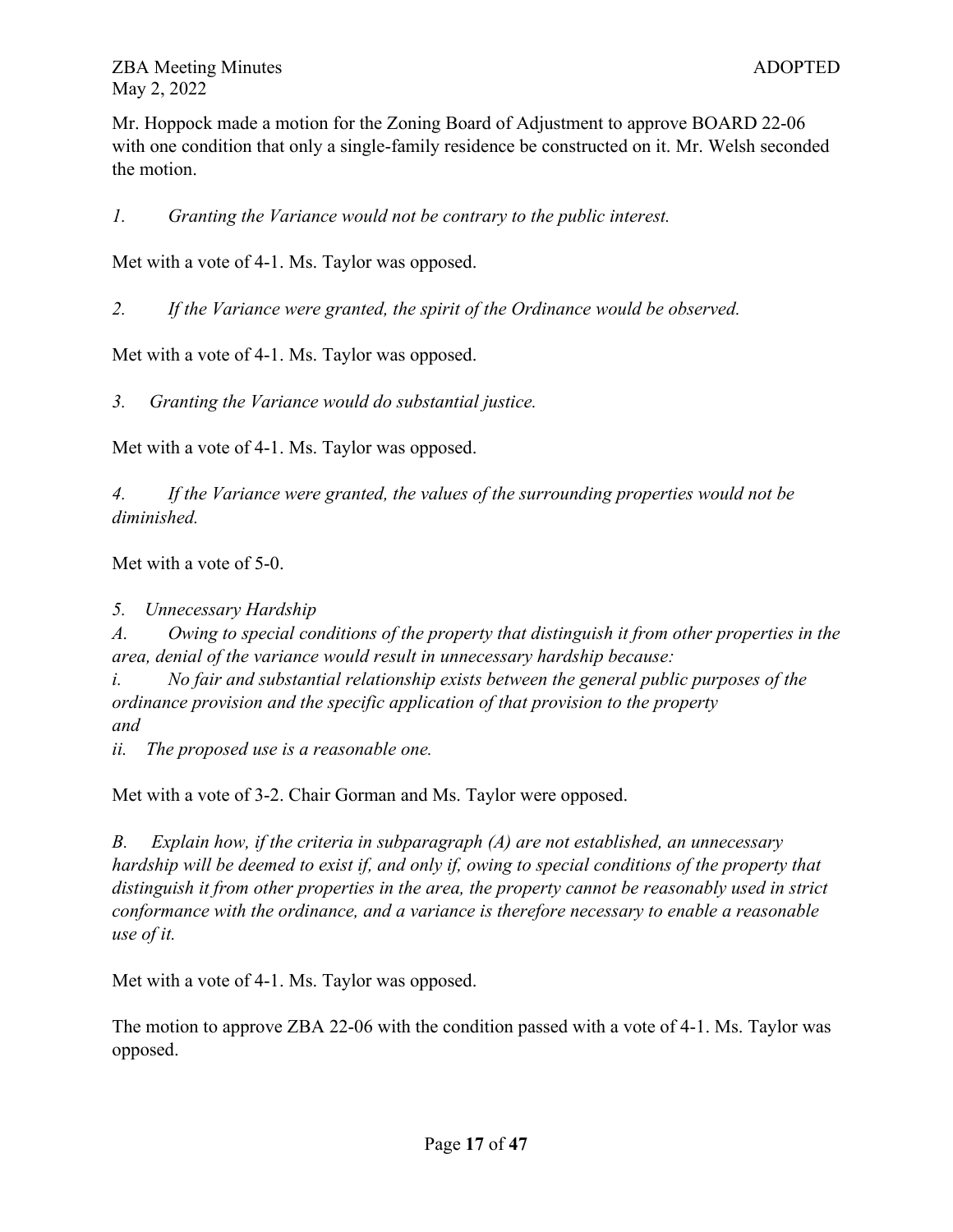**B) ZBA 22-07: Petitioner, White House Group, represented by James Phippard, of Brickstone Land Use Consultants, LLC, requests a Variance for property located at 441 Main St., Keene, Tax Map #112-020-000-000-000 that is in the Low Density District. The Petitioner requests a Variance to permit a personal service establishment in an existing building in the Low Density District where a personal service establishment is not a permitted use per, Chapter 100, Article 3.3.5 of the Zoning Regulations.**

Mr. Welsh stated that his employer is an abutter of the property in question and he will recuse himself from this hearing. Chair Gorman asked if the Petitioner was aware and still wants to move forward with this application to be heard by the other four members. Mr. Phippard replied that he was aware that Mr. Welsh would request to recuse himself, and he himself does not feel that is necessary, but yes, his client wishes to proceed with the four-member Board.

Chair Gorman asked to hear from Staff. Mr. Rogers stated that this property, 441 Main St., is on the corner of the lower part of Main St. and the highway system where Rt. 101 and Rt. 12 join, and is in the Low Density District. This property received a Variance in 1984 to allow for professional offices only, calling out particular uses. He read the Board decision at the time: *"There shall be professional offices only, provided the occupants are low intensity uses, including but not limited to attorneys, architects, engineers, doctors, insurance agents, dentists, accountants, and the real estate office of the owner, excluding such traffic-generating uses such as travel agents, beauty salons, etc."* That is why the application is currently before the Board. Under the older Zoning Code, some of these uses, especially travel agent and possibly beauty salons and such, were considered professional offices, since many were by appointment only and licensed by the State, but the Board at that time felt the need to condition that approved use. Since then, with the new Zoning Code, the Personal Service Establishment is defined as *"An establishment that provides services of a personal nature including, but not limited to, barbershops or hair salons, spas, nail salons, laundromats, dry cleaners, tailors, tattoo or body piercing parlors."* The Applicant is before the Board because what they are proposing was specifically called out in the previous Variance that was granted.

Ms. Taylor asked if it is correct that the original Variance excluded things that were considered "personal service," and the new Zoning Code includes the very broad definition of "personal service." She questioned that if the Board were to approve the Variance that allows "personal service," would that be much broader than this specific request. Mr. Rogers replied that the request is for "personal care services," and that is, yes, a broad definition that brings in many different services. He continued that the previous Code might have spoken of them as more of a "retail service," although it is not straight-up retail. The current definition that the Applicant is seeking a Variance to allow to occur is a broad definition.

Ms. Taylor stated to Chair Gorman that it might be appropriate, later on, for the Board to consider some conditions.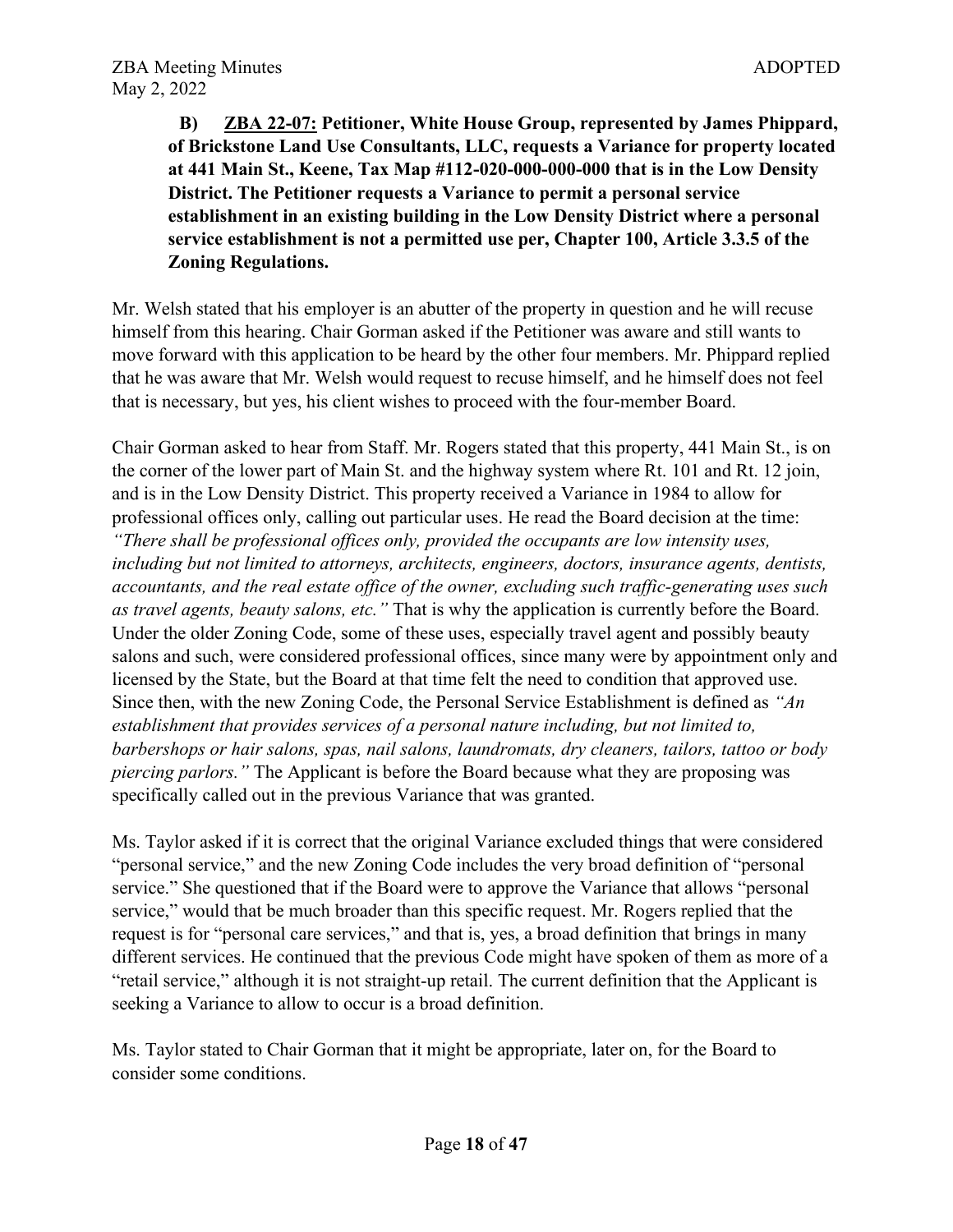Chair Gorman asked to hear from Mr. Phippard.

Mr. Phippard stated that he was presenting on behalf of White House Group. He continued that the property at 441 Main St. is well known as the big white house that sits on the hill and is considered a historic, gateway property to Keene. The Variance granted in 1984 was very important at the time. It is very large building if you consider it a single-family dwelling, with 5,000 square feet on the first and second floors and a 2,000 square foot basement. Even by today's standards, with big mansions being built on the lakes, this is a big house/building. In 1984, they came before the Board and received relief to lease out professional office space in the building. The debate at that time, and why it is described as "professional office space," was because they wanted to limit the uses to low intensity. He agrees with Ms. Taylor that if they can grant a use Variance it should come with conditions. They are not trying to throw away the previous Variance that was granted; they are trying to respect it. They think that over time, the occupations have changed and the definitions have changed. Keene did not have a definition for a "personal service establishment" in 1984. He does not know if it would have changed the result at all, but it came out of the development of the new Land Development Code (LDC). He was not even aware of the addition of this definition until Mr. Rogers called it to his attention.

Mr. Phippard continued that the request specifically before the Board is to allow a professional use, in this case, an aesthetician. The operator specializes in facials, lip treatments, eyelashes, eyebrows, and other services centered on the face. The Variance should also include a cosmetologist, which is a similar profession. Both are required to be licensed in the State of NH. In the 1980's when they argued about what a "professional office space" was, that was usually the first thing they cited, the requirement to be licensed, not just someone opening an office. Requiring a person be licensed tends to restrict the business to places where people call to make appointments instead of just walking in. It was not meant to include retail-type offices. That is why they were so specific. He included a copy of the 1984 approval, because that is what introduced this controversy. His client seeks permission to allow professionals like an aesthetician and a cosmetologist, provided they are licensed professionals and operate as sole proprietors. This is not a beauty salon with six or eight chairs, providing multiple services at the same time, with a lot of activity that would not be appropriate in this existing, residential neighborhood on that section of Main St. He thinks it is appropriate to have a condition that restricts this to sole proprietors with business by appointment only, with no walk-in service or retail-type service.

Mr. Phippard stated that he provided an existing condition plan. He continued that they are not proposing to change anything on the site. Eighteen parking spaces exist on the property. If all of the usable area for offices were used, at one parking space per 250 square feet, 16 parking spaces would be required. The existing site is appropriate for professional offices with the limited uses, and meets the current parking requirements.

*1. Granting the Variance would not be contrary to the public interest.*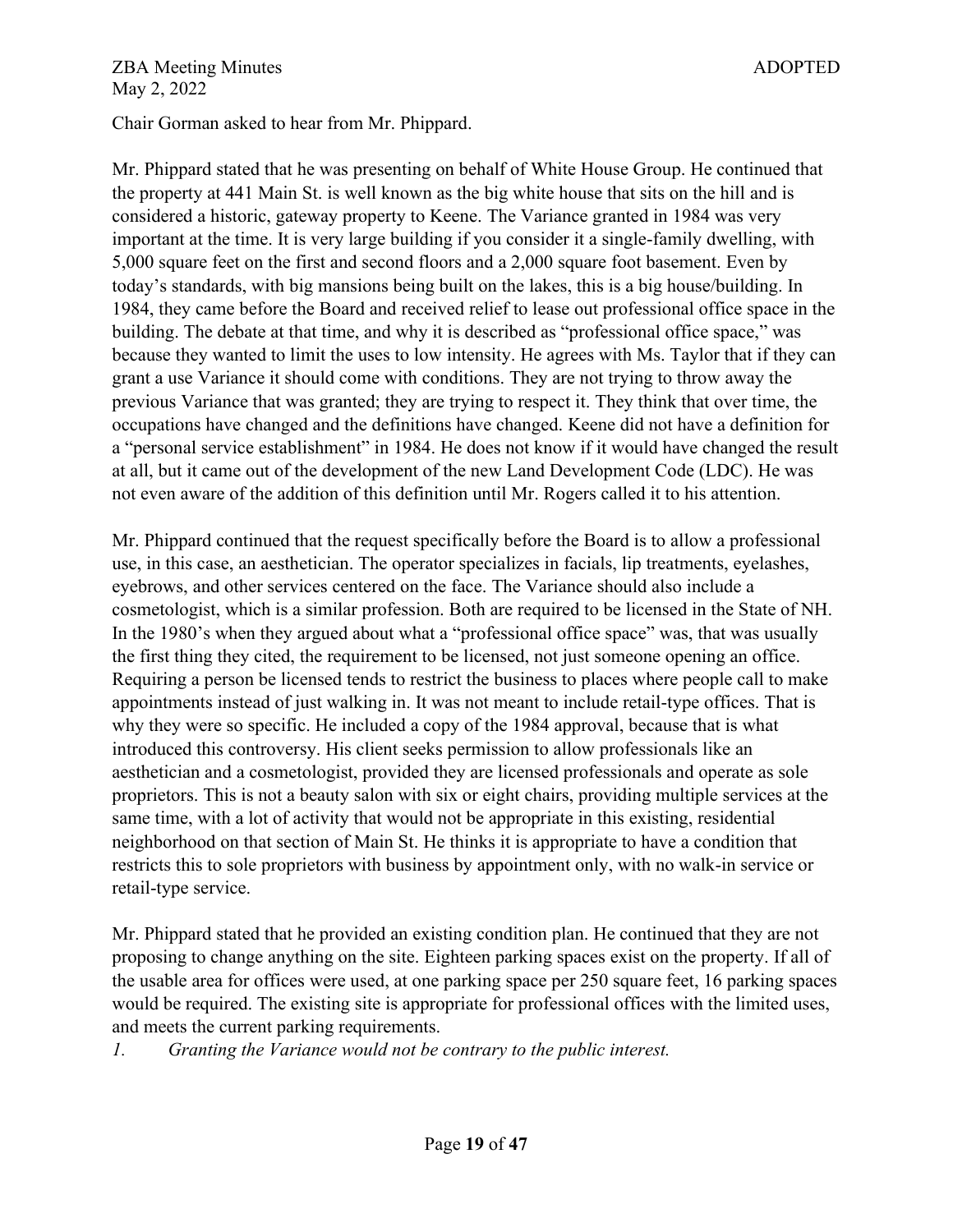Mr. Phippard stated that in 1984, the Board deemed it appropriate to allow professional offices in this building, and found it to be in the public interest, which he agrees with. He continued that since the pandemic started, so much has changed, including the way people do business. This property was affected more than most of the other businesses he works for. After 1984 when the Variance was granted, primarily psychotherapists and physical therapists, who operated by appointment only and were licensed by the State, occupied this building. It has worked very well since 1984. The tenants and their customers were respectful of the property, and it has served the property well. However, with the pandemic, all that changed. The therapists quickly learned that they could provide services online, and did not need physical office space. One by one, the offices in the white house became vacant.

Mr. Phippard continued that the building's principal occupant is JR Coughlin Real Estate, who has owned the building all along, and that is why *"real estate office of the owner"* was mentioned in the approval in 1984. They continue to operate that space in the building, but as realtors go, Mr. Coughlin is really a specialist. He does not have a dozen realtors working for him, and does not have the large, retail-type real estate office that you might see at Masiello or Re-max. The use has fit, and it fit that main restriction that was developed in the previous Ordinance. He thinks it is in the public interest to allow other professional office uses, as he has described them, sole proprietors, licensed by the State, appointment-only, in the building. That fills a need of the public. For an aesthetician or a cosmetologist, one person can make an appointment and occupy the space for 2 or 3 hours at a time. There is not a lot of turnover or activity. The new definitions of "personal service establishment" are not fair to people like that, who are operating as sole proprietors under those conditions, but the Board can address that in its conditions.

## *2. If the Variance were granted, the spirit of the Ordinance would be observed.*

Mr. Phippard stated that the spirit here is best addressed by the conditions of the 1984 Variance. He continued that he and his client think that the use, as he proposed it to the Board, fits nicely under that condition, with those conditions in place. He is not asking the Board to open this up to all personal service establishments. He thinks they do need to be restricted, and that is appropriate, especially on this property, and that would meet the spirit of the Ordinance.

## *3. Granting the Variance would do substantial justice.*

Mr. Phippard stated that he does not see value to the public if the Board denied this request. He questioned what benefit to the public would there be if they did not allow a sole proprietor, working by appointment only, in an office space in that building. He has to admit that there are existing uses in the building that fall under this definition of a personal service establishment. How this has occurred, he does not know. It is obvious did not go to the City for permission. They are professionally licensed sole proprietors, working in the building by appointment only, and it has worked very well. For the last 2 or 3 years as the therapists left and these new establishments entered, there have been no disruptions, no disturbance to the neighborhood, and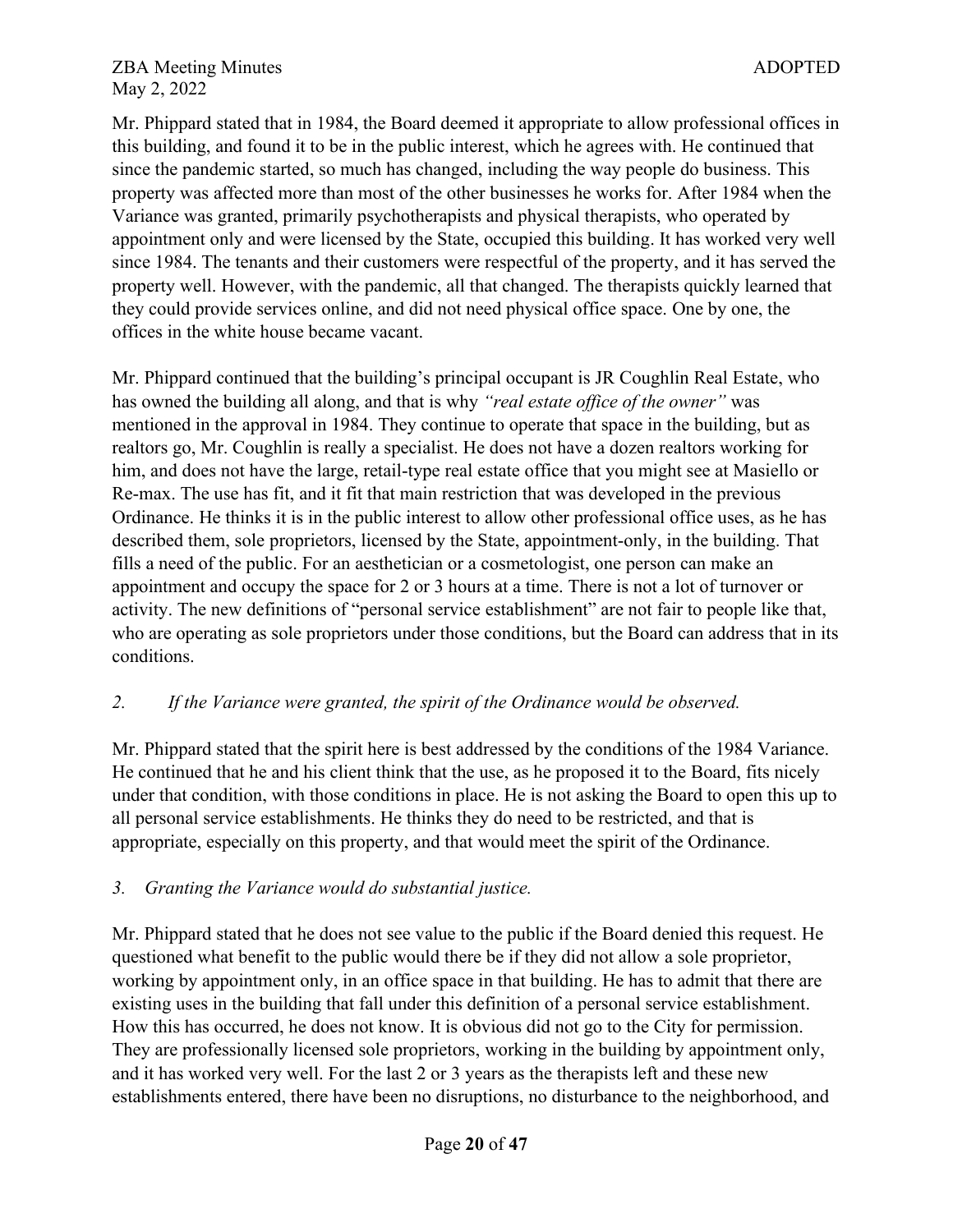no excessive parking or noise created. They conduct all of their activities inside the building, which helps make this work. It would accomplish substantial justice, especially for the building owner, to allow these types of tenants, because these are the people looking for these spaces. They each occupy one or two rooms in the building, with a single employee and business by appointment only.

*4. If the Variance were granted, the values of the surrounding properties would not be diminished.*

Mr. Phippard stated that he does not need to repeat all of what he said before. They have been doing it successfully at the site, very quietly. They do not exceed the number of parking spaces required on the property and have not created any disturbances.

*5. Unnecessary Hardship* 

*A. Owing to special conditions of the property that distinguish it from other properties in the area, denial of the variance would result in unnecessary hardship because:*

*i. No fair and substantial relationship exists between the general public purposes of the ordinance provision and the specific application of that provision to the property because:* 

Mr. Phippard stated that in 1984, the Board agreed that the size of the building is a special condition for this property that results in a hardship to a normal, residential use as you would see in the Low Density District. He continued that they therefore granted the Variance to allow these offices. Where he wants to vary from the previous approval is to include the uses under "personal service establishment" under the right conditions: sole proprietors, a single employee in the building, appointment only, and licensed professionals. That protects the character of the neighborhood and of this property, and fulfills the requirement imposed in 1984 under the original Variance.

*and*

*ii. The proposed use is a reasonable one because:* 

Mr. Phippard stated that he thinks those uses, as he is proposing them, are reasonable. They will not increase traffic or create excessive noise, and will not have any effect on the surrounding properties. He hopes the Board supports this request.

Mr. Hoppock asked if it is correct that Mr. Phippard is interested in a Variance to allow a personal service business, so long as the person is a sole proprietor, works by appointment only, and licensed by the State. Mr. Phippard replied yes. Mr. Hoppock asked if those are three conditions, Mr. Phippard invites the Board to adopt. Mr. Phippard replied yes.

Chair Gorman stated that Mr. Phippard mentioned uses going on right now that are similar to what he is requesting. He asked what has provoked the application, if it is already happening. Mr. Phippard replied that he thinks it came about because someone approached the City about a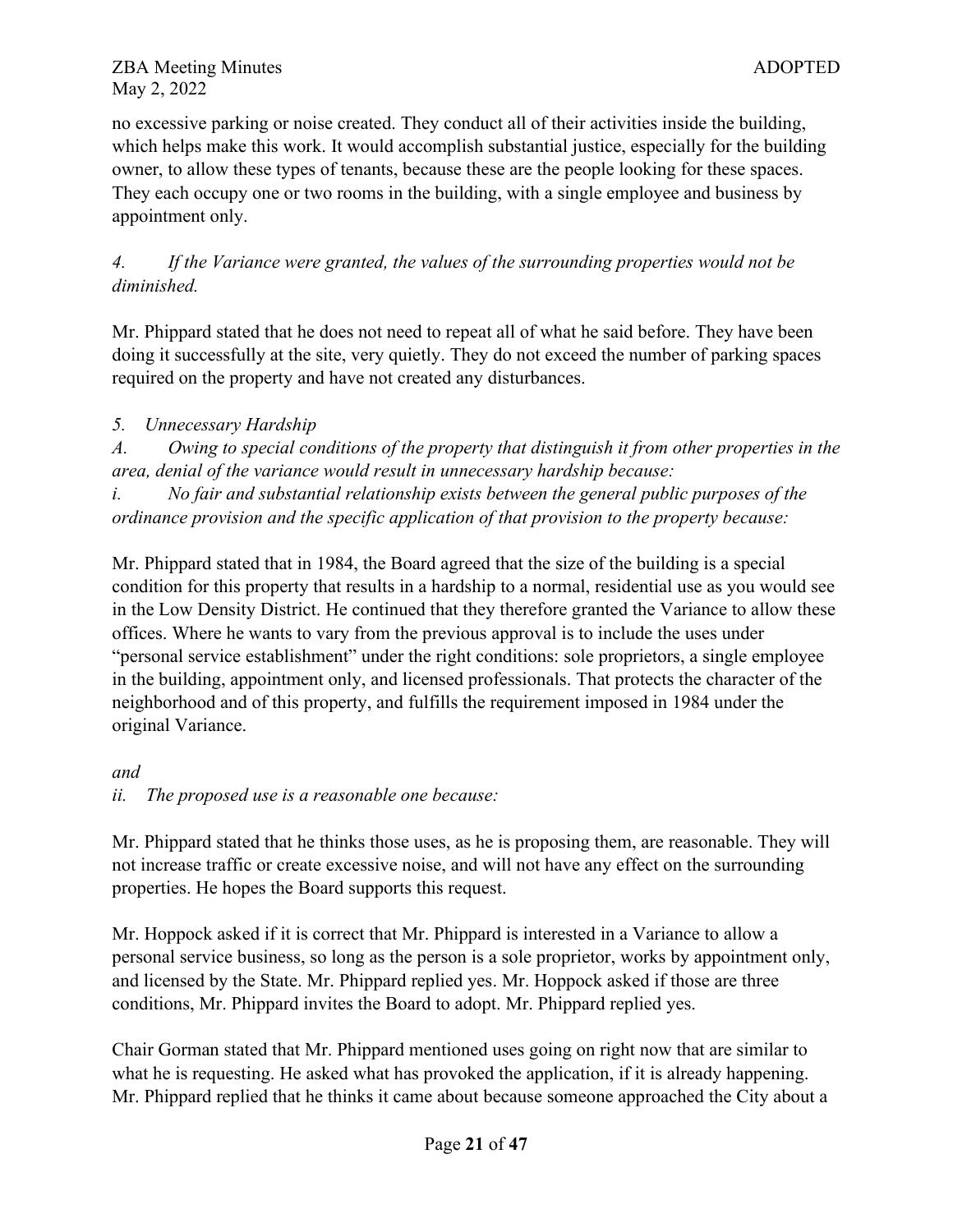form that is required for licensing by the State of NH, making it aware that this use is taking place on the property. He is trying to correct that situation.

Ms. Taylor stated that he said there is no parking on the north side of the property. She asked if it is the three spaces that are not supposed to be used. Mr. Phippard replied that he does not know the history of those three spaces, but when he went out to do the existing site conditions, he saw those spaces there. Mr. Coughlin restricts the use of those spaces to his office. His office gains access from that side of the building, so it is not open to the public and those spaces probably preexisted the condition from the Board. He asked Mr. Coughlin to speak to this.

J.R. Coughlin stated that he owns 441 Main St., Keene. He asked if the question is who has the use of the parking on the north side. Ms. Taylor replied that her question is the conditions of the 1984 Variance said there was not to be any parking on the north side of the building. Mr. Coughlin replied that there is a rental property across the street, and sometimes those neighbors park there, with his permission. He continued that it is also for order delivery and rubbish pickup.

Ms. Taylor stated that her question is now for Mr. Rogers. She continued that she is in a bit of quandary, if the condition of the original approval is not being observed. Mr. Rogers replied that he would caution the Board that this is a prime example of a condition that has been put on a piece of property with the Variance that is difficult to enforce. He continued that moving forward, if the Board were to place conditions, this is a good example to remember. He further stated that it is not sure how the enforcement or even interpretation of the condition, but his understanding is that it was meant for either the real estate office there, the owner of the building, and/or an agreement he had with the abutting property to use those spaces.

Ms. Taylor replied that it is ambiguous at best. She continued that her follow-up question is whether the intent of Mr. Coughlin's application is to keep the existing conditions intact. Mr. Phippard replied yes, and the intent is to allow the current occupants to remain, and to specify more clearly, what "personal service establishment" use can be, with the right conditions.

Ms. Taylor asked if he would have any objection to the Board clarifying the parking, to say that the parking on the north side of the building is limited to the building owner, or similar. Mr. Phippard suggested "Not to be used by the occupants of the professional offices." Ms. Taylor replied yes, with the intent to limit the traffic on that side of the building, which seems to be part of the intent. Mr. Phippard replied that she is right, it was ambiguous the way the 1984 Board listed the condition. He continued that access to those spaces is by a separate driveway. Driving to those parking spaces, it looks like the driveway to the house next door, and it is. In observing the traffic going to the existing office users in the building, they all turn through the front and park in the area adjacent to King Ct. He thinks they are practicing what the intent was, but clarification would be beneficial.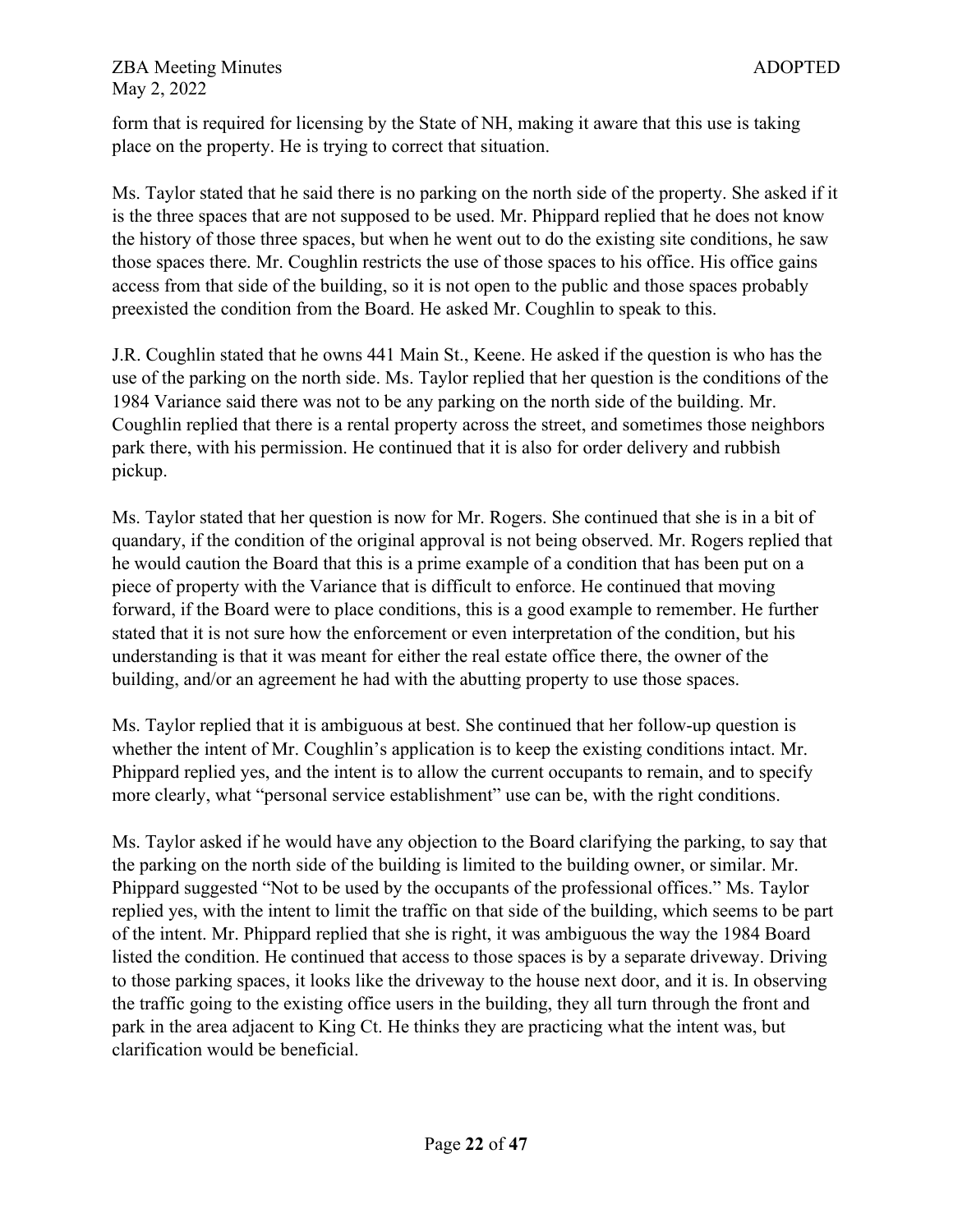Ms. Taylor stated that regarding Mr. Phippard's comment about sole proprietors, that might also have an enforceability issue. There are many different kinds of legal entities and it would be nearly impossible to try to limit it to someone who wanted to have, say, an LLC, but they are only one person. Mr. Phippard replied that his intent was to allow one employee in the space, and not have a business with three employees that can operate at the same time.

Chair Gorman asked if it would be aptly put to say that it would be a single member operation, so to Ms. Taylor's point, it could be a single member LLC, or a sole proprietor. He continued that he is more referring to the fact that this not a situation of, say, eight employees, rather, one professional who is making appointments, and that is a condition Mr. Phippard would be satisfied with. Mr. Phippard replied yes.

Ms. Taylor stated that she thinks it is apt to say that they would be a licensed professional, because beauticians, hair salons, barbers, and such, have to be licensed as well. She continued that she is not sure how to limit it, but she understands the intent. Chair Gorman asked Mr. Phippard if there are any uses he has in mind that would be licensed, or that are existing. Mr. Phippard replied that he himself is a sole member LLC and is not licensed, but he also has two employees, and does not think his business would fit. Chair Gorman replied yes, but he is not providing the type of service that they are alluding to here. Mr. Phippard replied true, but his business does not meet the intent of this request as he has meetings at his office with 8 or 10 people, all arriving in separate vehicles, making it a busy location. At other times, it is just him and his wife. He hopes the Board members have had the opportunity to visit the property. It is worth going in as it is beautiful, and needs to be protected and preserved. Mr. Coughlin and his family have done a wonderful job taking care of this landmark property for the City. He thinks that restricting the use, as described, continues the protection for the area, so the parking does not expand and they do not have to change the appearance.

Chair Gorman asked if members of the public had comments in support of this application. Hearing none, he asked if anyone wanted to speak in opposition. Hearing none, he closed the public hearing and asked the Board to deliberate.

# *1. Granting the Variance would not be contrary to the public interest.*

Ms. Taylor stated that she does not believe this will be contrary to the public interest, as long as the Board can figure out the conditions to attach to it, especially since it will be contained within the building and there does not appear to be any intent to alter it structurally. It would simply be a continuing use.

# *2. If the Variance were granted, the spirit of the Ordinance would be observed.*

Mr. Hoppock stated that this proposed use, like the other one, is consistent with the essential character of the neighborhood and would not do anything to alter it. He continued that it sounds like Mr. Coughlin is just trying to keep tenants and the space filled with viable businesses, which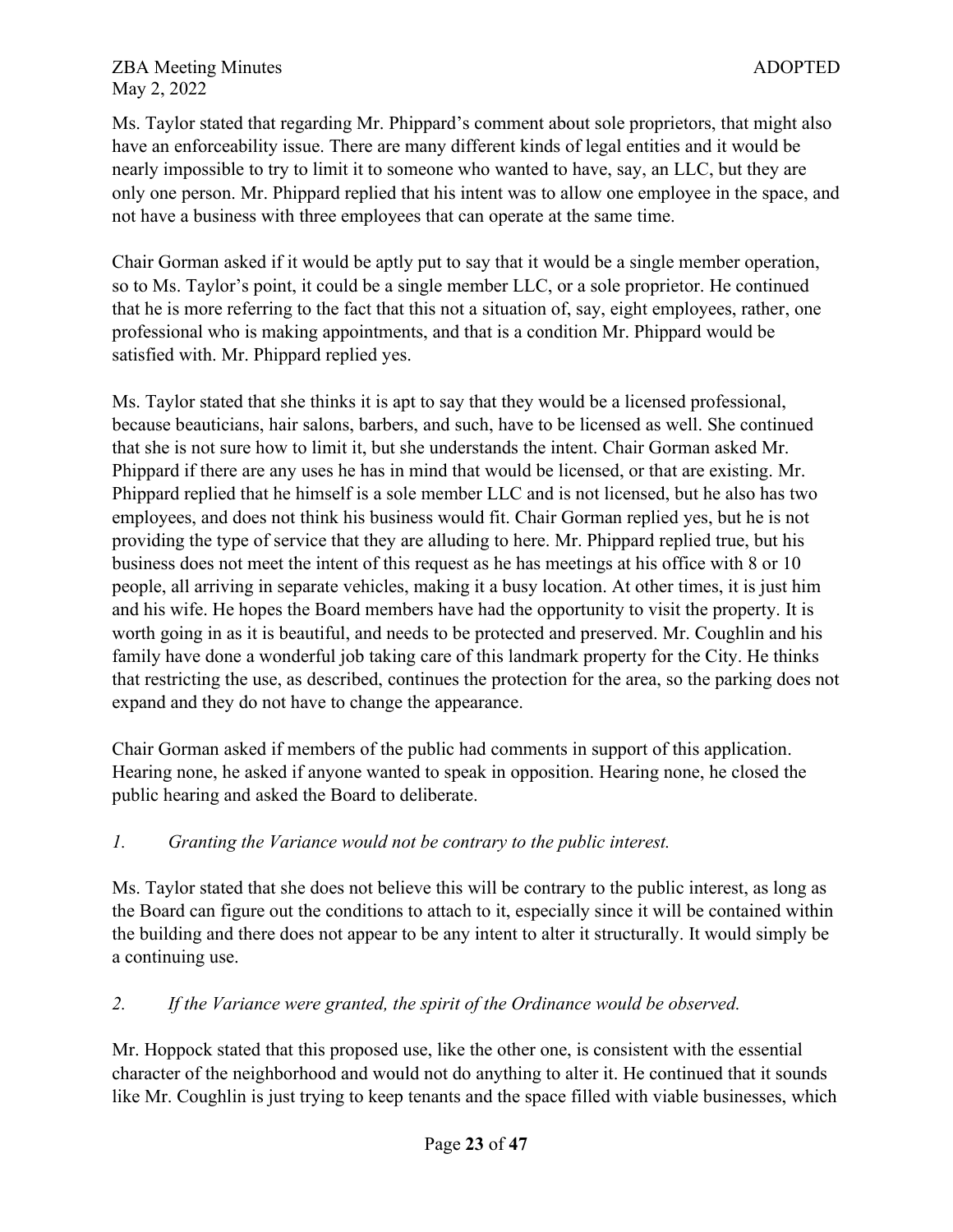also serves a public interest. He does not see that as a threat to the health, safety, or welfare of the area or the community. He thinks these criteria are satisfied.

## *3. Granting the Variance would do substantial justice.*

Ms. Taylor stated that she does not see any harm to the public under this criterion, from the mere fact that apparently it has been happening without any disruption or public notice. Chair Gorman agreed.

*4. If the Variance were granted, the values of the surrounding properties would not be diminished.*

Chair Gorman stated that he thinks they have touched upon it not affecting the exterior of the property, and there being no impact to the interior of the property, and a use that allegedly is already occurring. Thus, he thinks it is a wash. He does not think it will have a positive impact on values, but it does not have to; it just cannot have a negative impact, and he does not believe that it does.

## *5. Unnecessary Hardship*

*A. Owing to special conditions of the property that distinguish it from other properties in the area, denial of the variance would result in unnecessary hardship because:*

*i. No fair and substantial relationship exists between the general public purposes of the ordinance provision and the specific application of that provision to the property and*

*ii. The proposed use is a reasonable one.*

Mr. Hoppock stated that he agrees with the predecessor Board from 1984 that the size of the building can certainly be a special condition, then and now, especially when they are looking at ways to lease spaces. He continued that in his line of work, he deals with counselors occasionally, and most of them, if not uniformly across the Board, are remote. Some are reluctantly going back to in-person, but it is up to each individual. Counselors, who work remotely from home, save a ton of overhead and do not have to worry about paying someone like Mr. Coughlin rent, which is Mr. Coughlin's problem now. Mr. Coughlin has come upon a reasonable way to try to fill the space, maintain his property, and let it continue to exist the way it has been. He has no trouble identifying the size of the building as a special condition and then saying that no fair and substantial relationship exists between the general public purpose of restricting professionals in that building as it is applied to this property. It passes that test.

Ms. Taylor stated that she agrees with Mr. Hoppock, and the concept of a building providing its own special condition, so to speak, was the Farrar v. Keene case, which is the basic case that said that a building could by itself be a special condition. She thinks there is some concern, though, that the conditions be carefully outlined.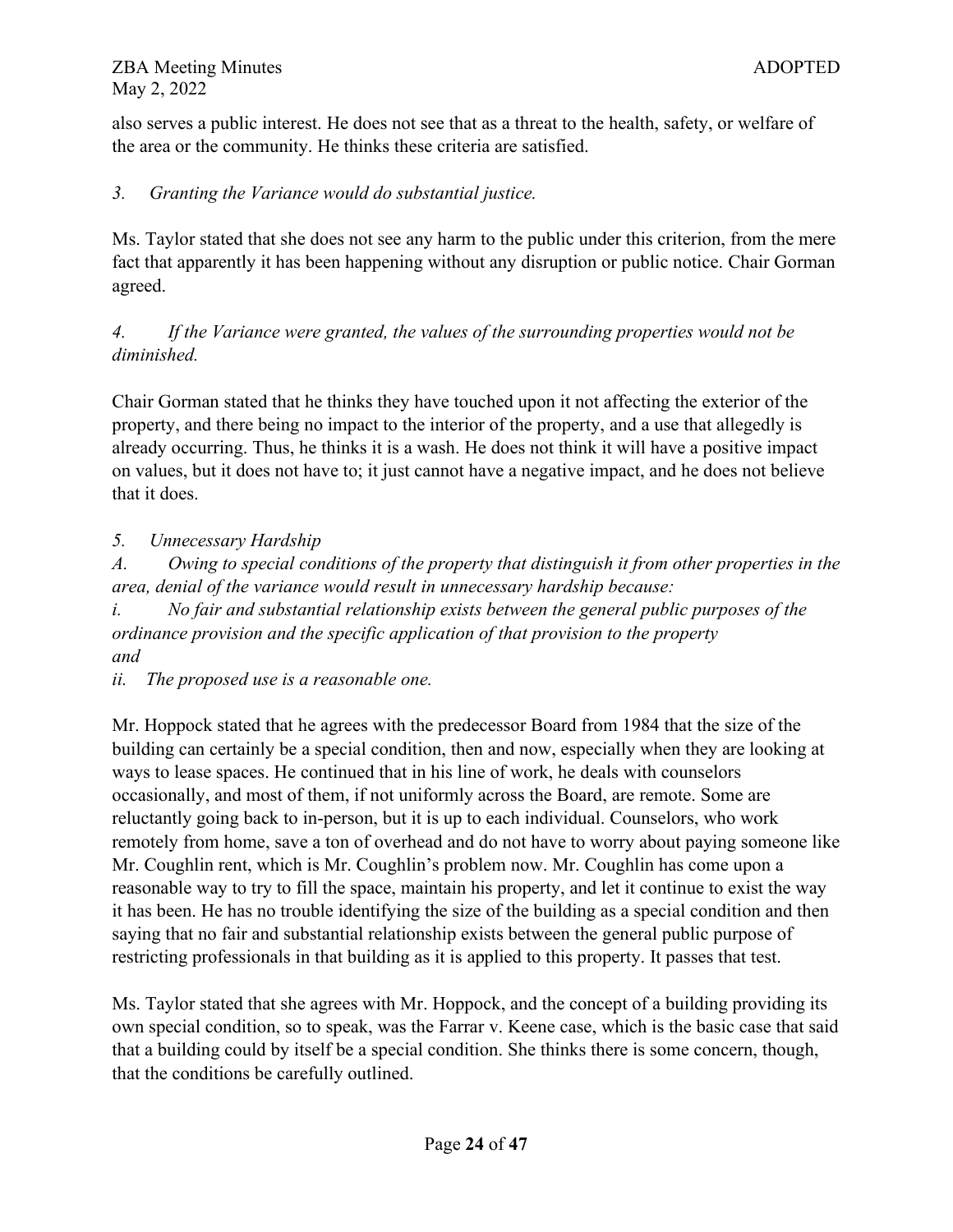Chair Gorman stated that he agrees, and he thinks covering all these criteria and supporting them is directly correlated to conditioning it. Mr. Hoppock asked if they could discuss the conditions. Chair Gorman replied yes, and they also need to discuss Mr. Rogers's valid point. He continued stating that the Board needs to understand that while conditions could be placed, actually governing these situations is next to impossible. That said, they would put their best foot forward on some conditions that work for everyone and hope they are followed.

Mr. Hoppock replied that it is the honor system. He continued that Applicants tell the Board what their plans are, in good faith, and the Board takes them at their word. He is not too concerned about the Board's conditions being enforced down the road; he thinks that when people leave here they understand what the conditions are and will do their best to follow them. Chair Gorman replied that he thinks that no news is good news. He continued that if there is an issue, City staff will find out about it, and if there is not an issue, then it seems like they are coming close enough to the conditions.

Mr. Hoppock stated that he was going to bring forward the three conditions that Mr. Phippard suggested, but then Ms. Taylor mentioned the sole proprietorship and that being ambiguous. He would change that to an individual, without employees, who schedules appointments only with walk-in appointments, and holds a license by the State. He is of mixed mind about the three parking spaces to the north. He does not want to make this more difficult for Mr. Rogers's office.

Ms. Taylor stated that she is concerned, because it is just the flat out "no parking" and there are clearly identified parking spaces. She continued that she would like to see some limitation on the parking on the north side of the building, such as it being reserved to the building owner, so that it is clearly stated not customer parking. Chair Gorman replied that it could be for "occupants," not necessarily just the owner. He continued that it could be used by professionals who are renting there, or Mr. Coughlin himself.

Mr. Rogers replied that his recommendation was going to be to limit it to occupants of the building. He continued that the concern might have come before because as Mr. Phippard said, that driveway leads to a single-family home right next to his property. If it was for customers coming and going it would generate quite a bit of traffic right next to that single-family home, but if it was an occupant of the building they would probably come in at 8:00 AM to work then leave at 5:00 PM.

Chair Gorman asked if everyone agrees with having that parking be for occupants only, not clients. Other Board members agreed.

Chair Gorman asked if there were further comments about the criteria. Ms. Taylor asked Mr. Hoppock on limitations to one individual, or an individual plus an employee. Clearly, the intent is not to have a crowd. Mr. Hoppock asked how many spaces they are talking about there.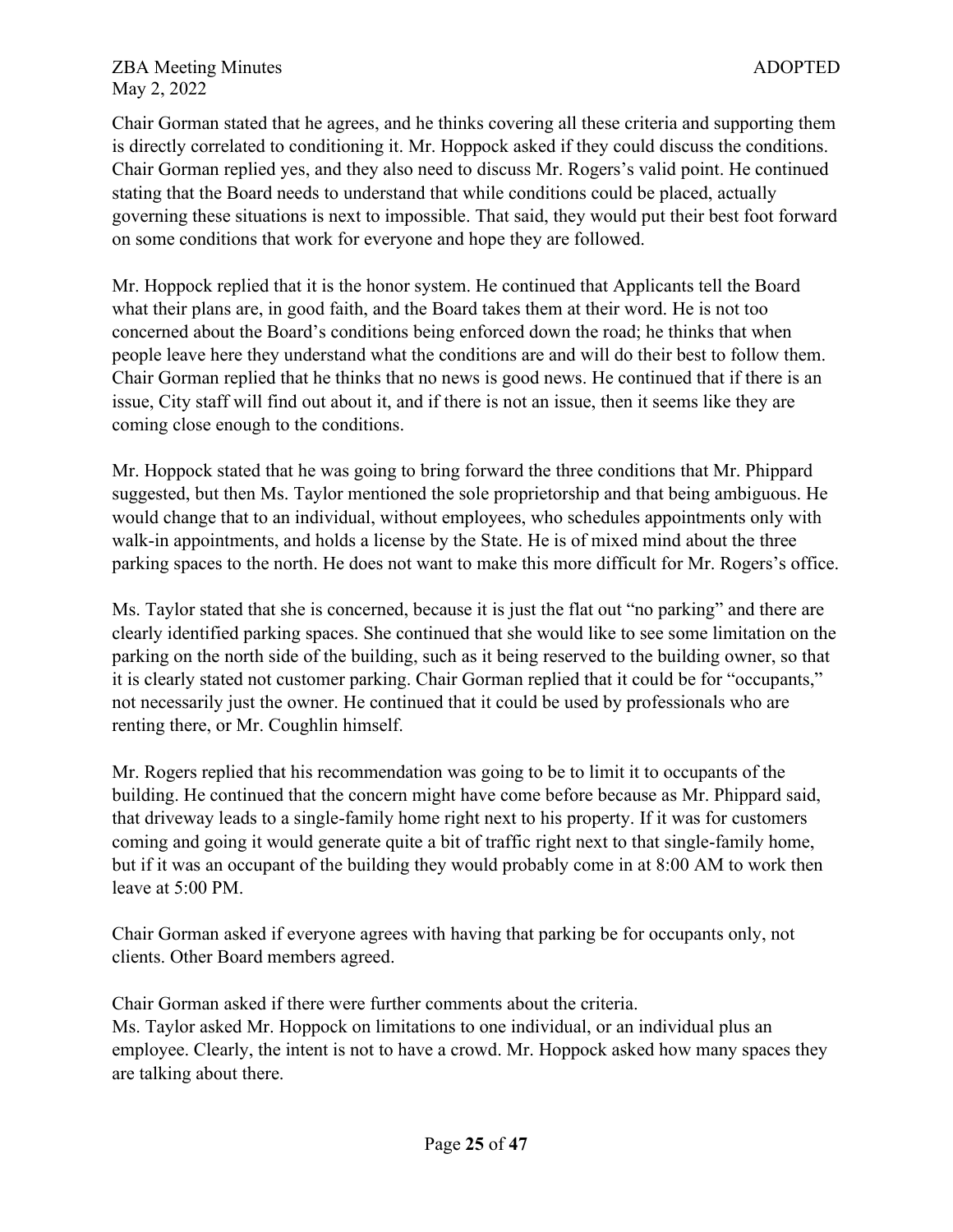Chair Gorman reopened the public hearing to hear from Mr. Phippard. Mr. Phippard stated that there are seven office spaces. Mr. Hoppock replied that if they limit it to an individual plus one employee, they are bumping up against parking problems.

Mr. Rogers replied that most licensed professionals have a workstation, such as a hairdresser with one chair. He imagines that some of the other professionals that Mr. Phippard mentioned would have a workstation. A possible recommendation would be to limit it to one workstation per individual. He agrees that two employees might have a higher impact in the Low Density District than the Board intends.

Chair Gorman asked, since the public hearing is open, if Mr. Phippard had any further commentary on this.

Mr. Coughlin stated that he has been in the building for 38 years, and watches the parking. He continued that it has to be low intensity, which it is. Services are by appointment only, and appointments are one to two hours, so it is not like people arrive every 20 minutes. He is there every day, watching the building and who is coming in, and he does a good job. He thinks this would be better, because before, there were about 10 therapists and they all had appointments and it was a lot of traffic. With this new use, there are not that many people doing it aesthetician services, and it is a lot less traffic.

Mr. Hoppock asked if they could limit each unit to one individual personal service provider. He asked if that would be a way to characterize it, instead of saying "proprietor."

Chair Gorman stated that the Board understands that Mr. Coughlin polices the parking and does a great job with the building, but this Variance will go on with this property long after Mr. Coughlin no longer owns it. It is up to the Board to condition the approval to what fits the needs of the community and fits Mr. Coughlin's needs to keep the building running well. He asked if Mr. Coughlin is in situations where people have two employees, or one employee plus themselves. He asked what Mr. Coughlin's preference is in terms of employee limit per office.

Mr. Phippard stated that it would be nice to allow one employee. He continued that a person might have an assistant or secretary. He has an employee to answer the phone for him if he is out and helps take care of his business, but it does not generate more business as this is an accommodation. The ability to have an employee and still lease the space would be beneficial, but probably not mandatory. The users in the building today are all single person users. Mr. Coughlin stated that they have answering machines and things of that nature. Mr. Phippard replied yes, and email, to monitor what is coming in.

Chair Gorman asked if there were any other questions before he closes the public hearing again. Hearing none, he closed the public hearing.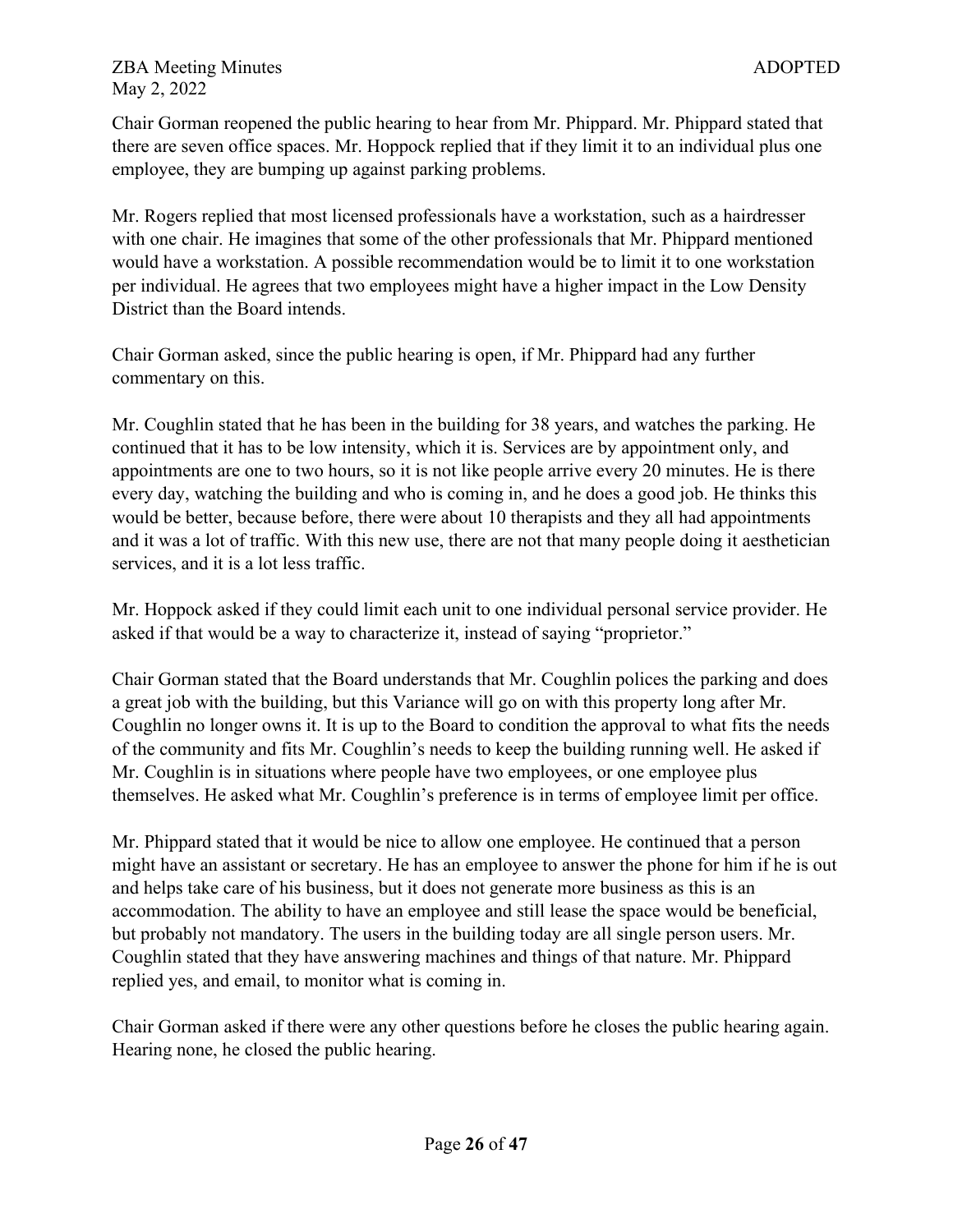Chair Gorman stated that with seven offices, if everyone had an employee, there is a potential parking problem. He continued that he also thinks that limiting it to one person might not be the perfect business model for everyone, but that behind the scenes, it will work. He does not know how many employees people have could be policed and is not sure the Board could control that.

Ms. Taylor stated that it seems that the original Variance regarding "professional offices only" stays intact, and that the Board is now adding the category of "personal services" to that "professional offices only." If the original Variance stays intact, that is why she wanted to clarify the parking, because it is ambiguous. If that stays intact, she does not have a concern with limiting specifically just the personal services aspect of that.

Mr. Hoppock stated that he thinks they can condition approval on one individual working per unit, who does it by appointment only, and licensed by the State, for whatever the particular personal service might be as they are talking about an aesthetician in this case. Then they want to deal with the parking. Chair Gorman suggested "northside parking to be used by tenants only." Mr. Hoppock suggested "building occupants only."

Mr. Hoppock made a motion to approve ZBA 22-07 subject to the following conditions:

- The personal service uses shall be restricted to one professional personal service provider per unit, who schedules by appointment only, and is licensed by the State for their particular profession or personal service.
- Parking on the north side of the building be restricted to occupants of the building.

Ms. Taylor seconded the motion.

## *1. Granting the Variance would not be contrary to the public interest.*

Met with a vote of 4-0.

*2. If the Variance were granted, the spirit of the Ordinance would be observed.*

Met with a vote of 4-0.

*3. Granting the Variance would do substantial justice.*

Met with a vote of 4-0.

*4. If the Variance were granted, the values of the surrounding properties would not be diminished.*

Met with a vote of 4-0.

*5. Unnecessary Hardship*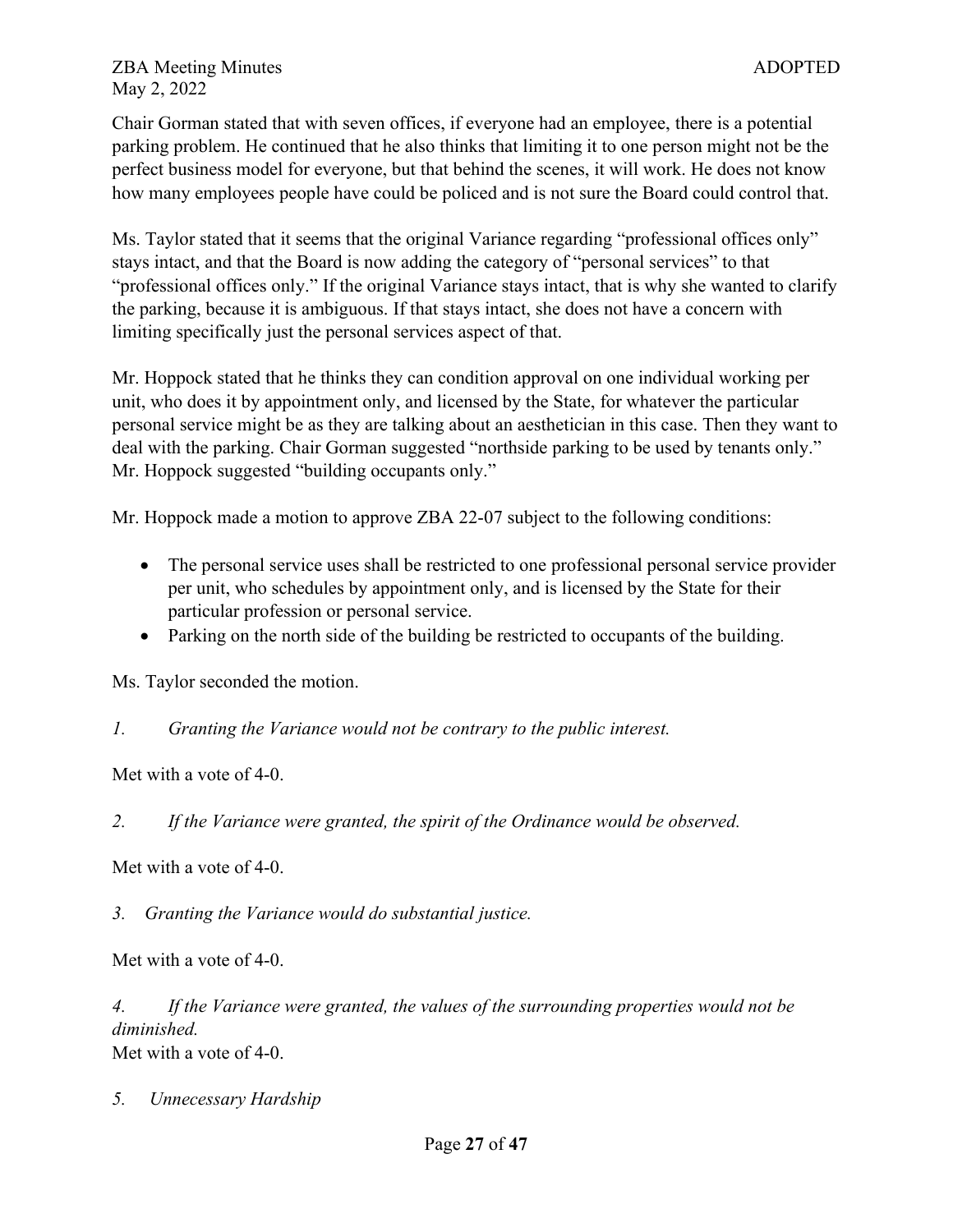*A. Owing to special conditions of the property that distinguish it from other properties in the area, denial of the variance would result in unnecessary hardship because:*

*i. No fair and substantial relationship exists between the general public purposes of the ordinance provision and the specific application of that provision to the property and*

*ii. The proposed use is a reasonable one.*

Met with a vote of 4-0.

The motion to approve ZBA 22-07 with conditions passed with a vote of 4-0.

Chair Gorman recessed the meeting for a break at 8:30 PM. He called the meeting back to order at 8:36 PM. He stated that Mr. Welsh is rejoining and they are a five-member Board again.

**C) ZBA 22-08: Petitioner, Brady Sullivan Keene Properties, LLC of 670 North Commercial St., Manchester, NH, represented by Amy Sanders of Fuss and O'Neill of 50 Commercial Street, Manchester, NH, requests a Variance for property located at 210-222 West St, Keene, Tax Map #576-009-000-000-000 that is in the Commerce District. The Petitioner requests a Variance to permit a multifamily dwelling with five residential units where residential uses are not a permitted use in the Commerce District per Chapter 100, Table 8-1 Permitted Principal Uses by Zoning District of the Zoning Regulations.**

Chair Gorman asked to hear from Staff. Mr. Rogers stated that this property is on 210-222 West St., the Colony Mill property. He continued that in 2016 the Board granted a Variance for the multi-family uses, conditioned to 90 units. His understanding is that 89 units were built in the larger mill building. Some secondary buildings are on the property; one currently occupied as a casino, and was a restaurant prior. There is a newly constructed building with three units not yet occupied. The former candy shop was converted into a bank. The Applicant is before the Board tonight because of the condition placed on the original Variance for the multi-family of 90 units. They are requesting five units that they have in their application.

Mr. Hoppock asked if the five units are planned for where the casino is now. Mr. Rogers replied that is his understanding, but he would let the Applicant speak to the details. Mr. Hoppock asked if it is correct that they are one under the limit now. Mr. Rogers replied that his understanding is that they have developed 89 units out of the 90 that were proposed.

Mr. Welsh asked if the casino is a permitted use, or if a Variance was given to that. Mr. Rogers replied that that was a permitted use, under the Code as "indoor recreational use."

Ms. Taylor asked Mr. Rogers if the original condition for the 2016 Variance was 90 units for the *property* or 90 units in that building that was the Colony Mill building. Mr. Rogers replied that it was not really in the description in the notice of decision. In the minutes, the Applicant said that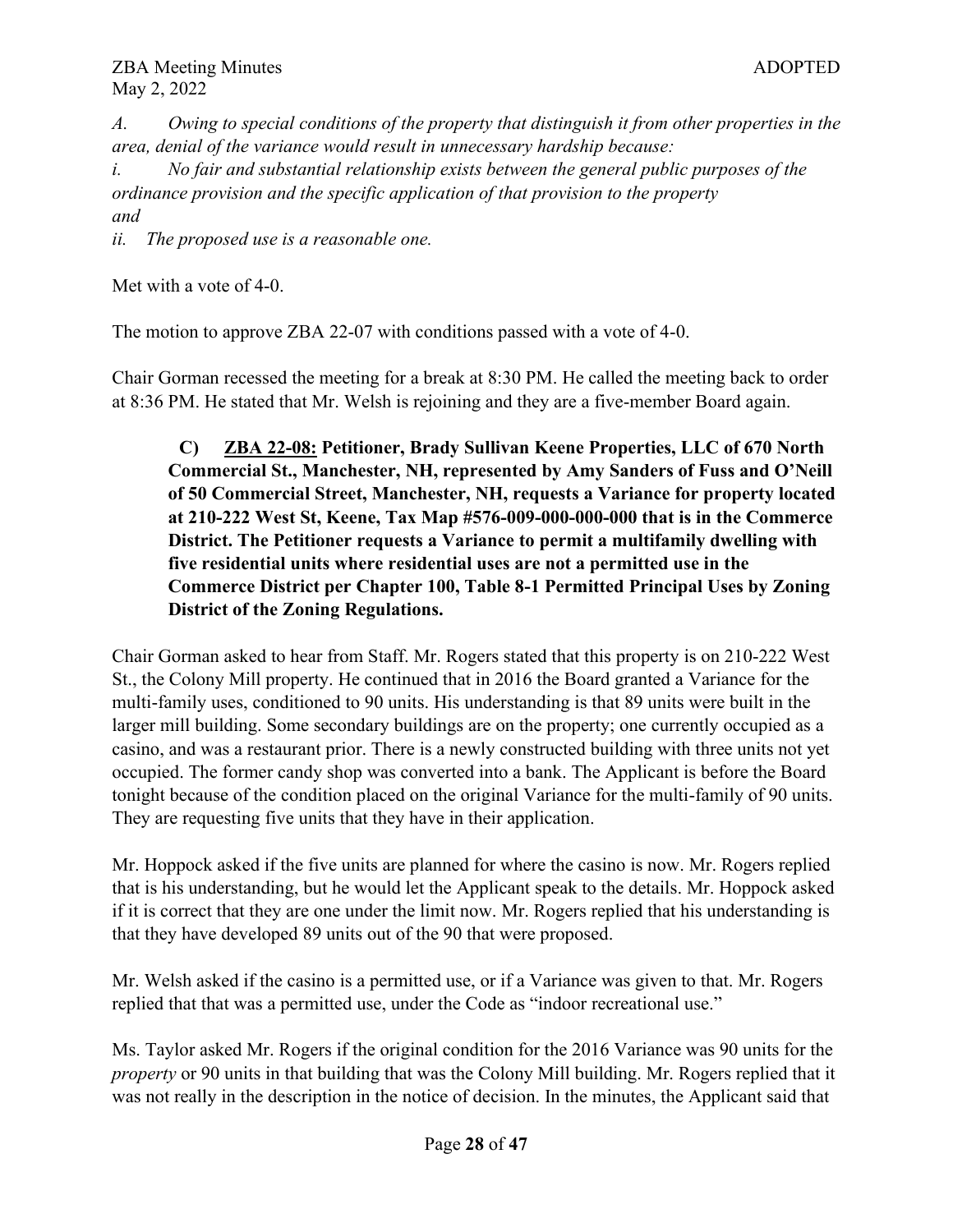it was going to be in the main building at that time, but even during the testimony, which might have been before they had the bank as a possible tenant, there was conversation about possibly converting that building into some units. The Board applied no stipulation to the Variance they granted other than the number of units, not necessarily the location on the property.

Ms. Taylor stated that the application references Table 8-1. She asked why it did not reference the permitted uses in the Commerce District, which is Article 5.1.5. Mr. Rogers replied that it could be that the Applicant initially saw Table 8-1 and did not realize there were smaller tables within the districts themselves. Ms. Taylor asked if they are essentially the same. Mr. Rogers replied they are absolutely the same.

Chair Gorman asked for further questions for Mr. Rogers. Hearing none, he asked to hear from the Applicant.

Amy Sanders from Fuss & O'Neill introduced Ben Kelley, representing Brady Sullivan Properties, LLC, as the owner. She continued that the intent is to convert the existing casino building to five residential units. Four of the units would be two-bedroom, and one unit would be one-bedroom. It would be conducted entirely within the existing building, without any major external changes to the building. It would keep the same aesthetics and feel that currently exists on the property. They feel that this is a justified use because Keene needs residential units.

Ms. Sanders stated that she would go through the criteria.

## *1. Granting the Variance would not be contrary to the public interest.*

Ms. Sanders stated that housing is a fundamental challenge and is in high demand in Keene. She continued that permitting the existing building to be converted to residential units helps to achieve one of the goals of the Comprehensive Master Plan, which is to provide additional housing within a conveniently located area. This property is certainly convenient. The area around it has commercial units, existing residences, and trails, and it is close to downtown, so it is walkable. Additionally, the Colony Mill Marketplace building that exists on the property includes 89 apartment buildings, so the residential use is compatible with the surrounding uses that exist on the site today.

# *2. If the Variance were granted, the spirit of the Ordinance would be observed.*

Ms. Sanders stated that converting the existing building into residential units would create additional housing opportunities in a convenient location that is adjacent to a recreational trail and within walking distance of various businesses and the downtown. Those all meet the spirit and intent of the Ordinance.

## *3. Granting the Variance would do substantial justice.*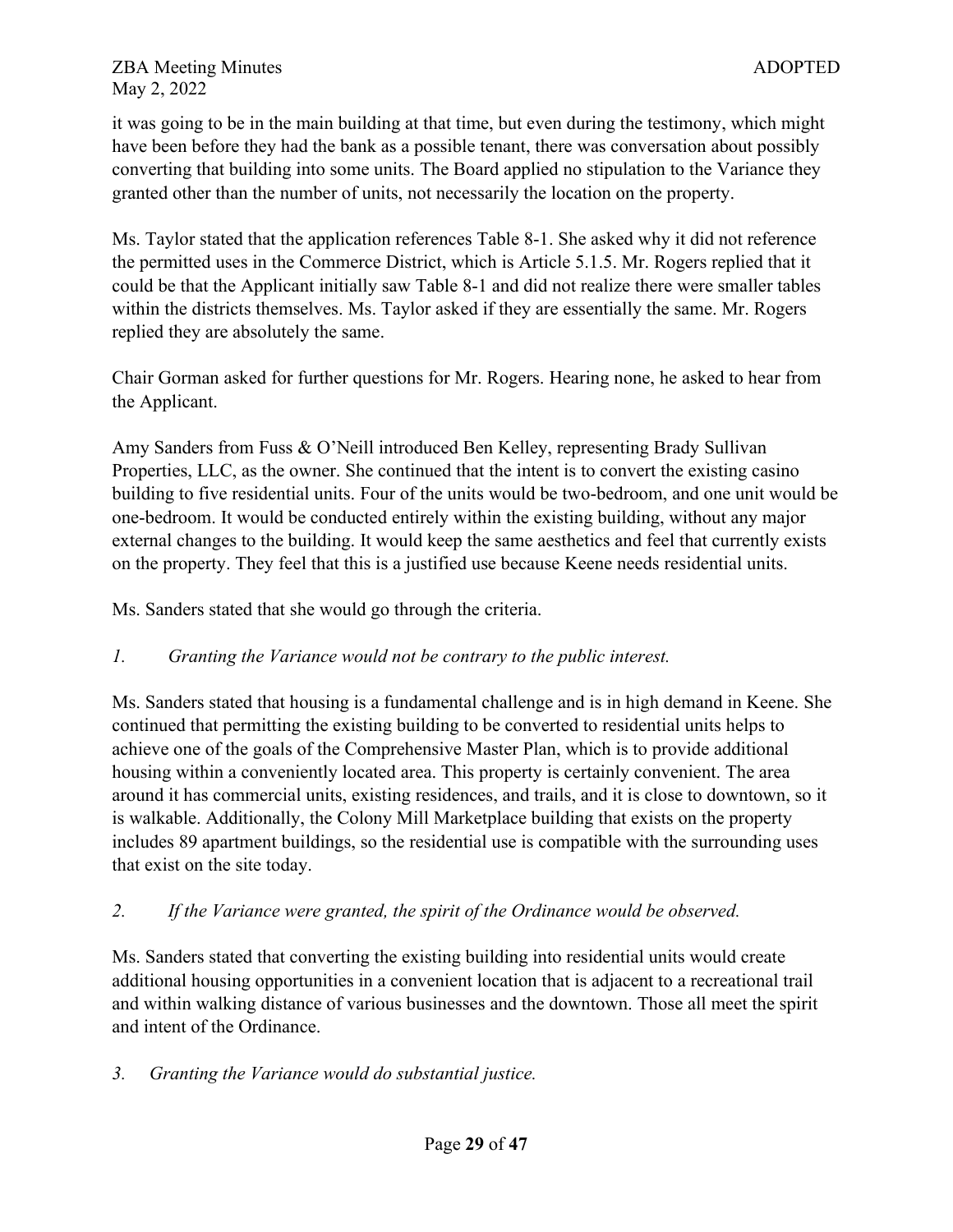Ms. Sanders stated that the Variance would allow for additional residential units that are greatly needed in the city. She continued that residential housing units would be developed consistent with the Comprehensive Master Plan, within an existing structure and conveniently located.

*4. If the Variance were granted, the values of the surrounding properties would not be diminished.*

Ms. Sanders stated that converting the existing building would have no impact on the surrounding property values. It will be consistent with its existing appearance. She does not think anyone would notice much of a difference, except that the residential uses would use a lot less parking than perhaps the casino currently. Overall, the character would feel the same and it would not have an impact to surrounding properties.

## *5. Unnecessary Hardship*

*A. Owing to special conditions of the property that distinguish it from other properties in the area, denial of the variance would result in unnecessary hardship because*

*i. No fair and substantial relationship exists between the general public purposes of the ordinance provision and the specific application of that provision to the property because:*

Ms. Sanders stated that this is a unique building within the property and sits on the lot centralized and almost hidden from the surrounding streets by the existing mill building. She continued that the surrounding area could support and benefit from an increase in residential housing. The surrounding area includes various businesses, recreation, cultural opportunities, and opportunities for residents to work, play, dine, and shop.

## *and*

*ii. The proposed use is a reasonable one because:* 

Ms. Sanders stated that as previously mentioned, there is a shortage of housing in Keene and this proposed use would provide additional housing units surrounded by existing various amenities that make it a desirable location to live.

Ms. Sanders stated that that she is happy to answer questions.

Ms. Taylor asked if these would be market rate apartments. Mr. Kelley replied yes. Ms. Taylor asked if it is correct that they would not qualify as "affordable housing." Mr. Kelley replied that from a tax credit standpoint, they do not qualify as "affordable housing."

Ms. Taylor stated that she was unable to figure out which apartments are where, from what was in the packet. She asked the Applicant to walk the Board through which apartments are on which floor. Mr. Kelley replied that there are two townhouse-style units, which is why it is a little difficult to read. He continued that the first and third are the townhouse-style units, if you are looking at it from left to right. Three of the four two-bedrooms are two bed, two bath units. From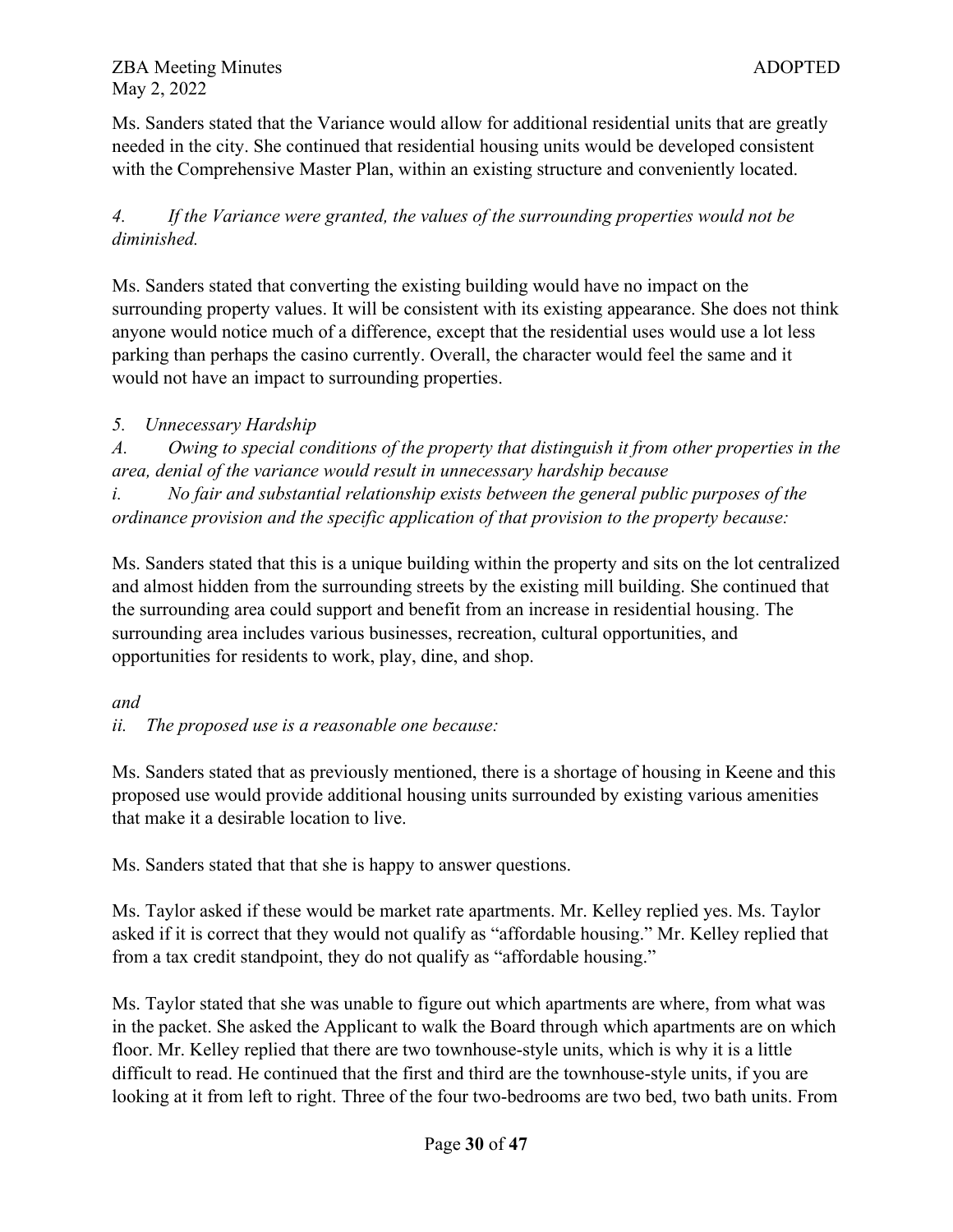a use standpoint, the building is a little over 6,000 square feet. It is efficient with five nicely sized units with no common area. The first one would have well over 1,000 square feet. Ms. Taylor asked for him to point out which is which. Mr. Kelley stated that he is calling the one bed, one bath unit the third unit and that is townhouse-style. The top view is the second floor. The first unit is also the townhouse-style with second floor space above with the master suite upstairs.

Ms. Taylor stated that when she looks at this she sees four units. Lines around them might help. Michael Hagan, Plans Examiner, stated that the top of the page on the "#2" plan is the fifth unit. He continued that that is one-bedroom unit on the second floor. The first one on the left-hand side has the top and bottom, with a living room, kitchen, and bathroom on the first, all the way on the left, and then upstairs there are two bedrooms. Right next to that on the second floor is a separate unit coming up from that main entrance. That one is a one-bedroom on its own. On the first floor are the other three units.

Chair Gorman asked if the Board had further questions for the Applicant. Hearing none, he called for public comment, beginning with anyone speaking in favor. Hearing none, he asked if anyone wanted to speak in opposition. Hearing none, he closed the public hearing and asked the Board to deliberate.

## *1. Granting the Variance would not be contrary to the public interest.*

Ms. Taylor stated that she does not think this application is contrary to the public interest, but she wishes that every application the Board sees did not try to justify itself on a housing need. She continued that she does not know if there is a housing need for market rate apartments as opposed to affordable housing, but she does not see anything that has been presented that says this is against the public interest.

Mr. Hoppock stated that Ms. Taylor's words summed up his view on this. He continued that even at market rate, it is in the public interest to increase the housing stock.

Chair Gorman stated that he agrees.

# *2. If the Variance were granted, the spirit of the Ordinance would be observed.*

Mr. Hoppock stated that this is an interesting development from the 90 units previously approved, because now it fits into the character of the neighborhood. He continued that they are just adding more residential units to a segment of land that was developed for residential purposes. He does not find any problem with this criterion, either.

Ms. Taylor asked Mr. Rogers if this changes the parking equation. Mr. Rogers replied that he is not sure if the Applicants address it in their application, but this site has abundant parking. He continued that it would meet the ten spaces required for this use, and the amount of required parking spaces could possibly be a decrease from those required for the current use.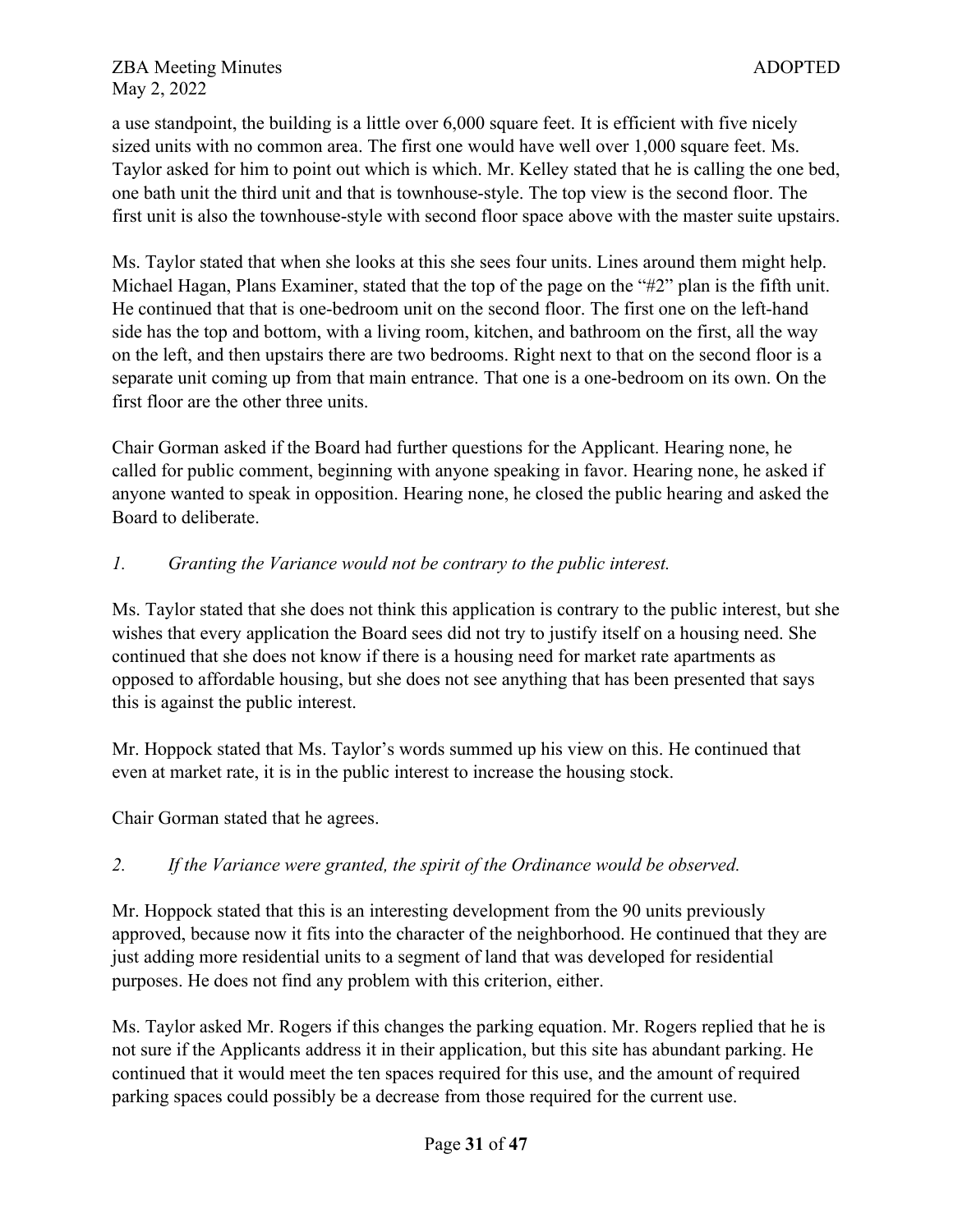Ms. Taylor asked if this would go before the Planning Board. Mr. Rogers replied that it might go before the new Minor Project Review Committee. He does not believe this rises to the Planning Board level, under the new LDC standards, but he would have to check. Ms. Taylor replied that she raises the question because for that building, it is a significant change in use. Mr. Rogers replied that is correct. He continued that some of the triggers for Planning Board review would be if they were to be doing work outside, but he heard from the Applicant that minimal outside work would occur. If that changed, it could end up at the Planning Board.

## *3. Granting the Variance would do substantial justice.*

Mr. Hoppock stated that this is one of those cases in which granting the Variance could cause a gain to the individual/owner as well as the public. He continued that it would fulfill a housing need, and the owner would be putting the property to use where there is public demand for it.

Chair Gorman stated that he agrees.

# *4. If the Variance were granted, the values of the surrounding properties would not be diminished.*

Chair Gorman stated that he does not think this would substantially change the character of the property or the neighborhood, in terms of aesthetics, given that no work would be done to the outside of the building. He continued that he does not see any possible adverse impact to surrounding property values by creating five new dwelling units where there already are 89. He does not think it would raise surrounding property values, but he does not think it would diminish them, either.

# *5. Unnecessary Hardship*

*A. Owing to special conditions of the property that distinguish it from other properties in the area, denial of the variance would result in unnecessary hardship because* 

*i. No fair and substantial relationship exists between the general public purposes of the ordinance provision and the specific application of that provision to the property and*

*ii. The proposed use is a reasonable one.*

Ms. Taylor stated that she does not have any problem with it being a reasonable use. She continued that her concern is the special condition of the property and its zone. She is still weighing in her own mind whether that is adequate to create a hardship. It is a commercial property that had a commercial use, and now they would change it to a residential use. She is not sure the hardship.

Chair Gorman stated that he sees a certain element of uniqueness to the property, given that it is so large. It needs to be adapted to today's needs. It will not be a mill anymore, and clearly will not be a shopping mall as it was when he was a kid. Now, it is primarily residential, with the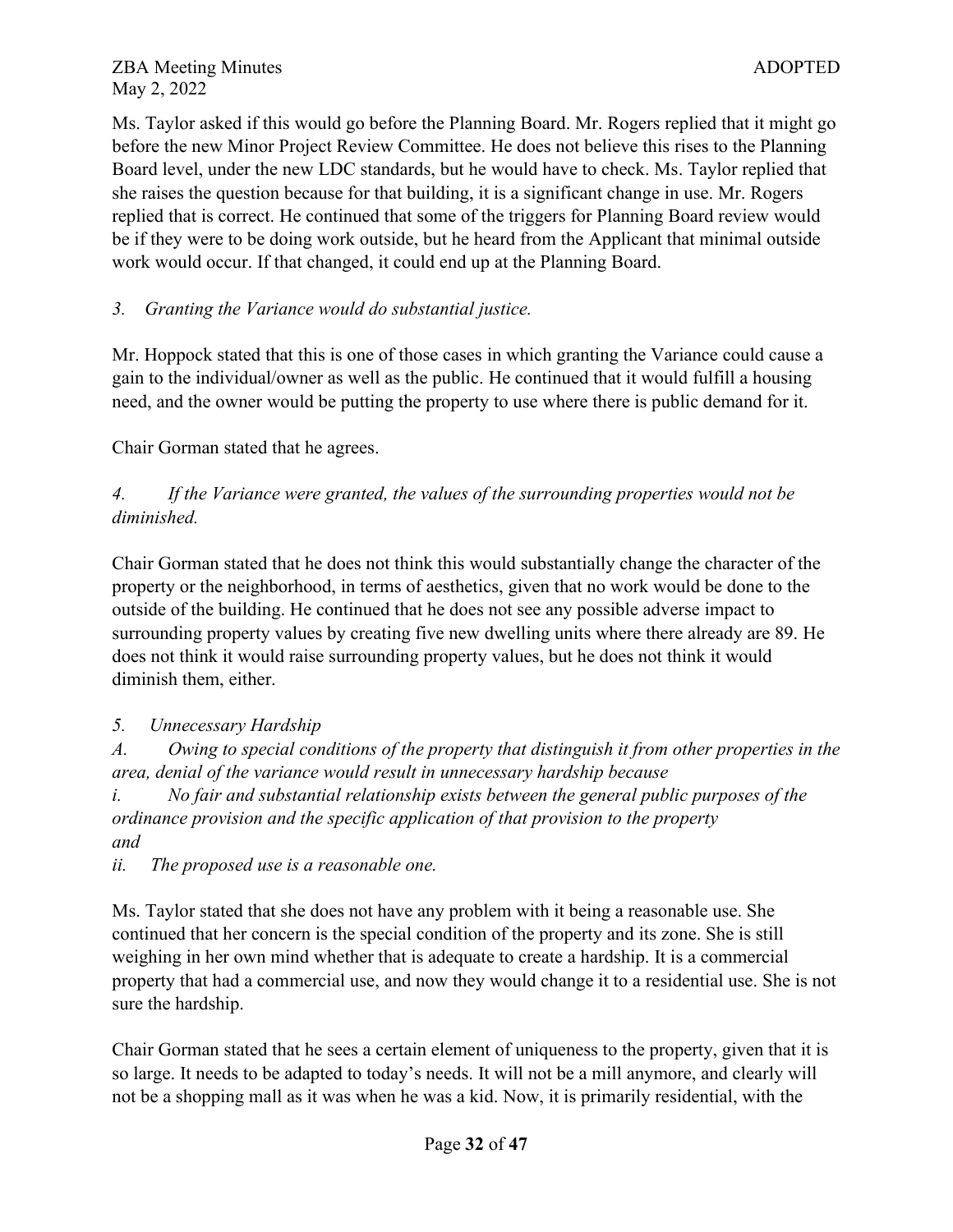exception of the restaurant, the bank, the three-unit commercial building that was just constructed, and this casino. He thinks the size and scale of this property makes it unique, which could be viewed as a hardship.

Mr. Welsh stated that during his 20 years here he has seen four or five different uses in this building, which last a few years. He always presumed that one of the difficulties with the commercial use of the building is its hidden nature, as the Applicant referred to, and he thinks that is not a liability at all, when it comes to residential use of this property.

Chair Gorman replied he agrees it is in a unique location to be a commercial use, given that it does not have visibility from any of the streets, especially now that the rest of the property is not used commercially.

Ms. Taylor stated that going back to her question; the commercial practicality is different from what the uniqueness of the property is. She continued that she is trying to find the special condition of the property that makes it unique. She moved here in the 1980's, and until the casino, this building always had some sort of restaurant use. She is questioning what the demonstrated hardship is that has resulted from this unique piece of property. Chair Gorman asked if there is any merit in re-opening the public hearing and asking for more input. Ms. Taylor replied probably not; she is just struggling aloud.

Mr. Hoppock stated that its size, configuration, and location make it difficult for commercial use. He continued that he thinks the owners are doing the next best thing, filling a need for housing by developing it for housing. That is unique to that site. It is so large it can accommodate these numbers.

Ms. Taylor stated that they just constructed a three-unit commercial building on the site. She asked Mr. Hoppock if that goes counter to his statement that this is not an appropriate commercial site. Mr. Hoppock replied that he thinks the commercial building just constructed will be a storage facility. Chair Gorman replied that it is a three-unit building but has excellent visibility, in contrast to the casino. Ms. Taylor stated that she thinks it will be a drive-thru Domino's Pizza but does not know what the other two units will be. Mr. Hoppock replied that a pizza place would be consistent with serving residential dwellings.

Chair Gorman stated that he thinks that the newly constructed building is in a different situation than this one, because it is not buried in the center of the complex. It has much better commercial visibility and accessibility. Mr. Hoppock asked if it is across the street from where the bike path starts. Chair Gorman replied yes, right on Island St.

Mr. Rogers stated that Ms. Marcou has pulled up the map again. He explained the location of the newly constructed building in relation to the building in question.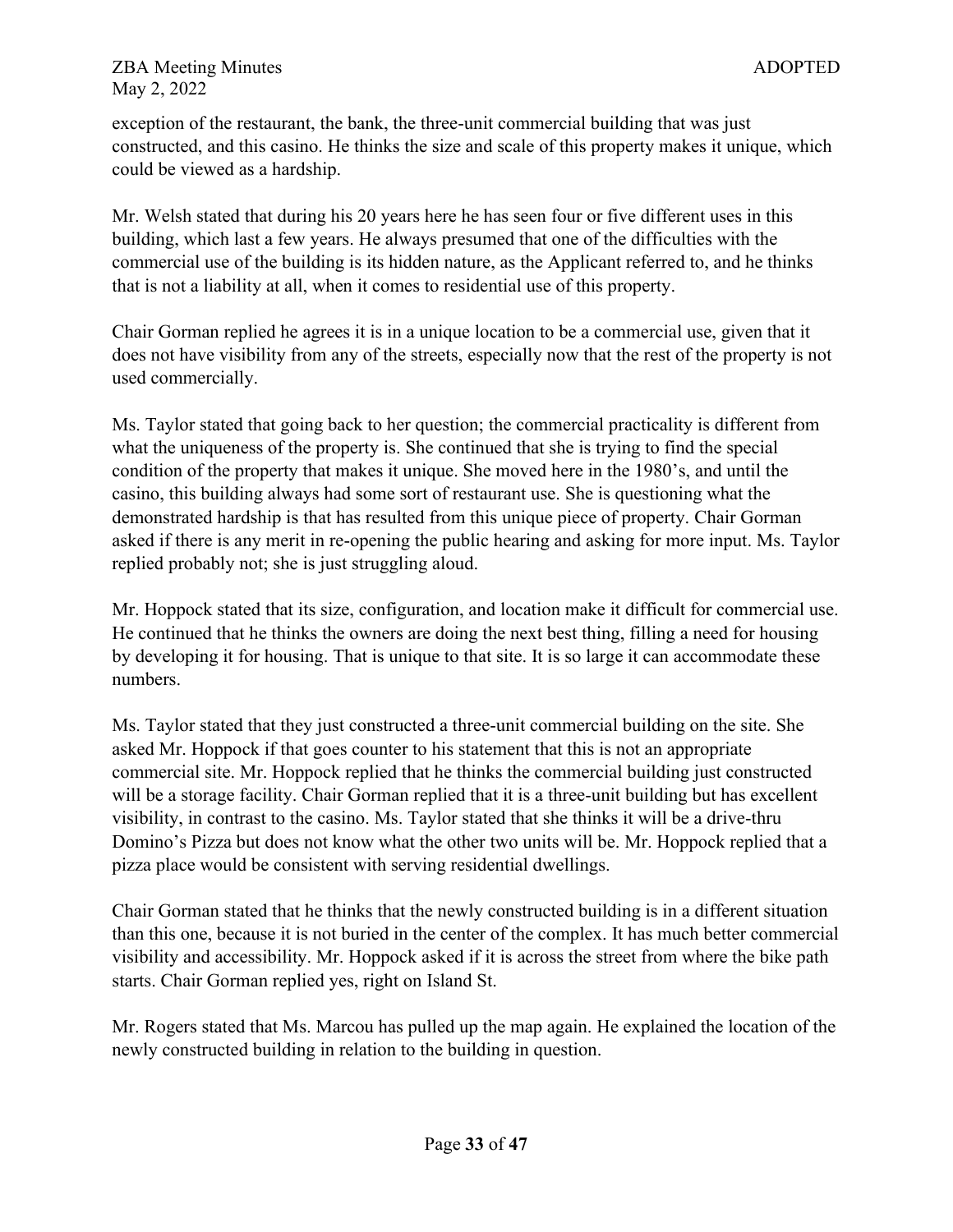Chair Gorman stated that if they are going to grant this Variance, he thinks the motion should confine the five units to that building, because there is the possibility that if they approve five units they could go in the main building, for all the Board knows. Then this building could eventually be used for something else, without placing specific parameters on the five units.

Mr. Hoppock asked if this building has a specific address. Is it 222 West St., or 210 West St.? Chair Gorman asked Mr. Rogers if the entire property is a single address. Mr. Rogers replied that it has multiple ones. He continued that he believes this building would be 216 West St., while 210 West St. starts where the bank is, and the main building is 222 West St. Chair Gorman replied that they could approve the units for building 216 West St.

Chair Gorman asked for further comments. Hearing none, he asked for a motion.

Mr. Hoppock made a motion to for the Zoning Board of Adjustment to approve ZBA 22-08 to permit a multi-family dwelling complex with five residential units permitted as a permitted use in the Commerce Zone, contrary to Chapter 100, Table 8-1. Those five units will be restricted to building 216 West St. Mr. Welsh seconded the motion.

*1. Granting the Variance would not be contrary to the public interest.*

Met with a vote of 5-0.

*2. If the Variance were granted, the spirit of the Ordinance would be observed.*

Met with a vote of 4-1. Ms. Taylor was opposed.

*3. Granting the Variance would do substantial justice.*

Met with a vote of 5-0.

*4. If the Variance were granted, the values of the surrounding properties would not be diminished.*

Met with a vote of 5-0.

*5. Unnecessary Hardship* 

*A. Owing to special conditions of the property that distinguish it from other properties in the area, denial of the variance would result in unnecessary hardship because:*

*i. No fair and substantial relationship exists between the general public purposes of the ordinance provision and the specific application of that provision to the property and*

*ii. The proposed use is a reasonable one.*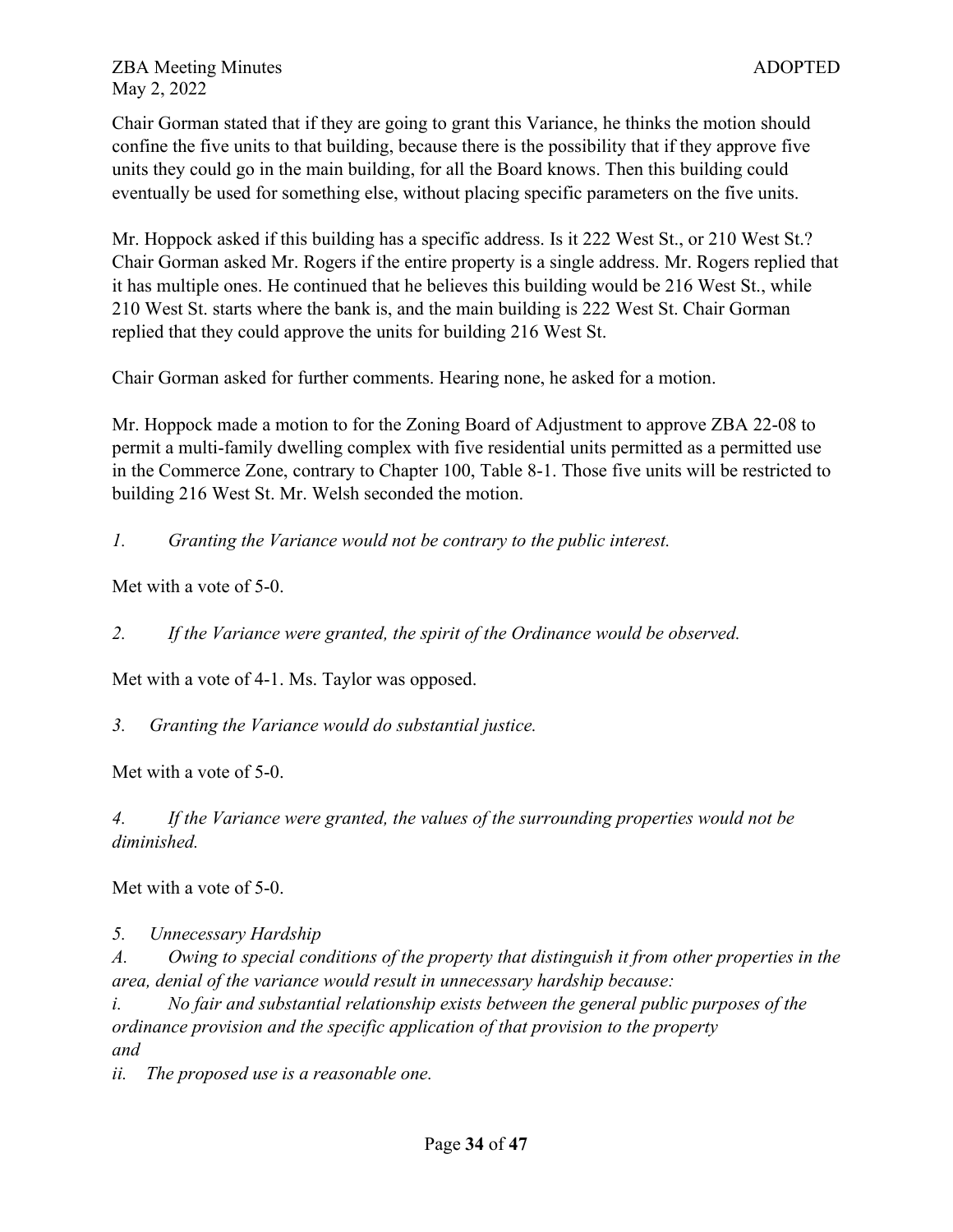Met with a vote of 4-1. Ms. Taylor was opposed.

The motion to approve ZBA 22-08 with the condition passed with a vote of 4-1. Ms. Taylor voted in opposition.

**D) ZBA 22-09: Petitioners, Scott and Kerry Bachynski of 136 Hastings Ave., Keene, requests a Variance for property located at 136 Hastings Ave., Tax Map #523-039-000-000-000 that is in the Low Density District. The Petitioners request a Variance to permit both the rear and side setbacks to six feet where 20 feet is required for the rear and 10 feet is required for the side setbacks in order to install an 18 foot above ground swimming pool, per Chapter 100, Article 3.3.2 of the Zoning Regulations.**

Chair Gorman asked to hear from Staff. Mr. Rogers stated that this property is in the Low Density District. He continued that he has a correction: the notice of hearing states that 20 feet is required in the rear setback, when actually there is an exception within the LDC that would allow for swimming pools to be within 10 feet of the rear setback. Thus, the Applicants are asking to have six feet setbacks where 10 feet are required, both at the side and the rear, making this a smaller ask.

Ms. Taylor stated that on this application and the next one, too, she noticed that where it says "Zoning District," the text "Zoning Districts" is just typed in, as opposed to what the district really is. Mr. Rogers asked where she sees this. Ms. Taylor replied section 2 of the application. She asked staff to double check this when the applications come in.

Ms. Taylor asked if the area that aboveground pools sit on adds to impervious surface or not. Mr. Rogers replied that it could, if a swimming pool is installed properly, as it is highly unlikely that a pool like this would just be set on top of the grass. Most likely, the grass would be removed and some type of compactable material would be placed, because putting a pool on unstable ground is not the best idea for the pool's longevity.

Ms. Taylor replied that the reason she is asking is that it says "percentage of lot covered by structures," existing and proposed, and then says "percentage of impervious coverage, structures plus driveways," and it says "proposed: N/A," which does not match up with the percentage of the lot covered by structures. She found that confusing. Mr. Rogers replied that he assumes the Applicants are speaking to the fact that the change to the percentage that they are doing is the number that is allowed for the overall of the structures plus driveways and parking areas. He continued that the coverage is going to be a higher number, with the Applicants were looking at it since the first percentage speaks to pools, he is assuming that is why there is no increase in the square footage on the second percentage. He stated this was an item Staff should have picked up on. Ms. Taylor replied that it does not include driveways, and she does not know what the percentage is, or what it would be, or if it meets, or is correct. She was hoping for guidance from Mr. Rogers. Mr. Rogers replied that they are at the 17%, which includes the house and this new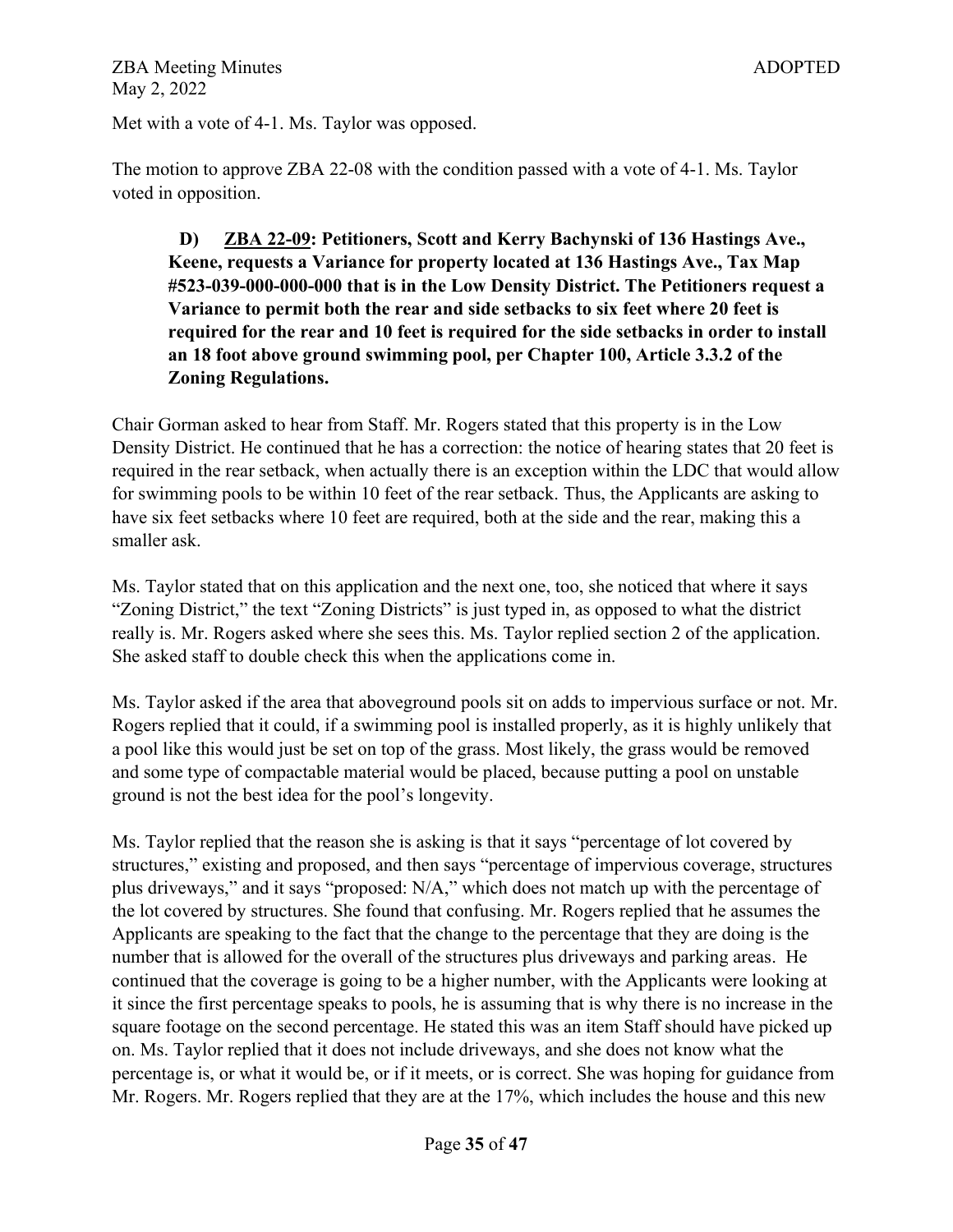pool. He can do some quick calculations, but just looking at what is in front of the Board, he thinks that the additional percentage of what that driveway and turnaround lane is will probably be minimal. However, Ms. Taylor brings up a valid point that they should be looking at some of these issues. He can see that in some circumstances this could be a problem, though he does not in this case. Ms. Taylor replied that she is not familiar enough with the percentages and where this information is in the new Code in order to figure it out.

Chair Gorman asked if there were any other questions for Mr. Rogers. Hearing none, he asked to hear from the Applicants.

Scott Bachynski stated that the only reason he and Kerry Bachynski are even here is the Code says any pool above 24 inches would need a building permit, which more or less means any pool you buy from a store. He continued that he did not even know they needed to do this, until he called. His neighbors do not understand why they are seeking a Variance and think they should install the pool, but they do not want to do that, because this house has been in his wife's family for many years and they plan on having children and staying there.

Kerry Bachynski stated that she and Mr. Bachynski are requesting a Variance to six feet from the rear to allow an 18-foot above ground swimming pool to be installed.

## *1. Granting the Variance would not be contrary to the public interest.*

Ms. Bachynski stated that it would not alter the property values of the abutters.

## *2. If the Variance were granted, the spirit of the Ordinance would be observed.*

Ms. Bachynski stated that the yard surrounding the proposed pool location is fully sectioned off by six-foot privacy fencing. She continued that it will have no visual or other impact that the setbacks are designed to preserve. She did not know it was 10 feet in the rear for a swimming pool, so that maybe helps them.

## *3. Granting the Variance would do substantial justice.*

Ms. Bachynski stated that it will cause no harm to the public or abutters. She continued that the pool installation and use will comply with all requirements imposed by the proper building permit and City Ordinances. A professional installer will install the pool. They will level the ground and prepare it. Everything will be done to Code.

## *4. If the Variance were granted, the values of the surrounding properties would not be diminished.*

Ms. Bachynski stated that this lot is in a desirable residential area that attracts mainly families; it is not apartments. This property has recently had multiple exterior improvements. She and Mr.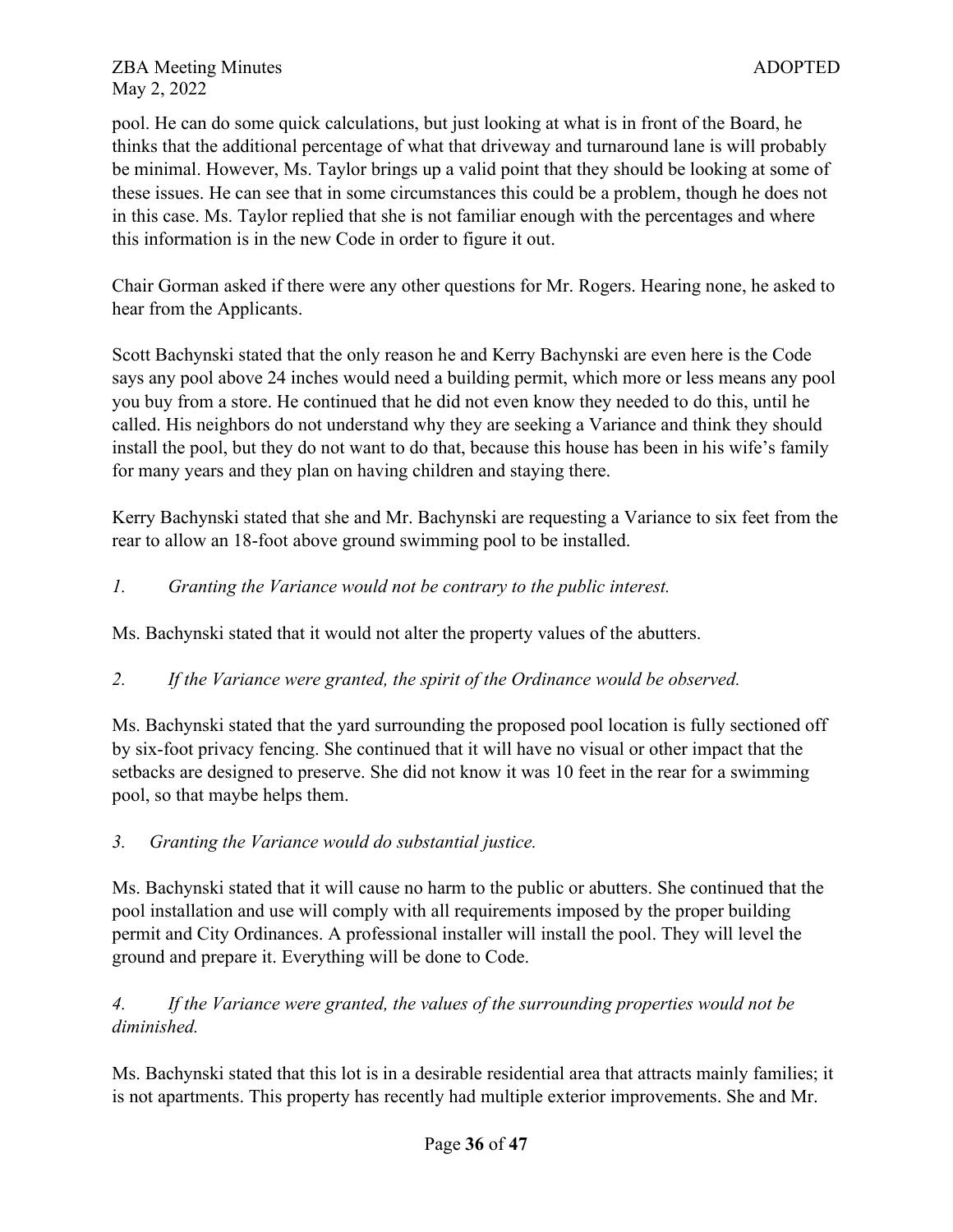Bachynski have repainted; put up the vinyl fencing and a new, metal-shingled roof; and done landscaping and tree removal. They are working on the inside, too. Their property is good. She does not think [the swimming pool] would diminish surrounding property values.

## *5. Unnecessary Hardship*

*A. Owing to special conditions of the property that distinguish it from other properties in the area, denial of the variance would result in unnecessary hardship because* 

*i. No fair and substantial relationship exists between the general public purposes of the ordinance provision and the specific application of that provision to the property because:* 

Ms. Bachynski stated that she realizes that not being able to have a pool is not considered a hardship, so this (criteria) was a little difficult, but the lot is unique. She continued that you can see on the plans that the lot is sort of a rhombus, with the house in the center and slightly offset. They do not really have a backyard. There is just 33 feet from the exterior wall of the house to the rear property line. They were told that they cannot put a pool on the right side of their property because the City water and sewer lines are there. Thus, the only place the pool could feasibly be installed is on the rear west corner of the lot. In the photos, you can see where the house is located and how it slopes down, and how the left rear is the only place where a pool could be. It is the most level. Given the current setback, they would have to pay considerably more to level the space closer to the house. In addition, the practical and visual appeal would increase if the pool could be installed with the proposed Variances. Installed closer to the house and therefore higher on the slope, the pool would be more visible to the abutters. If that was a concern at all, and abutters do not want to see the above ground pool, the further back into the yard the better.

## *and*

## *ii. The proposed use is a reasonable one because:*

Ms. Bachynski stated that the proposed use is a reasonable one because it will allow the owners to continue to improve the property, thereby increasing the value of the property.

Ms. Taylor asked about the picture. She asked if the location of the play structure is approximately, where they want the pool. Mr. Bachynski replied yes, they would be moving the swing set to the right hand side of the house.

Ms. Taylor stated that she looked this up on the City's GIS and put the layers on, printed it out, and brought it with her. She continued that regarding all the blue, she did not know if there were wetlands or if this is in any kind of flood area. That was her only concern. Mr. Rogers replied that he needs a minute to pull that up on the map and look at it.

Mr. Hoppock asked if the Bachynskis' yard slopes off into the corner in the map. Mr. Bachynski replied that it is the flattest spot in their whole yard. Ms. Bachynski added that it then slopes up. Mr. Hoppock asked if they are saying that off-picture, the slope was concerning them. Ms.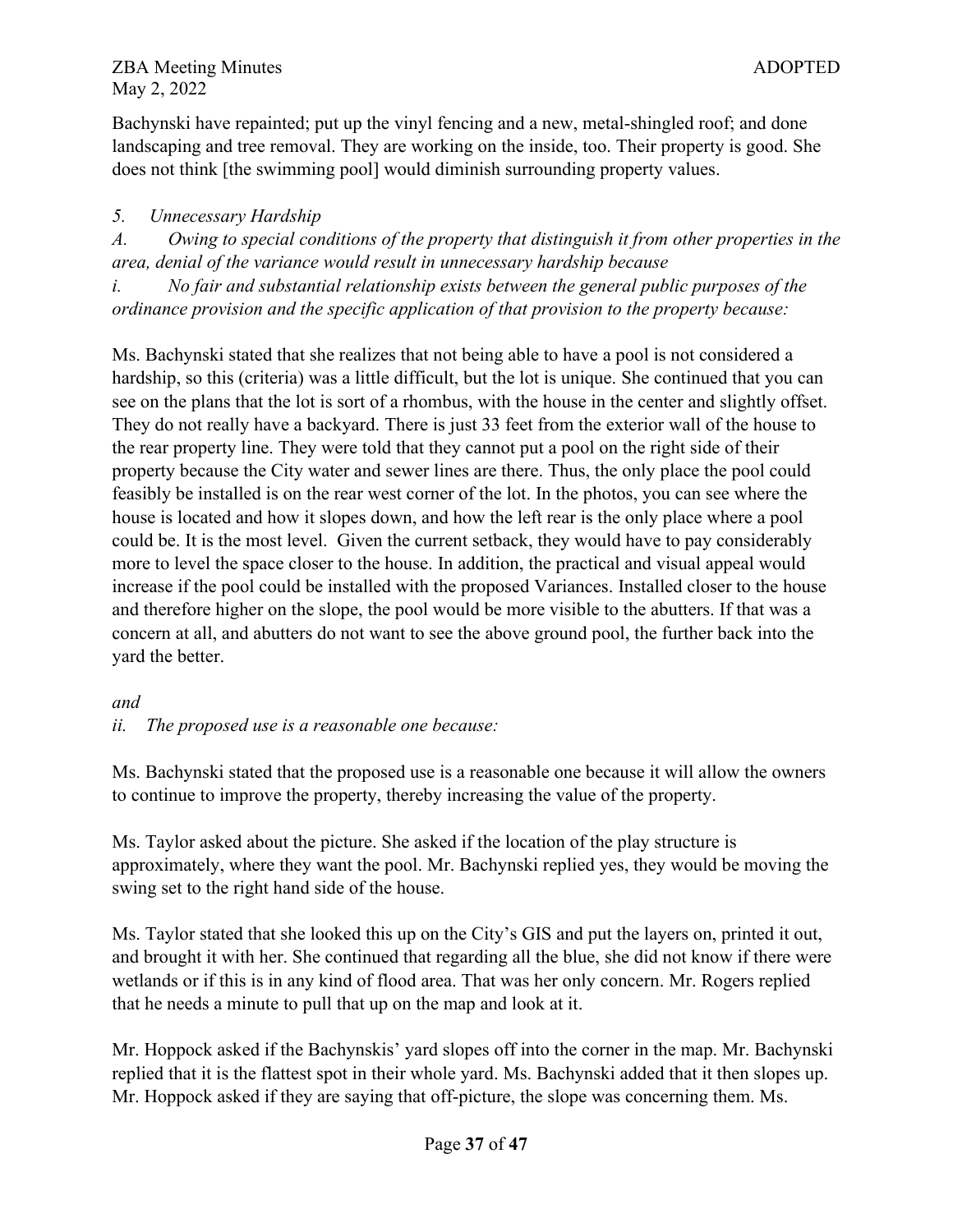Bachynski replied yes. Chair Gorman asked if it is correct that that is the lowest point of the property and the flattest. Ms. Bachynski replied yes. Mr. Bachynski replied that they have a neighbor who has offered many times to let them use his pool, but they would like their own. He does not think anyone would want to see it in the front yard.

Mr. Hoppock asked if "18 feet" is the diameter of the pool. Mr. Bachynski replied yes.

Mr. Welsh stated that they mentioned that the right side of the yard has sewer and water, and the City told them not to put the pool there. Mr. Bachynski replied yes. They did improvements to the house, including plumbing, and had many problems with roots and trees going to the sewage lines, so they took all the trees down and put up a fence in its place. He continued that they just assumed the City did not want anything built on top of the sewer lines. He called and spoke with two people at City Hall; one was supposed to call him back and Corinne Marcou called him back instead and went through the rules with him and Ms. Bachynski, which is the reason why they are here.

Mr. Rogers stated that to try to answer Ms. Taylor's question, he pulled up GIS mapping. He continued that with the City's mapping system, you could add different layers. When he included the wetlands and floodplain layers, nothing indicates in this neighborhood and he would be shocked if it did. He sees what Ms. Taylor said appear to be bodies of water on the mapping from 2015, and he has no idea what those represent. The 2020 version of that map does not have those blue areas. He thinks it is a glitch in the GIS mapping system.

Chair Gorman asked if anyone had further questions for the Applicants. Hearing none, he asked for public comment. Hearing none, he closed the public hearing and asked the Board to deliberate.

# *1. Granting the Variance would not be contrary to the public interest.*

Mr. Hoppock stated that he did not hear anything that would suggest that this application would present a situation that would be contrary to the public interest. The Bachynskis have a fence around the yard and have thus taken safety precautions already, or privacy measures, however you want to define it.

Ms. Taylor stated that if the abutters were going to object, she is sure the Board would have heard from them. That is probably one of the stronger gauges of what the public interest is.

# *2. If the Variance were granted, the spirit of the Ordinance would be observed.*

Mr. Hoppock stated that he sees nothing in the application that presents a threat or danger to public health, safety, or welfare or would alter the essential character of the neighborhood. In fact, they heard about there being a pool next door, so this would be consistent with it.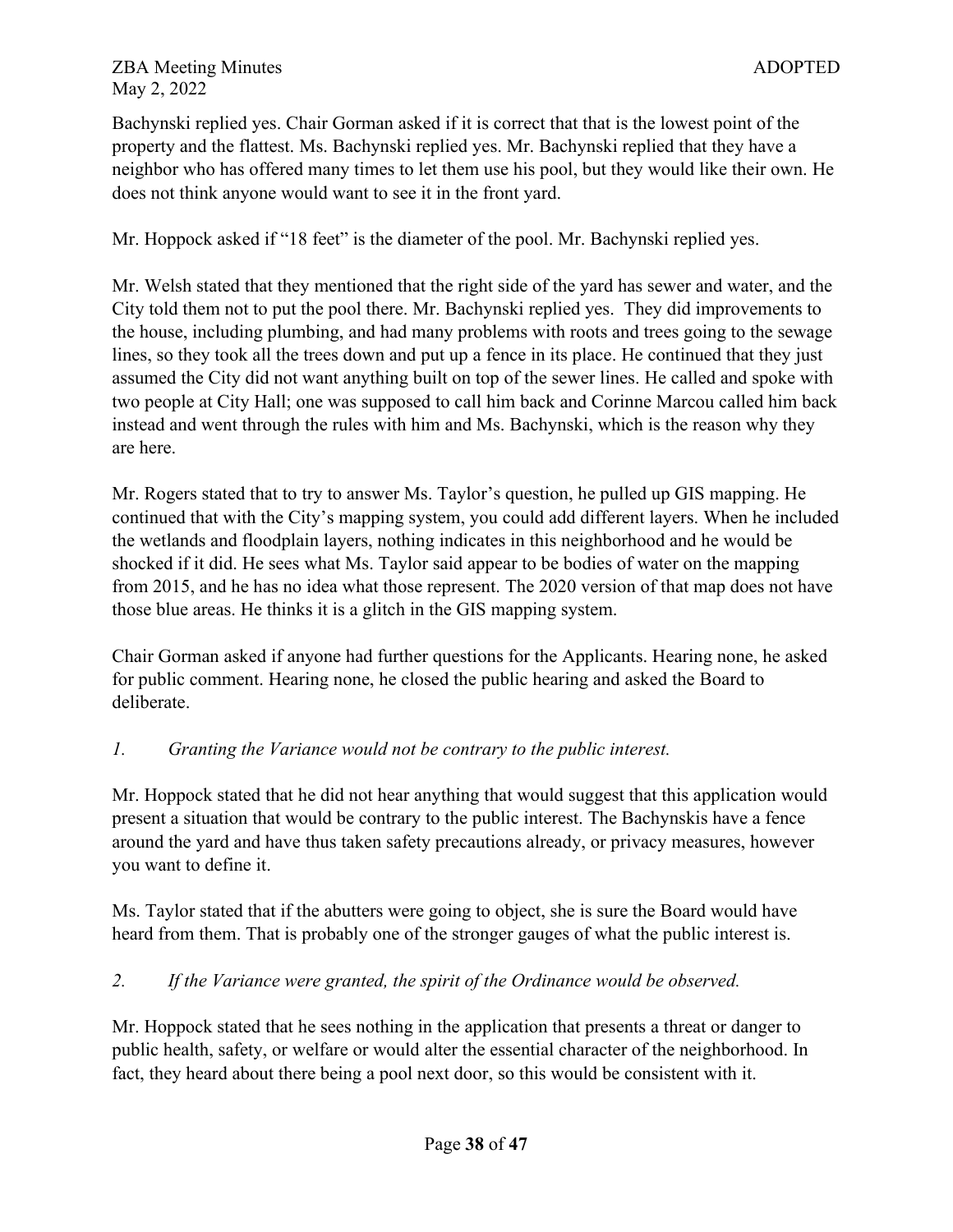Chair Gorman replied that he agrees, and thinks the fence helps any privacy issues that may arise.

# *3. Granting the Variance would do substantial justice.*

Mr. Clough stated that because of the siting of the house, there are not many choices. It is centered, so if you are trying to put a pool in any corner, that limits it. He does not see any issue with this criterion.

Chair Gorman stated that he thinks the benefit to the property owner outweighs any adverse impact to any of the abutters. As Ms. Taylor pointed out, if they had a problem with it, they would probably be here.

*4. If the Variance were granted, the values of the surrounding properties would not be diminished.*

Mr. Hoppock stated that there is nothing in the record that would show any value diminution anywhere as a result of this project.

Mr. Welsh stated that in listening to the Applicants, it sounds like the surrounding property owners are enthusiastic to see this happen.

# *5. Unnecessary Hardship*

*A. Owing to special conditions of the property that distinguish it from other properties in the area, denial of the variance would result in unnecessary hardship because* 

*i. No fair and substantial relationship exists between the general public purposes of the ordinance provision and the specific application of that provision to the property and*

*ii. The proposed use is a reasonable one.*

Mr. Hoppock stated that he thinks the special conditions on this property are the sloping land away from where they want to put the pool, leaving that area partially within the setback available to them, and the location of the water and sewer lines. He continued that if you ever had a problem with trees growing into sewer lines, you know that is something to avoid. He cannot imagine anyone would want to put a pool on top of that. Other lots probably have sewer lines in them, but they are not interfering with the use of the property. When you look at that special condition, applying the setback restriction to this lot makes it unfair and creates the hardship.

Chair Gorman stated that he agrees, and does not believe there is any better place on the property for the pool. He thinks it is reasonable to want to have a pool on your property, and this is their best attempt at it, given all the restrictions that their property creates.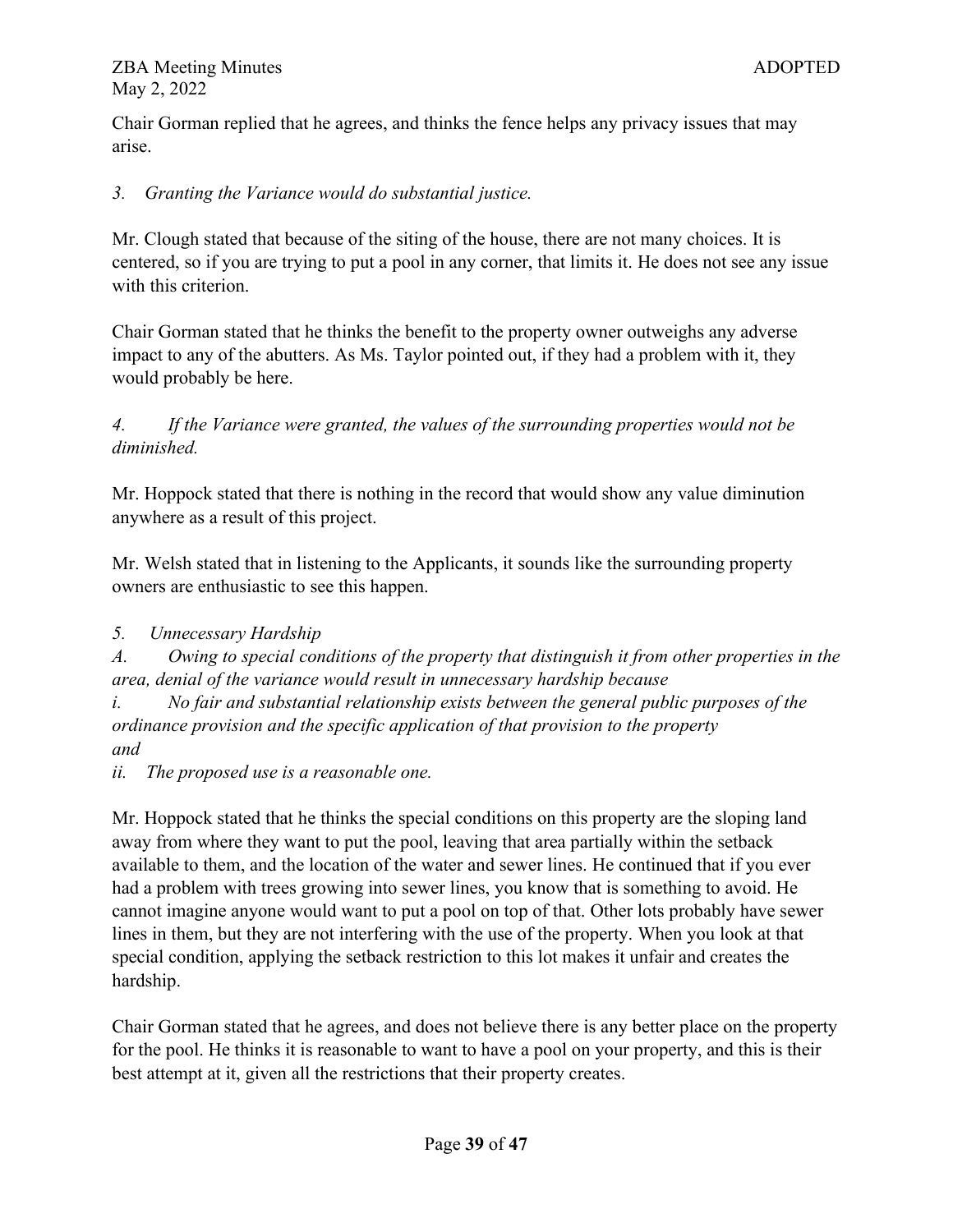Ms. Taylor stated that she agrees with Mr. Hoppock and Chair Gorman. She continued that she wants to note that when the Board is presented with these requests, sometimes it is a matter of gradation. For example, if they had wanted to put, say, a two-story addition on the house that would go within four feet of the property line, she might have a problem seeing the hardship, but when you look at the nature of the application and the configuration of the property, she thinks it makes sense. Chair Gorman replied that is well put and he agrees.

Mr. Hoppock made a motion for the Zoning Board of Adjustment to approve ZBA 22-09. Ms. Taylor seconded the motion.

*1. Granting the Variance would not be contrary to the public interest.*

Met with a vote of 5-0.

*2. If the Variance were granted, the spirit of the Ordinance would be observed.*

Met with a vote of 5-0.

*3. Granting the Variance would do substantial justice.*

Met with a vote of 5-0.

*4. If the Variance were granted, the values of the surrounding properties would not be diminished.*

Met with a vote of 5-0.

*5. Unnecessary Hardship* 

*A. Owing to special conditions of the property that distinguish it from other properties in the area, denial of the variance would result in unnecessary hardship because*

*i. No fair and substantial relationship exists between the general public purposes of the ordinance provision and the specific application of that provision to the property and*

*ii. The proposed use is a reasonable one.*

Met with a vote of 5-0.

The motion to approve ZBA 22-09 passed with a vote of 5-0.

**E) ZBA 22-10: Petitioner, Steve Sweeney of 146 Armory St., Keene, requests a Variance for property located at 146 Armory St., Tax Map #529-020-000-000-000 that is in the Low Density District. The Petitioner request a Variance to permit the**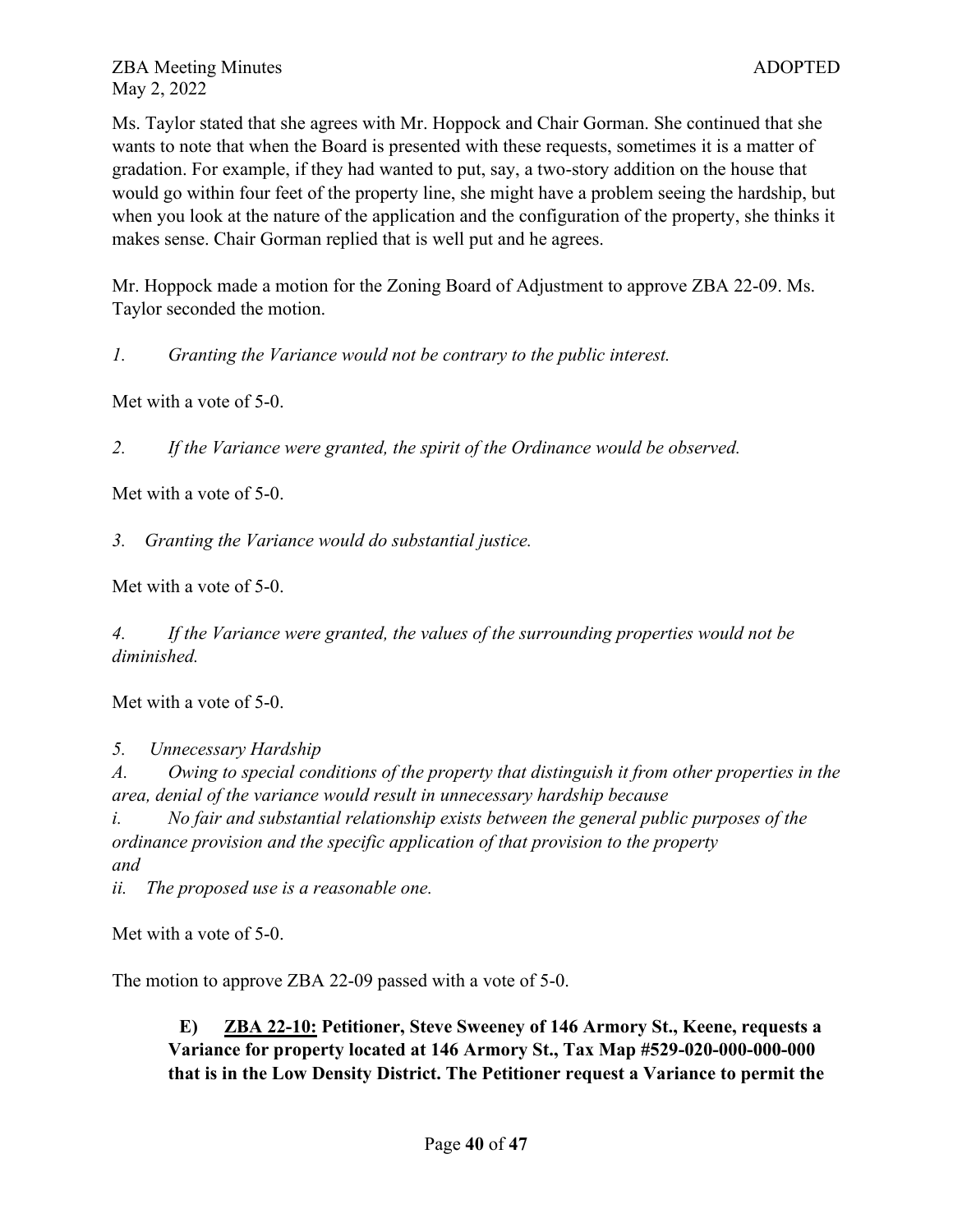## **installation of a proper driveway with one foot from the property line instead of the minimum of three feet, per Chapter 100, Article 9.3.2 of the Zoning Regulations.**

Chair Gorman asked to hear from staff. Mr. Rogers stated that this property is in the Low Density District, down the street from the back of Fuller School's recreation field. He continued that they are seeking a Variance from the part of the Zoning Code that requires one- or twofamily dwellings to maintain a three-foot buffer from driveways and parking areas. Concern here, much of the time, is with drainage; water flowing off the travel surface or parking surfaces is to be maintained on your property. He will let the Applicant speak to the hardship here, but the picture the Board has shows the driveway being proposed where there is not enough room to put a travel lane and maintain that three feet.

Ms. Taylor stated that the picture confuses her. She continued that #146 is the subject property and asked if it is correct that the white dash above it, #150, is on the neighboring property. Mr. Rogers replied yes, a house has been built there now. When this GIS mapping was taken it was a vacant lot. The agenda packet shows the house that is there. The gray piece is the driveway for that #150 property, not for the Applicant's property.

Mr. Hoppock stated that the picture on the introductory page has a rock wall between a tree and what looks like a driveway, going into the opening in the foundation wall. He asked if that is the driveway, a garage, or where the driveway would go on this property. He is trying to figure out the location. Mr. Rogers replied that his understanding is that most likely previously when he had a small vehicle that was a drive-under garage space for this property. He is not certain what the current use is, but where the actual driveway will be, addresses Ms. Taylor's issue. The new house shown sitting back a bit is new and is the neighbor. He thinks the driveway will be going to the right of the blue house. Mr. Hoppock replied that he would let the Applicant speak to that.

Chair Gorman asked if there were further questions for Mr. Rogers. Hearing none, he asked to hear from the Applicant.

Steven Sweeney of 146 Armory St. stated that he has already a permitted driveway there. He continued that he wants to make the driveway more usable. Right now, you have to choose whether you are in mud season or not and whether you are going to park there. Right now in front of his property, there is actual parking on the street. Where the rock wall is, there is a garage underneath the house, where that was originally a parking spot that he no longer uses. He is not looking to add that into the property as a driveway additional to the permitted driveway that is already there.

Chair Gorman asked if that is visible in the photograph. He asked if it is on the other side of the retaining wall. Mr. Sweeney replied that it is on the opposite/north side of the retaining wall. He continued that what he is looking to make a more usable driveway with either Surepak or recycled asphalt. He is asking for a one-foot Variance instead of three-foot because his driveway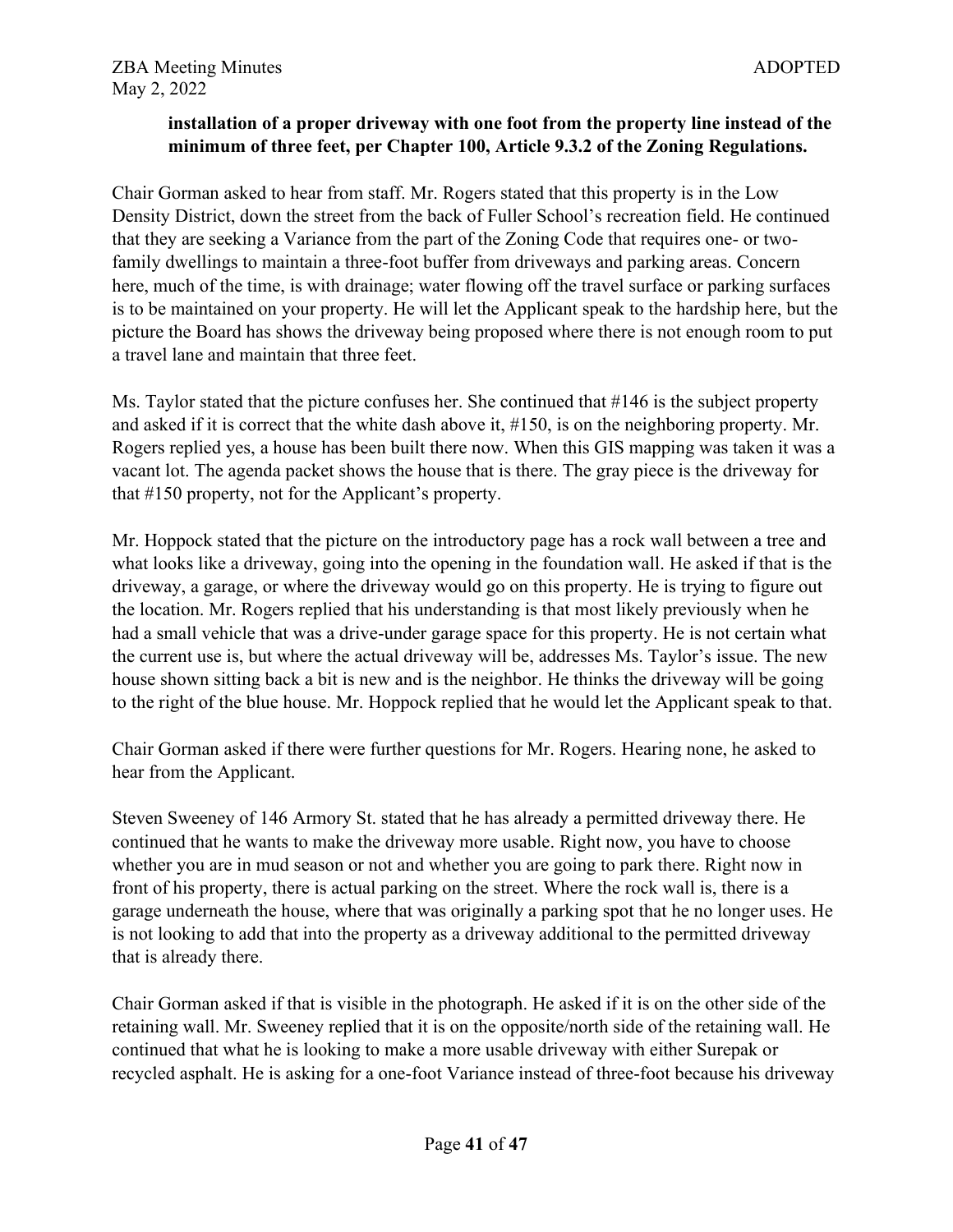is not directly on the edge of his house. In winter, there is frost, and he wants to keep his driveway a little further to the side of the house to minimize the wear on the house's foundation.

Chair Gorman asked how far from the house. Mr. Sweeney replied that now it is set at about a foot, and he wants to go a foot further from the edge of the house. Chair Gorman replied that literally, if he did not get the couple feet on the property line side; he would be up against the foundation. Mr. Sweeney replied that is correct.

Ms. Taylor stated that the picture in the agenda packet is a little different from the one on the screen. She asked to see the GIS picture again. She asked if it is correct that Mr. Sweeney wants this driveway the full length of his property. Mr. Sweeney replied yes, which was already in the property pictures in the GIS. Ms. Taylor replied that it did not come through and she is trying to understand. She asked if the driveway permit Mr. Sweeney gets is for access off the road. Mr. Sweeney replied yes. Ms. Taylor asked the purpose of it going the whole length of the property. Mr. Sweeney replied in case someone in the future wanted to put an actual garage in the back. Ms. Taylor asked where Mr. Sweeney parks now. Mr. Sweeney replied on the street. Ms. Taylor asked what he does when there are parking prohibitions in the winter. Mr. Sweeney replied that he has not run into an issue with that yet. If there will be a bad storm, he parks on the side of the house where the driveway is.

Chair Gorman asked if it is correct that Mr. Sweeney's vehicle is not actually on the street when parked there, because there is a vehicle space set back off the street. Mr. Sweeney replied yes, there is a wooden barrier wall in front of the house with probably seven feet between that and the road for parking. During school hours, Armory St. is lined with vehicles. He will get rid of the parking in the front, making the space tapered. Chair Gorman stated that in a way, it could be said that Mr. Sweeney will make it more conforming, because that parking in the front line of the house would not be allowed by the current Zoning regulations. Mr. Sweeney replied yes, that would all be cut back down to the road to make it more of a front yard.

Mr. Welsh stated that it sounds like Mr. Sweeney would be getting rid of the bush in the picture. Mr. Sweeney replied yes.

Chair Gorman asked if there were more questions. Hearing none, he stated that Mr. Sweeney can proceed through the criteria.

*1. Granting the Variance would not be contrary to the public interest.*

Mr. Sweeney stated that people at other properties do not have to park on the street. He continued that the Variance would allow more usable driveway by allowing vehicles to park closer to the property line and a little further from the house, allowing better access to both sides of the vehicle and allowing maintenance of the driveway.

*2. If the Variance were granted, the spirit of the Ordinance would be observed.*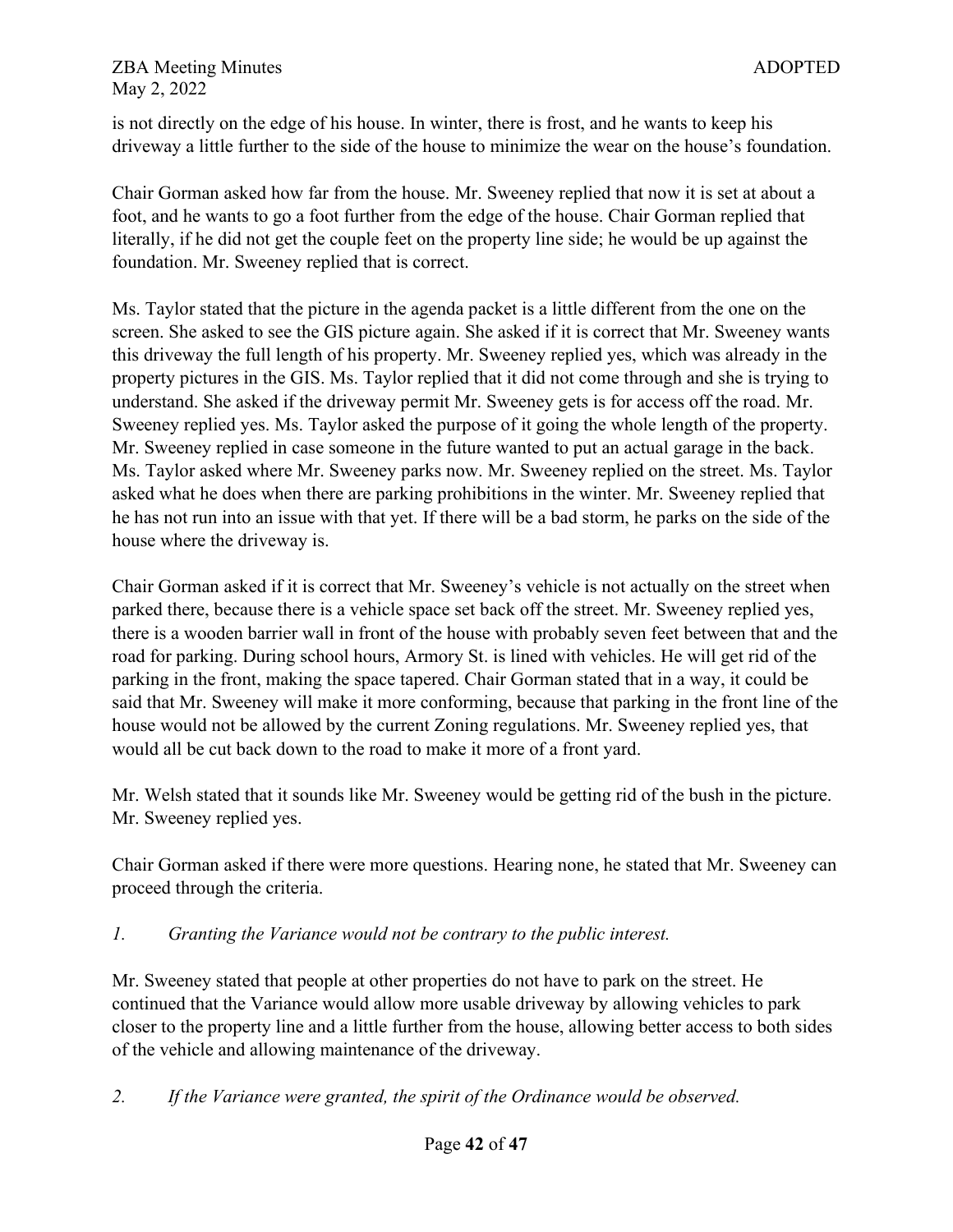Mr. Sweeney stated that the driveways are laid out in the same fashion along the street; the driveways between 145 and 149 have approximately the same layout as his.

## *3. Granting the Variance would do substantial justice.*

Mr. Sweeney stated that it would allow vehicles not to be parked on the side of the road, allowing more room for navigation and a clearer sight line down the road for other drivers, and allowing easier plowing of Armory St. during winter months. He continued that the drop-off for Fuller School is along Armory St., directly in front of the house. During pick-off or drop-off for the school, the road is one lane. Having vehicles parked on the side of the home would allow the street to be more passable during these hours.

# *4. If the Variance were granted, the values of the surrounding properties would not be diminished.*

Mr. Sweeney stated that he does not think this would have any negative effect on the surrounding properties because it would not impede on any other property. It would allow for uniformity on the streets. He will make his front yard more appealing, which will help the property's value. All properties on Armory St. have parking on the side of the homes.

*5. Unnecessary Hardship* 

*A. Owing to special conditions of the property that distinguish it from other properties in the area, denial of the variance would result in unnecessary hardship because:*

*i. No fair and substantial relationship exists between the general public purposes of the ordinance provision and the specific application of that provision to the property because: and*

*ii. The proposed use is a reasonable one because:* 

Mr. Sweeney stated that it would cause him hardship if he were not allowed to put in the proper driveway, which would allow him to park off the street. He continued that this makes his home less desirable than other homes in the area. The public would benefit from the cars being parked in a proper driveway, due to there being more room to drive on Armory St., especially during Fuller School's drop-off and pick-up.

Chair Gorman asked how close Mr. Sweeney's property line is to the house of the abutter to the side of the proposed driveway. Mr. Sweeney replied that the abutter has their driveway between his property line and their house, so it is probably about 20 to 25 feet. Chair Gorman asked if Mr. Sweeney could speak to the space that is going to be between the abutter's driveway and his driveway. He asked if it is like a lawn area. Mr. Sweeney replied yes, it is grass.

Ms. Taylor stated that Mr. Sweeney partially addressed this before and she did not quite catch it. She asked if the wall that is on the other side of the bush that Mr. Welsh mentioned is on Mr. Sweeney's property or the abutter's. Mr. Sweeney replied that it is on his property.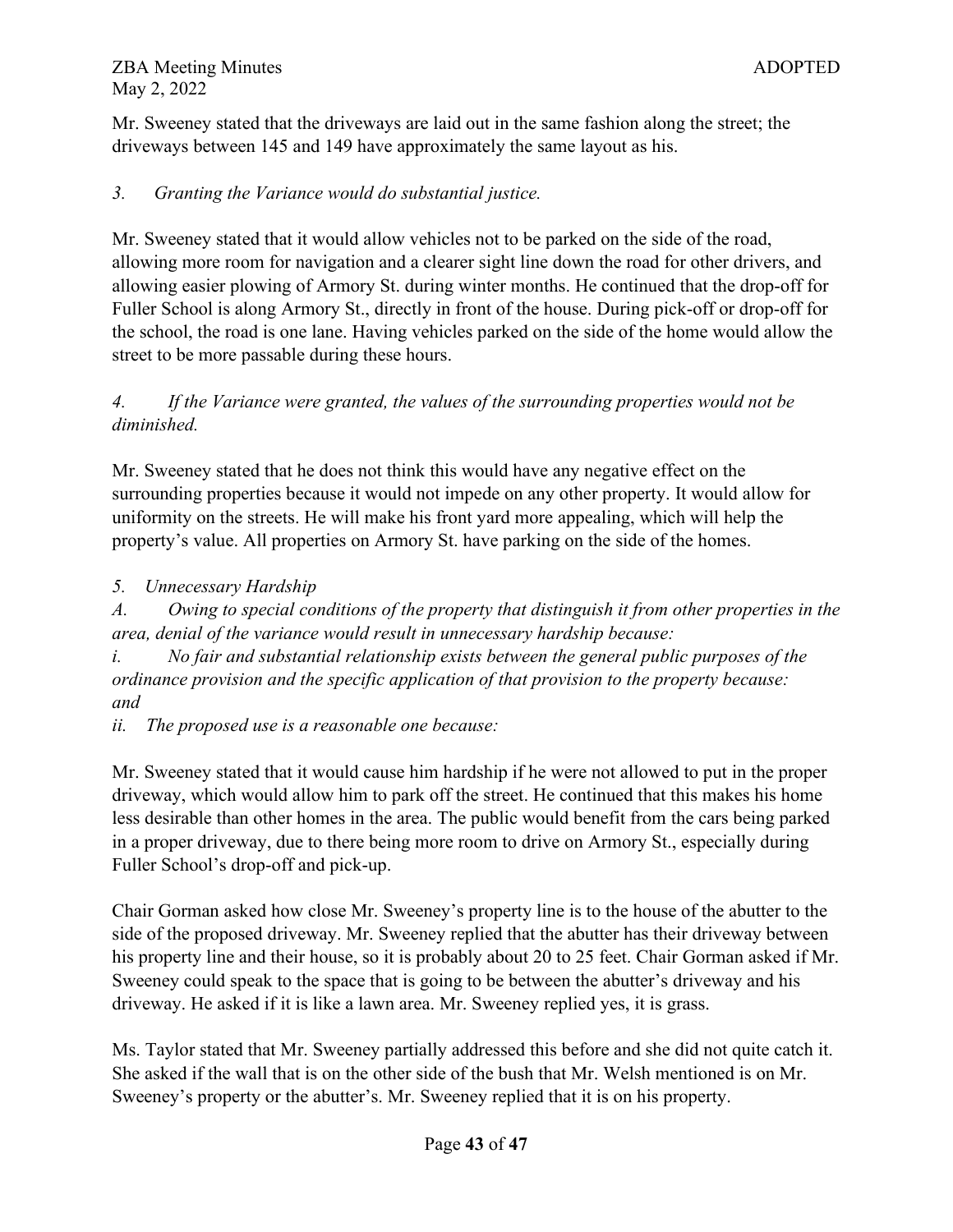Ms. Taylor asked if Mr. Sweeney is only one foot from the property line and he has a car there, how does he get in the passenger side, if he parks head in. Mr. Sweeney replied that he has room. There are 16 to 17 feet between his property line and the house, so there is room to open the doors fully on each side of the vehicle and on that side of the yard. Ms. Taylor replied that she is missing something, then, because Mr. Sweeney says the driveway will only be a foot from the property line and she assumes that wall is probably slightly on his property. Mr. Sweeney replied that he has, from the outside of the rock wall where the bush is over to about 15 or 16 feet, he believes. Ms. Taylor replied that maybe they are not talking about the same wall.

Chair Gorman asked Mr. Sweeney to come to the screen and point to what he is describing. Mr. Sweeney did so, and determined that the "wall" Ms. Taylor was asking about is in fact the abutter's paved driveway. Chair Gorman replied that it looks like the abutter's driveway is not three feet from the property line. Ms. Taylor asked if the proposed driveway would go where the bush is. Mr. Sweeney replied yes.

Chair Gorman asked if it is correct that Mr. Sweeney said there are 16 or 17 feet between his boundary and his house. Mr. Sweeney replied yes, from the edge of the house, he think it is about 15 feet. Chair Gorman asked how wide he proposes the driveway be. Mr. Sweeney replied about 9 or 9.5 feet.

Ms. Taylor asked why Mr. Sweeney does not have three feet to work with. Mr. Sweeney replied that he would have, but it just pushes it up against the side of the house. Ms. Taylor stated that with a 10-foot wide driveway and about 15 feet to the property line, you could still do it, but maybe her addition is off. Mr. Sweeney replied that if you get out of the vehicle you are essentially getting out onto the lawn.

Mr. Hoppock replied that he would want to keep snow build up away from the foundation. Mr. Sweeney replied yes, and also, a fence runs along the property line, which is not visible in the picture, but it starts about eight feet back from the front of his property and runs the entire length. Mr. Hoppock asked if it is the neighbor's fence. Mr. Sweeney replied yes. Chair Gorman stated that Mr. Sweeney needs to be able to get out of his passenger door. Mr. Sweeney replied yes, and if there were not a fence there, it would not be a big deal.

Ms. Taylor stated that was the foundation of her original question, if you are driving head in, how do you get out of the passenger side while staying on your property. Mr. Sweeney replied that is why he wants the one foot, so that there is ample space to get out of the vehicle. Chair Gorman stated that he wonders if the driveway is a foot from the fence, a car door is much bigger than that and questioned how an opened car door wouldn't hit the fence. Mr. Sweeney replied that he could open the doors on his truck, on both sides, in the drive area. Mr. Hoppock asked if his truck is higher than the fence. Mr. Sweeney replied a little bit. Mr. Welsh stated that he assumes Mr. Sweeney wants the swing of the vehicle door to be over the pavement, instead of over the grass. Mr. Sweeney replied yes. Chair Gorman replied that the driveway would then be wider than 10 feet, he thinks, with door-swing on both sides of the vehicle.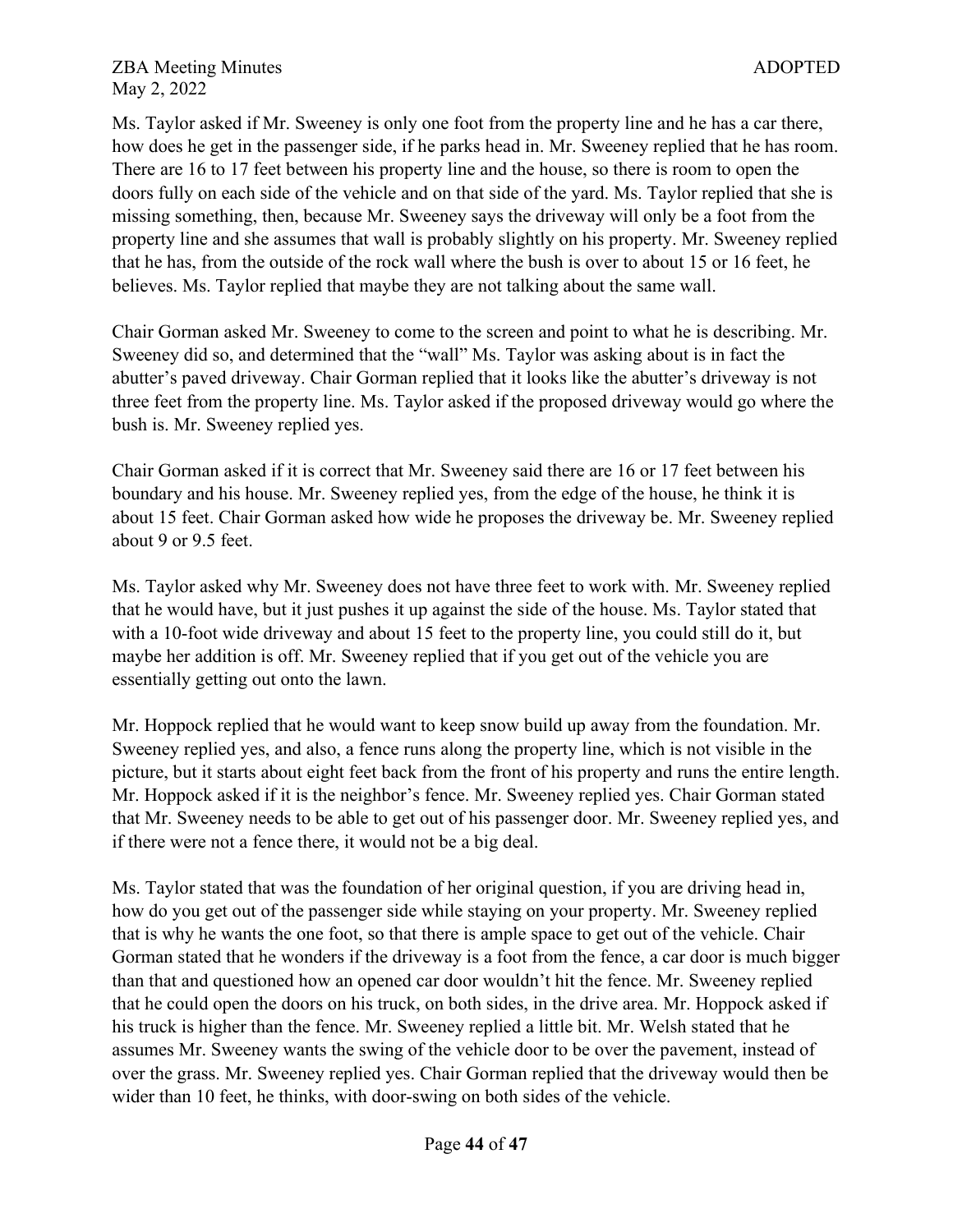Mr. Rogers stated that obviously, there are multiple pieces of this, such as the right-of-way access point/curb cut, the driveway, parking space, and traditional parking spaces per the Code would require a 9'x18' area that you could park. Obviously, a little wider is beneficial, but mostly what you see for parking space itself is about 9-feet wide. Chair Gorman replied that this is all coming together. If you have a 10-foot driveway with a foot on the side of it, you are good, because a car can fit in a nine-foot spot and open its doors. There would be about three or four feet of space away from Mr. Sweeney's foundation, and one foot on the opposite side, with a 10 foot wide driveway.

Chair Gorman asked if there were any further questions from the Board. Hearing none, he asked for public comment.

James Thompson of 149 Armory St. stated that he is here on behalf of the neighborhood to express their support. He continued that he does not think there is any downside to this for anyone on the street. He cannot express the views of people who are not here, but perhaps he could express how he could came to his own perspective, which was reaching out to Michael Grotton at 150 Armory St. In his conversation with him, Mr. Grotton also expressed no concerns with the driveway.

Chair Gorman closed the public hearing and asked for deliberation.

# *1. Granting the Variance would not be contrary to the public interest.*

Mr. Hoppock stated that he sees nothing in the application that would be contrary to the public interest. He continued that if anything, Mr. Sweeney is making an effort to reduce the congestion on the street, so it would improve the public interest.

Chair Gorman stated that he agrees. He thinks a big of part of this is getting rid of that parking in front of the house, which does not even meet the Zoning requirements. Getting a driveway on a property that is constrained to have one, getting the cars off the street, especially in an area where there is a lot of school traffic, all makes sense.

# *2. If the Variance were granted, the spirit of the Ordinance would be observed.*

Chair Gorman stated that the intent of the Ordinance is to prevent run-off from someone's driveway from adversely impacting an abutter, and that is why he asked the questions about what would be on the opposite side of the driveway. It turns out it is, in fact, lawn. There is also a fence there, which helps the cause. He thinks that the grass buffer between the two driveways preservers the intent of the Ordinance.

*3. Granting the Variance would do substantial justice.*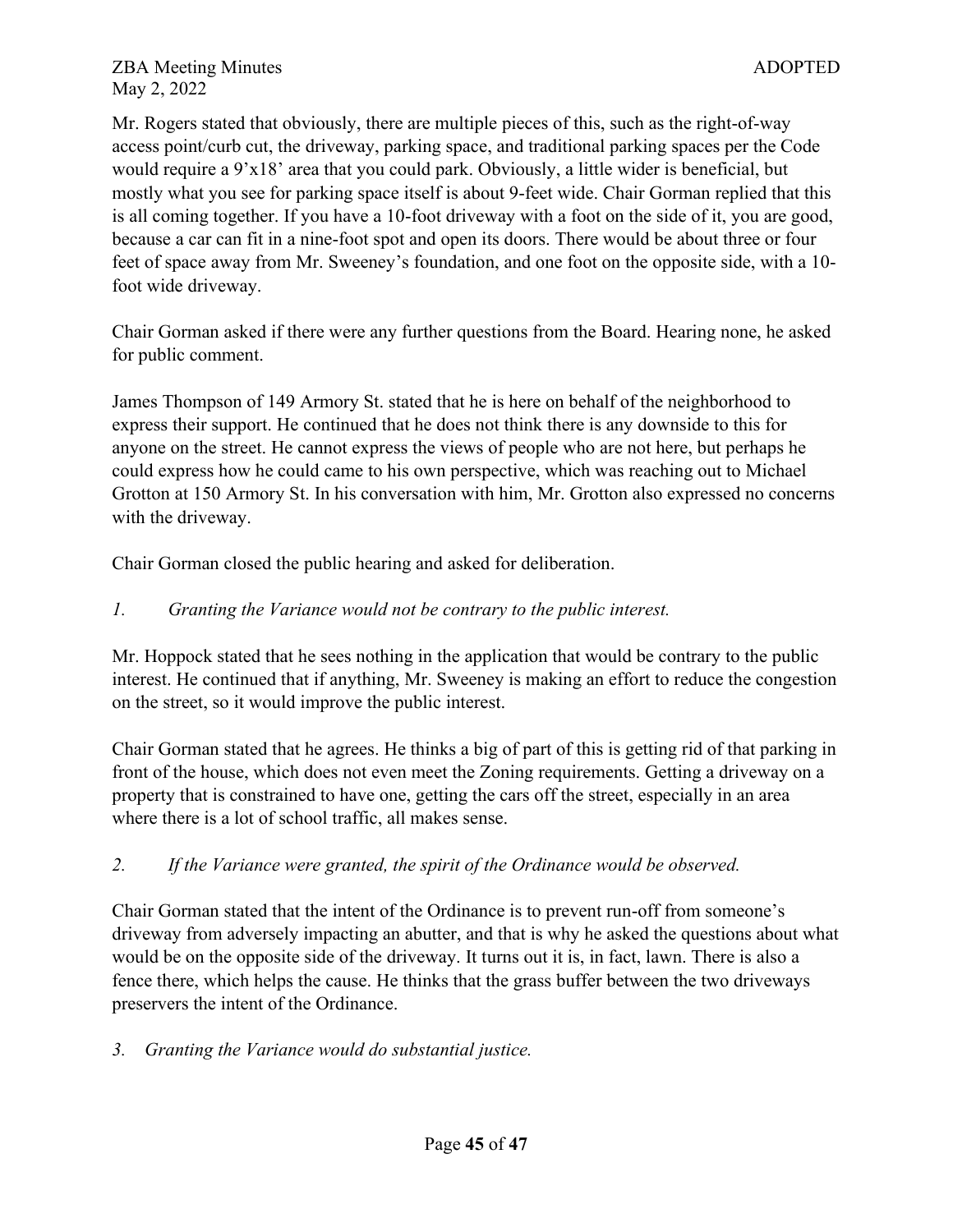Chair Gorman stated that it is reasonable for someone to have a driveway. He continued that as he stated, the property does have constraints. Mr. Sweeney is doing his best to meet his needs without adversely impacting his house. Chair Gorman stated would not want a driveway one foot off his foundation, either, for reasons including snow removal and frost.

*4. If the Variance were granted, the values of the surrounding properties would not be diminished.*

Mr. Hoppock stated that there is no basis to believe that to be true.

Mr. Welsh stated that they have heard from neighbors and they have attested that this is not a problem for them.

*5. Unnecessary Hardship* 

*A. Owing to special conditions of the property that distinguish it from other properties in the area, denial of the variance would result in unnecessary hardship because:*

*i. No fair and substantial relationship exists between the general public purposes of the ordinance provision and the specific application of that provision to the property and*

*ii. The proposed use is a reasonable one.*

Mr. Hoppock stated that this is a small lot, about a quarter of an acre. He continued that the available space on this lot for a driveway is not much, due to the size. That special condition would make applying the setback rule unfair to this property.

Chair Gorman stated that he agrees.

Mr. Clough made a motion to approve ZBA 22-10; 146 Armory St. Mr. Hoppock seconded the motion.

*1. Granting the Variance would not be contrary to the public interest.*

Met with a vote of 5-0.

*2. If the Variance were granted, the spirit of the Ordinance would be observed.*

Met with a vote of 5-0.

*3. Granting the Variance would do substantial justice.*

Met with a vote of 5-0.